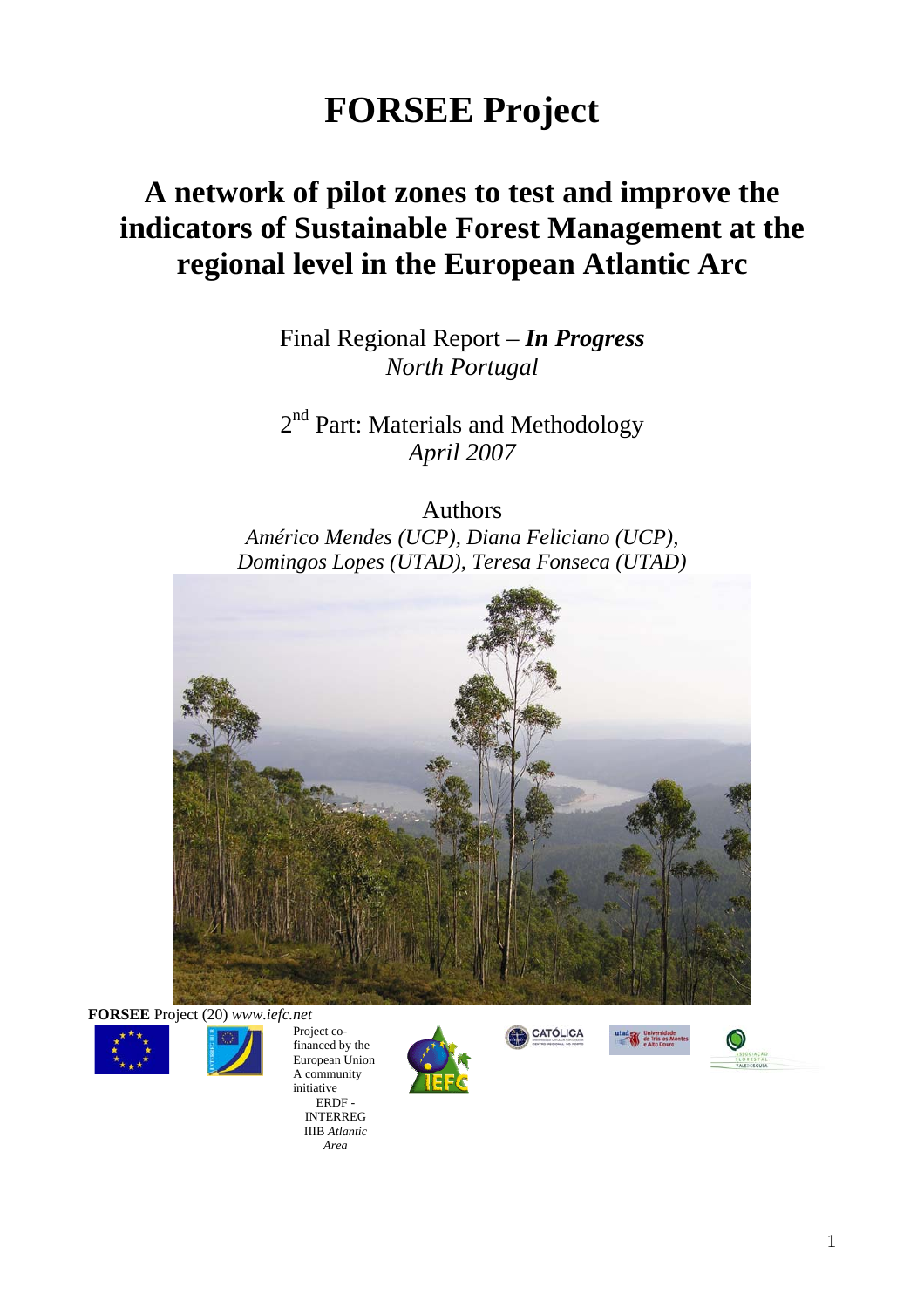# **Table of contents**

| I            |                                                                                               |  |
|--------------|-----------------------------------------------------------------------------------------------|--|
|              |                                                                                               |  |
|              |                                                                                               |  |
|              |                                                                                               |  |
|              |                                                                                               |  |
|              |                                                                                               |  |
|              |                                                                                               |  |
|              |                                                                                               |  |
|              |                                                                                               |  |
|              |                                                                                               |  |
|              |                                                                                               |  |
|              |                                                                                               |  |
|              |                                                                                               |  |
|              |                                                                                               |  |
|              |                                                                                               |  |
|              |                                                                                               |  |
|              |                                                                                               |  |
|              |                                                                                               |  |
|              |                                                                                               |  |
|              |                                                                                               |  |
|              |                                                                                               |  |
|              |                                                                                               |  |
|              |                                                                                               |  |
| $\mathbf{I}$ |                                                                                               |  |
|              |                                                                                               |  |
|              | Indicators $C2.4.1$ – Forest damages and $C2.4.2$ – Intensity of forest damages in Eucalyptus |  |
|              |                                                                                               |  |
|              |                                                                                               |  |
|              |                                                                                               |  |
|              |                                                                                               |  |
|              | Indicator 2.4.3 – Area of shrubs and forest stands burnt in forest fires (new indicator)  23  |  |
|              |                                                                                               |  |
|              |                                                                                               |  |
|              |                                                                                               |  |
| III          |                                                                                               |  |
|              |                                                                                               |  |
|              |                                                                                               |  |
|              |                                                                                               |  |
|              |                                                                                               |  |
|              |                                                                                               |  |
|              |                                                                                               |  |
|              |                                                                                               |  |
|              |                                                                                               |  |
|              |                                                                                               |  |
|              |                                                                                               |  |
|              |                                                                                               |  |
|              |                                                                                               |  |
|              |                                                                                               |  |
|              |                                                                                               |  |
|              |                                                                                               |  |
|              |                                                                                               |  |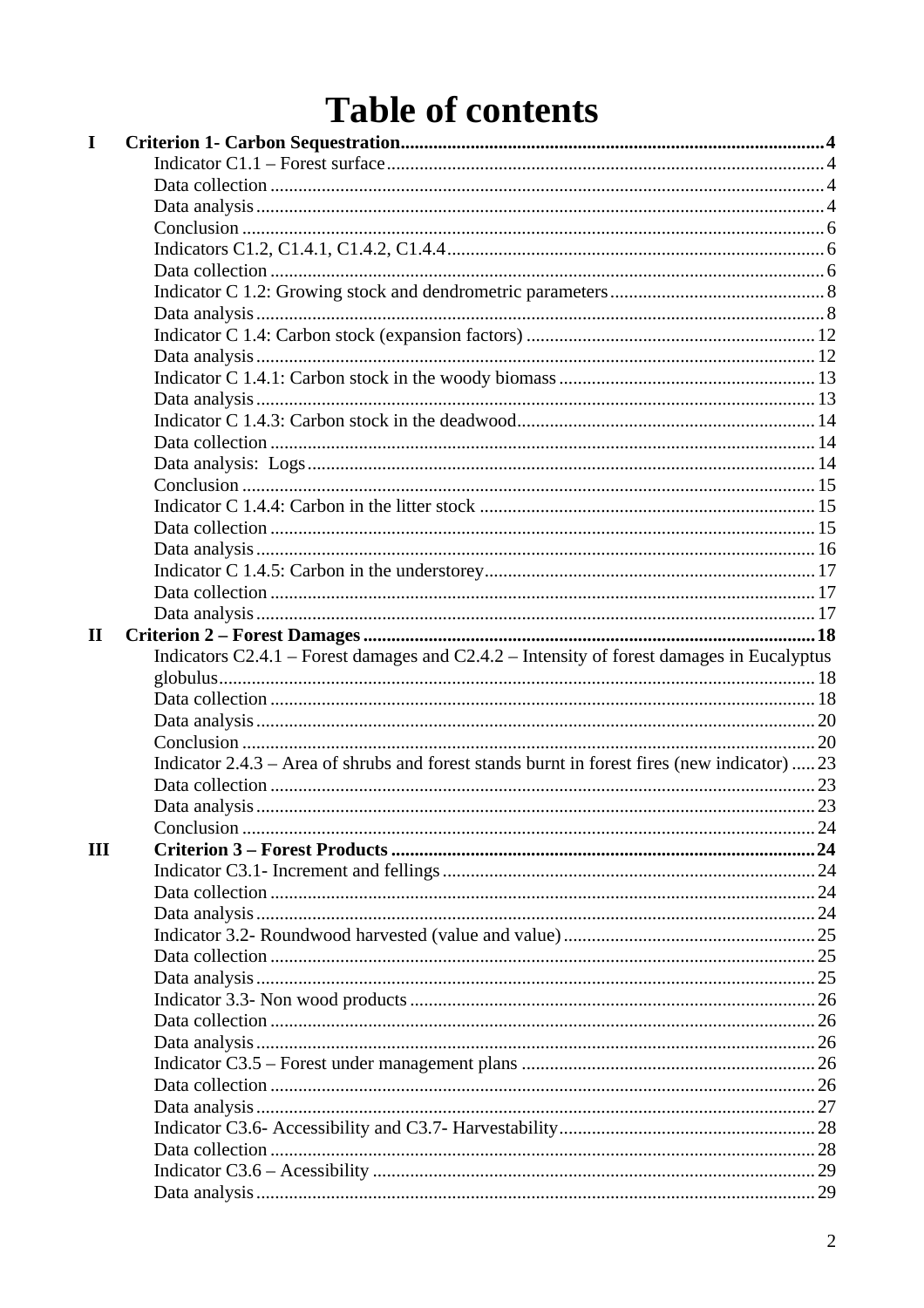| IV |                                                                                              |  |
|----|----------------------------------------------------------------------------------------------|--|
|    |                                                                                              |  |
|    |                                                                                              |  |
|    |                                                                                              |  |
|    |                                                                                              |  |
|    |                                                                                              |  |
|    |                                                                                              |  |
|    |                                                                                              |  |
|    |                                                                                              |  |
|    |                                                                                              |  |
|    |                                                                                              |  |
|    |                                                                                              |  |
|    |                                                                                              |  |
|    |                                                                                              |  |
|    |                                                                                              |  |
|    |                                                                                              |  |
| V  |                                                                                              |  |
|    | Indicators C5.3.1 - Carbon soil and water holding capacity and C5.3.2 - Nutritive status .33 |  |
|    |                                                                                              |  |
|    |                                                                                              |  |
|    |                                                                                              |  |
| VI |                                                                                              |  |
|    |                                                                                              |  |
|    |                                                                                              |  |
|    |                                                                                              |  |
|    |                                                                                              |  |
|    |                                                                                              |  |
|    |                                                                                              |  |
|    |                                                                                              |  |
|    |                                                                                              |  |
|    |                                                                                              |  |
|    |                                                                                              |  |
|    |                                                                                              |  |
|    |                                                                                              |  |
|    |                                                                                              |  |
|    |                                                                                              |  |
|    |                                                                                              |  |
|    |                                                                                              |  |
|    |                                                                                              |  |
|    |                                                                                              |  |
|    |                                                                                              |  |
|    |                                                                                              |  |
|    |                                                                                              |  |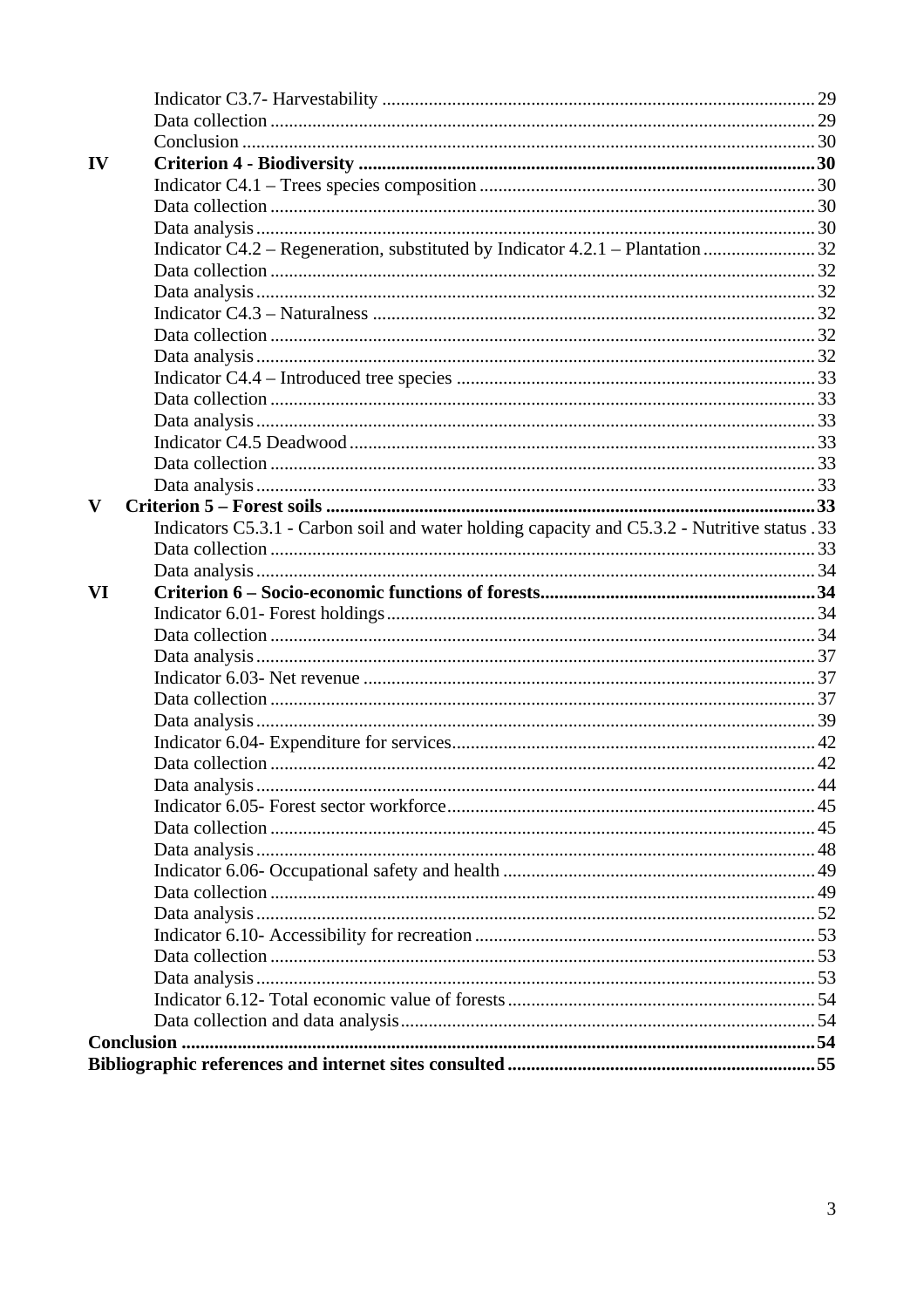# **I Criterion 1- Carbon Sequestration**

*Indicator C1.1 – Forest surface* 

#### *Data collection*

**Land use of 2005:** Aerial photograph of the 2005 NFI for Portugal North pilot zone not available on time;

Land use of 1995: Aerial photograph of 1995 for the pilot zone was photo interpreted previously by AFVS team. Therefore, for half of two municipalities of Sousa Valley, Paredes and Penafiel, photo interpretation of the aerial photographs of 1995 was available at the local forest owners association (AFVS). The area covered by the photo interpretation of 1995 covers the area where the FORSEE 35 plots measured were implemented.

**Land use of 1990:** Aerial photograph of 1990 for Portugal North pilot zone was not available. The analyse that was going to be done using the aerial photograph of 1990 was substituted by COS 90 which is a map of land use done by IGP, Portuguese Geographic Institute (*Instituto Geográfico Português*) based on photos taken in August of 1990 and August of 1991. COS 90 is available for free at http://snig.igeo.pt/cgibin/snig/Igd/importacao.cgi?cod=C471 (recovered at 10 April, 2007).

# *Data analysis*

Using the *ArcGis 9* the land use digital map of 1990 and the land use digital map of 1995, covering half of the municipality of Paredes where the 35 plots were located, were classified according to NFI definitions and FAO definitions. Area in each class defined by these two definitions was assessed and compared.

The definitions are described in the following tables: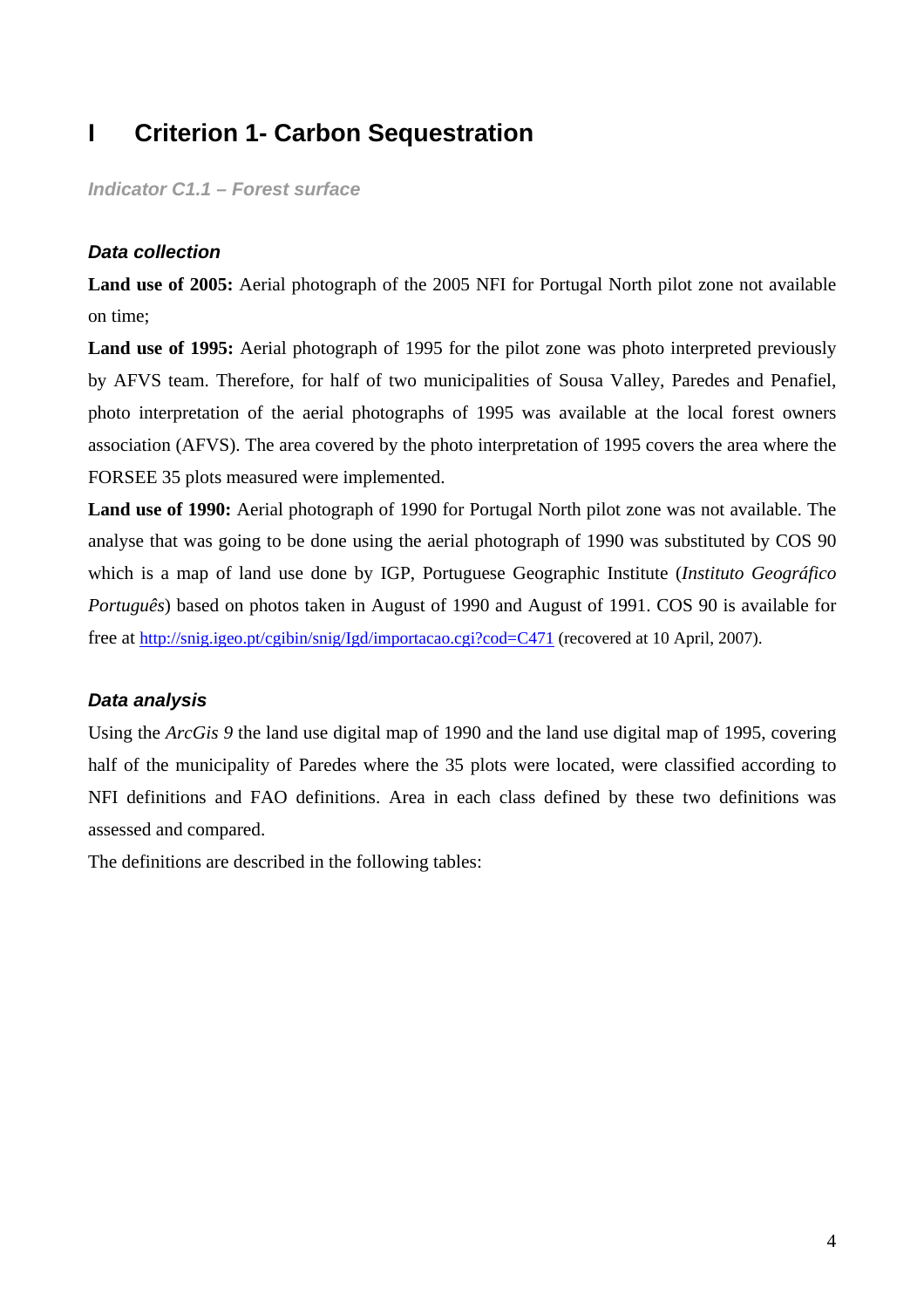**Table 1 :** FAO Land Use Classes (in FRA 2005 – Terms and Definitions, Working paper 83/E)

| Forest $(F)$                        | Land spanning more than 0.5 hectares with trees higher than 5 meters<br>and a canopy cover of more than 10 percent, or trees able to reach these<br>thresholds in situ. It does not include land that is predominantly under<br>agricultural or urban land use.                                                                                                |
|-------------------------------------|----------------------------------------------------------------------------------------------------------------------------------------------------------------------------------------------------------------------------------------------------------------------------------------------------------------------------------------------------------------|
| <b>Other wooded</b><br>land $(0wL)$ | Land not classified as "Forest", spanning more than 0.5 hectares; with<br>trees higher than 5 meters and a canopy cover of 5-10 percent, or trees<br>able to reach these thresholds in situ; or with a combined cover of<br>shrubs, bushes and trees above 10 percent. It does not include land that<br>is predominantly under agricultural or urban land use. |
| <b>Other land</b><br>(OL)           | All land that is not classified as "Forest" or "Other Wooded Land".<br>Includes agricultural land, meadows and pastures, build-on areas,<br>barren land, etc. Includes areas classified under the sub-category "Other<br>land with tree cover".                                                                                                                |
| Other land with<br>tree cover       | Includes groups of trees and scattered trees in agricultural landscapes,<br>parks, gardens and around buildings, provided that the canopy cover<br>criteria is met, includes tree plantations established mainly for other<br>purposes than wood, such as fruit orchards.                                                                                      |
| <b>Inland water</b>                 | Area occupied by major rivers, lakes and reservoirs.                                                                                                                                                                                                                                                                                                           |

**Source:** FAO terms and definitions (2004)

| <b>Forest</b><br>(FL)    | Whenever the area greater than 0.5 ha and width greater than 20 m,<br>presents arboreal formations, composed by forest tree species, or<br>non-arboreal formations, in which those species attain a cover ratio<br>of, at least, 10%. Includes plantation areas, recent seedbed areas,<br>burnt and clear-cut areas.                                                                                                                |
|--------------------------|-------------------------------------------------------------------------------------------------------------------------------------------------------------------------------------------------------------------------------------------------------------------------------------------------------------------------------------------------------------------------------------------------------------------------------------|
| <b>Uncultivated (IC)</b> | Whenever the area greater than 0.5 ha and width greater than 20 m,<br>is occupied by shrubs-like, herbaceous or woody vegetation<br>coverage, where there is no forest or agricultural usage whatsoever.<br>It may be a result of an agricultural fallow, a spontaneous pasture<br>or, even, an abandoned area. They may also be land plots that are<br>supposed to become forested, but that have not been planted or<br>sown yet. |
| <b>Agriculture (AG)</b>  | Whenever the area greater than 0.5 ha and width greater than 20 m,<br>is composed by arable land, permanent cultures, and permanent<br>meadows and pastures.                                                                                                                                                                                                                                                                        |
| <b>Unproductive (IP)</b> | Whenever the area greater than 0.5 ha and width greater than 20 m,<br>is composed by practically sterile soil, from a vegetal production<br>point of view, resulting of both natural limitations (rock outcrops)<br>and anthropogenic action (e.g. quarries, gravel-pits, dumping sites<br>and mining zones).                                                                                                                       |
| Social (SC)              | Comprises urban areas, social amenities and equipment and large<br>highways                                                                                                                                                                                                                                                                                                                                                         |
| <b>Inland water (HH)</b> | Firths or large watercourses, lagoons, dams, weirs, etc.                                                                                                                                                                                                                                                                                                                                                                            |

**Table 2 :** Portuguese NFI Land Use Classes

**Source:** FAO terms and definitions (2004)

**Note:** The definition of the indicator C1.1 according to the expert group protocol was: "*The extent of forest area and other wooded land (ha) classified by forest type and by availability for wood*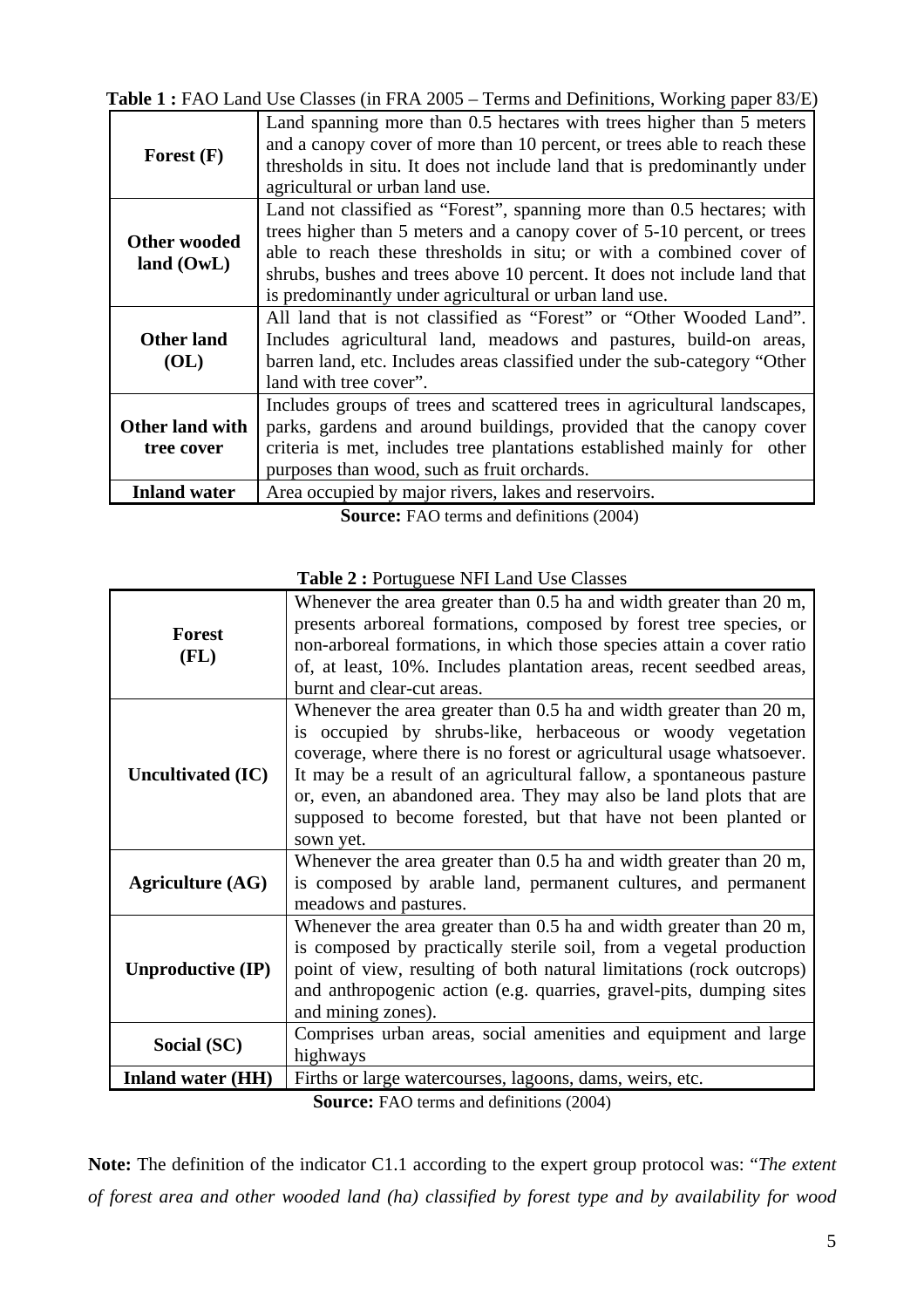*supply*". However, the definition of "availability for wood supply" is not included in the Portuguese NFI classification.

#### *Conclusion*

The main stumbling block concerning the implementation of this indicator in the pilot zone is not so much the changes in methodologies and the reconciliation of the Portuguese NFI and the FAO classifications but the timely availability of the primary data that is needed here, that is the aerial photographs. If improvements can be made for this indicator, they should be done primarily to make those maps easily available.

*Indicators C1.2, C1.4.1, C1.4.2, C1.4.4* 

#### *Data collection*

In 2006 it was undertaken a forest inventory in 35 plots located in the Southern part of the municipality of Paredes. These plots are part of a bigger set of plots established and in 2001 by the Forest Owners' Association of Sousa Valley (AFVS) during the development of the Pilot Project of Sustainable Forest Management and measured in 2002. Some of them, the permanent plots, were also measured in the following year (2003). As the National Forest Inventory was only undertaken in 2006, dendrometic data needed to evaluate FORSEE C1 indicators were not available during the development of FORSEE project and because of that Portugal North team decided to measure again 35 of the total plots implemented by AFVS in 2002. To the dendrometric data collected during FORSEE project, it was also added the information collected by AFVS during the forest inventory carried out in 2002. This methodology was considered helpful in the analysis of some indicators given the short period of time available for fieldwork. Field work was developed according to the 12/07/2005guideterrain.V16.en.v2, available at www.iefc.net.

#### **Characterization of FORSEE IFN plots**

IFN sampling plots implemented by FORSEE team had an area of 500  $m^2$ . The distance between each tree and the center of the plot was measured as well as the angle between these directions (connecting the tree with the sampling plot center) with the North. That means that permanent sampling plots will be available even after FORSEE project.

In each sampling plots dbh of all trees were measured, using a calipeter, and the specie identified. In the area where the plots were implemented, south of the municipality of Paredes, *Eucalyptus globulus* and *Pinus pinaster* were almost the unique species found.

When the tree was located in the limit of the sampling plot it was registered on field sheets.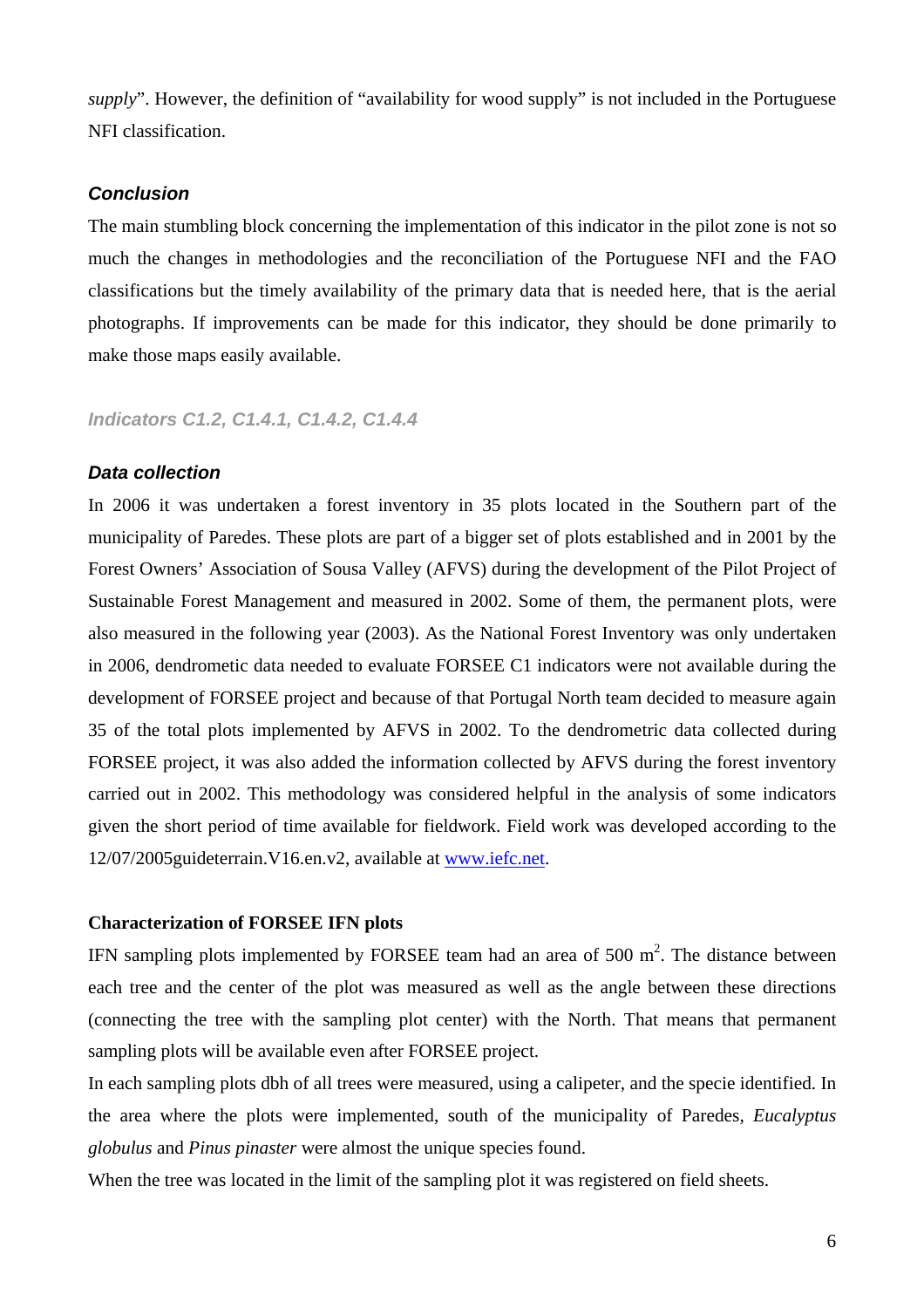Trees were distributed by the following dbh classes:

10 with dbh ∈ [7.5; 12,5] 15 with dbh ∈ [12.5; 17,5[ 20 with dbh  $\in$  [17.5; 22,5] 25 with dbh  $\in$  [22.5; 27,5] 30 with dbh ∈ [27.5; 32,5[ 35 with dbh ∈ [32.5; 37,5[ 40 with dbh  $\in$  [37.5; 42.5] 45 with dbh ∈  $[42.5; 47.5]$ 50 with dbh ∈ [47.5; 52,5[

Volume of *Eucalyptus globulus* was determined by means of diameter grouping with a proportional representation for diameter classes, named method of Draudt (see also Anuchin, 1970). In practice, all dbh were measured and distributed into classes. In each dbh class, the first tree in a group of three measured trees (taking the amplitude of selection of 3 trees) was considered as a sample tree. Subsequently, in each dbh class, the  $4<sup>th</sup>$ , the  $7<sup>th</sup>$ , etc. tree in each dbh class were also measured. The height and volume of all these sample trees were measured using a Bitterlich relaskop.

The 5 trees with the highest dbh were selected and the total height was evaluated. That means that for each sampling plot dominant height could later be evaluated.

The GPS coordinates of the centre of each IFN plot were recorded in a file. The name was registered in each file used for compiling fieldwork data.

In each IFN plot, the slope and aspect, using a clinometers and a bussola respectively, were measured.

In all plots, some vegetal material, namely leaves, branches and stem were collected from trees selected randomly for future chemical analysis. Vigorous and healthy materials were collected from the medium part of the crop; branch samples were obtained from the active part of the crop and the stem sample was removed using an increment borer. The leaves and the branches were kept inside a plastic bag and the main sample core was kept in a plastic tube. All the material collected was clearly labelled for correct identification.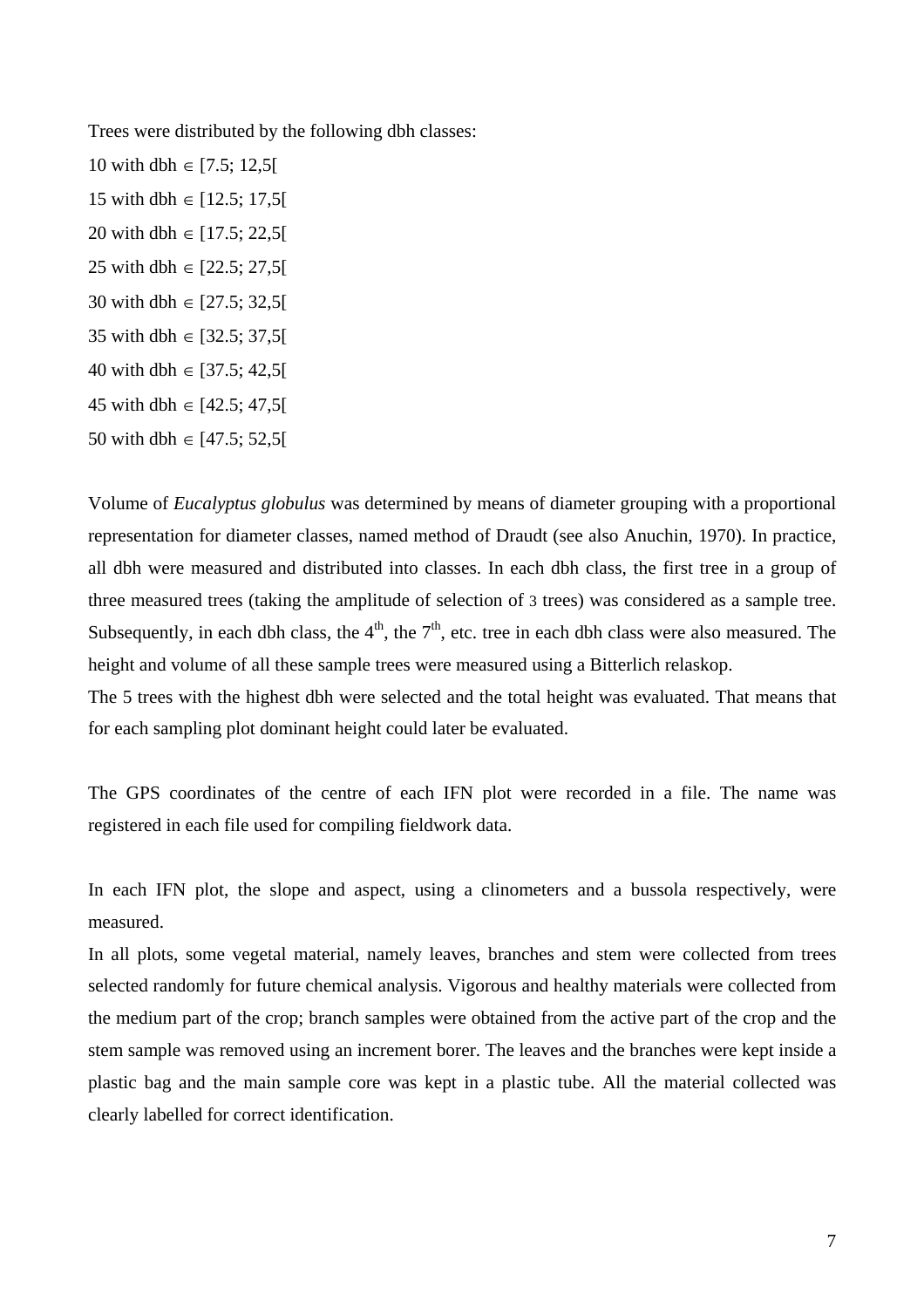

**Figure 1:** Table of comparison to evaluate the crop density

Source: 12/07/2005 guideterrain. V16.en.v2, available at www.iefc.net.

*Indicator C 1.2: Growing stock and dendrometric parameters* 

# *Data analysis*

The medium quadratic diameter (dg), according to the following equation, and identify the two trees with dbh closest to dg, for further measurements.

$$
dg = \sqrt{\frac{\sum d_i^2}{n}},
$$

- di represents individual dbh;

- n represents the number of trees inside the plot.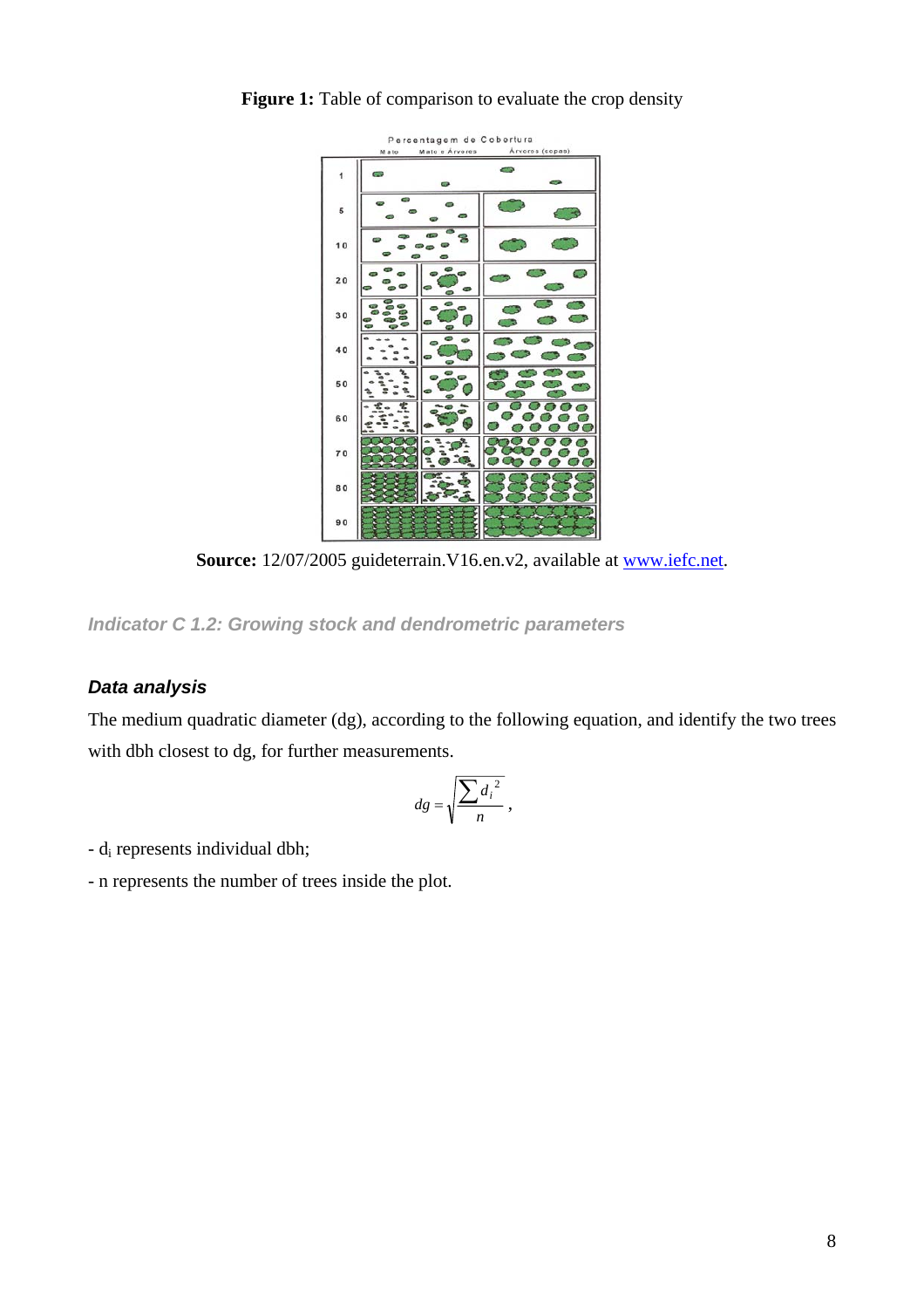

Graphic 1 : Results of average dbh

**Source:** Estimation by UTAD research team

Having obtaining the results for all dbh inside the plot it was then possible to estimate the basal area of each individual tree  $(g_i)$  and the basal area per hectare (G). This is a very important parameter which reflects the density of the stand.

$$
g_i = \frac{\pi}{4} d_i^2
$$

$$
G = \frac{\sum g_i}{\text{plot area}} 10000
$$

- $g_i$  represents the basal area of each individual tree;
- $d_i$  is the dbh of each tree, and the plot area could be either 100 m<sup>2</sup> or 500 m<sup>2</sup>. The two dimensions were used in this particular case.
- In one of these average trees a core of wood (up to the medulla) was extracted using an increment borer to assess the average age of the stand represented by that sampling plot.

Volume of *Eucalyptus globulus* was determined by means of diameter grouping with a proportional representation for diameter classes, named the Hossfeld method (see also Anuchin, 1970).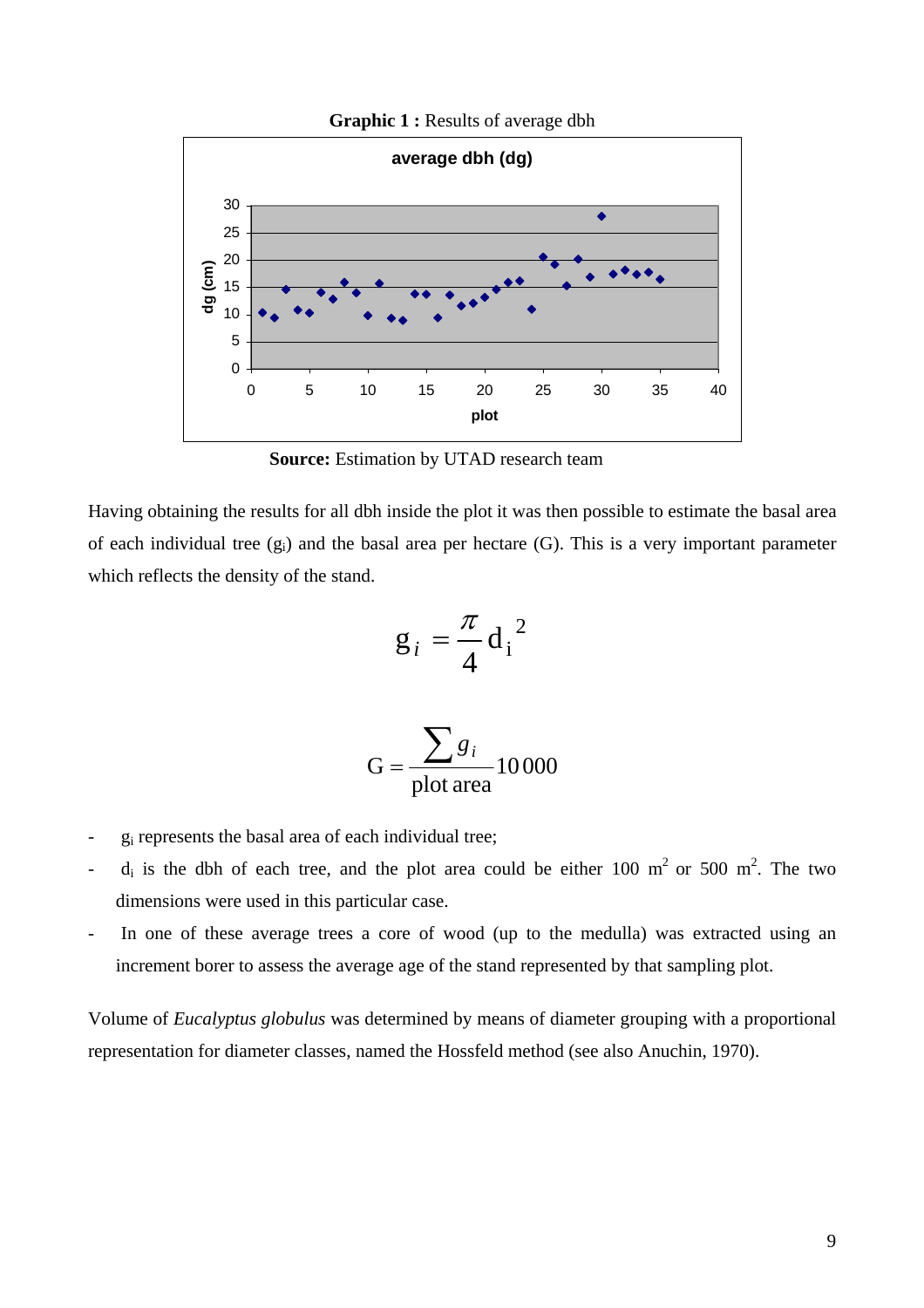

**Graphic 2 : Results for basal area (G)** 

**Source:** Estimation by UTAD research team

The number of trees per hectare (N) could be estimated since all trees inside each sampling plot were measured and the extrapolation to the hectare could be done.



**Graphic 3 :** Results for the number of trees per hectare (N)

**Source:** Estimation by UTAD research team

Having the volume information from the sample trees inside each dbh class (since  $(v = \frac{2\pi}{3} \frac{d}{4} d^2 (L_{d/2} - L_d) U h$ 2  $=\frac{2\pi}{3}d^2(L_{d/2}-L_d)Uh$ ) it was possible to estimate the average volume values for each dhb class. Later, the volume per sampling plot was estimated. The extrapolations per hectare give the volume per hectare (V).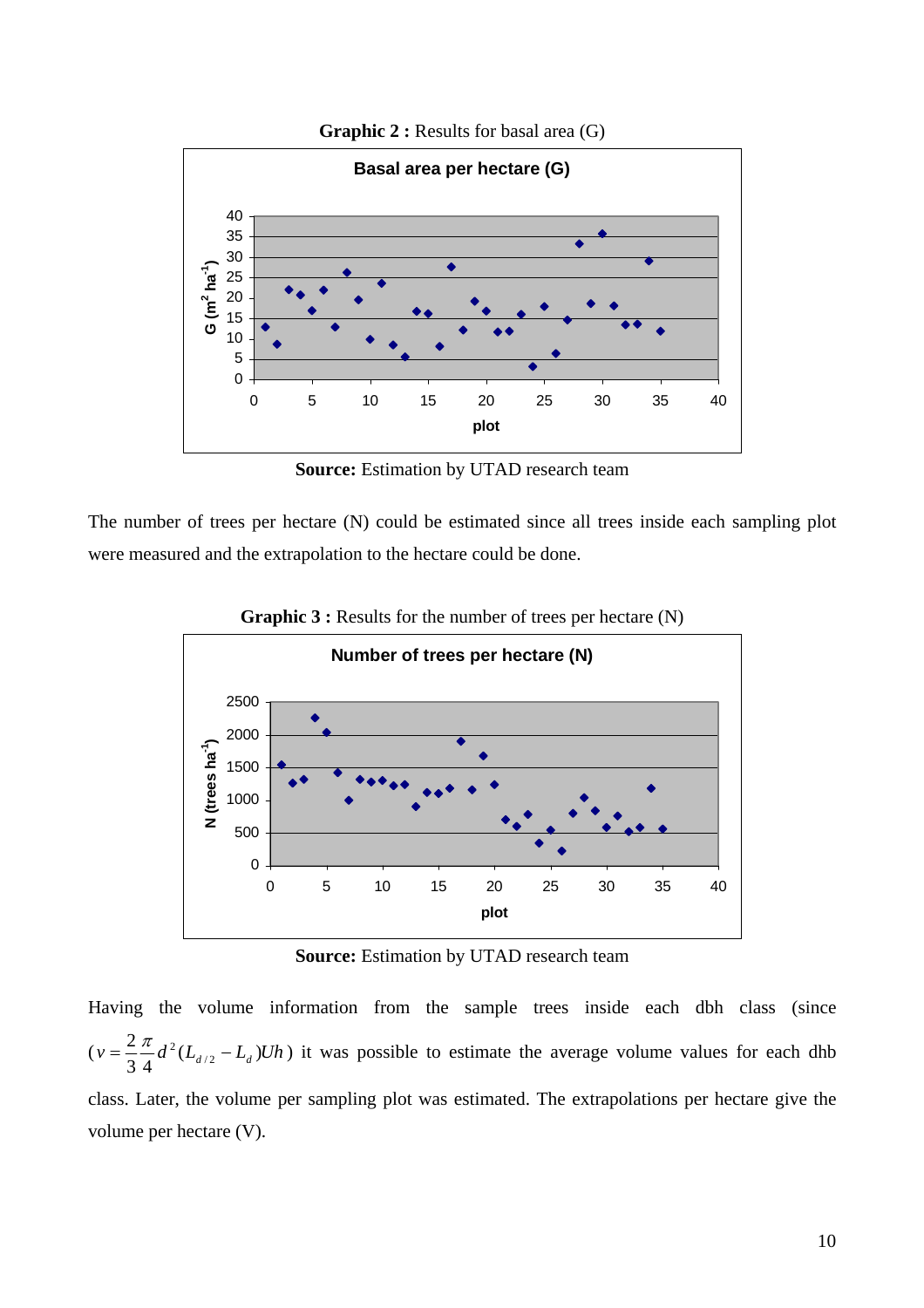

**Graphic 4 : Results for volume (V)** 

**Source:** Estimation by UTAD research team

|          |                    |                         |                         | Dg       |  |  |  |
|----------|--------------------|-------------------------|-------------------------|----------|--|--|--|
|          | (trees $ha^{-1}$ ) | $(m^2 \text{ ha}^{-1})$ | $(m^3 \text{ ha}^{-1})$ | (cm)     |  |  |  |
| Maximum  | 2260               | 35,73431                | 344,3832                | 28,00811 |  |  |  |
| Average  | 1072               | 16,61699                | 124,2323                | 14,50282 |  |  |  |
| Minimum  | 220                | 3,216802                | 17,0198                 | 8,903208 |  |  |  |
| std dev. | 466,9349           | 7,564057                | 74,38258                | 4,008422 |  |  |  |
|          |                    |                         |                         |          |  |  |  |

**Table 3:** Dendrometric data

**Source:** Estimation by UTAD research team

As, at this stage the key variable was the volume per hectare, more attention was given on it. Results are now presenting considering forest stratus (*Eucalyptus globulus*, *Pinus pinaster* and a mixed *Eucalyptus globulus* x *Pinus pinaster*).

| Without considering other species than <i>Eucalyptus</i> and <i>Pinus pinaster</i> |    |       |      |  |  |  |  |
|------------------------------------------------------------------------------------|----|-------|------|--|--|--|--|
| Average V $(m^3.ha^{-1})$<br>Std dev $(m^3.ha^{-1})$<br>ni<br><b>Stratum</b>       |    |       |      |  |  |  |  |
| Eucalyptus                                                                         | 23 | 126,8 | 50,4 |  |  |  |  |
| Pinus                                                                              |    | 103,4 | 57.7 |  |  |  |  |
| Mixed                                                                              |    | 137,1 | 98,1 |  |  |  |  |
|                                                                                    |    |       |      |  |  |  |  |

**Table 4:** Volume per type of stratum

**Source:** Estimation by UTAD research team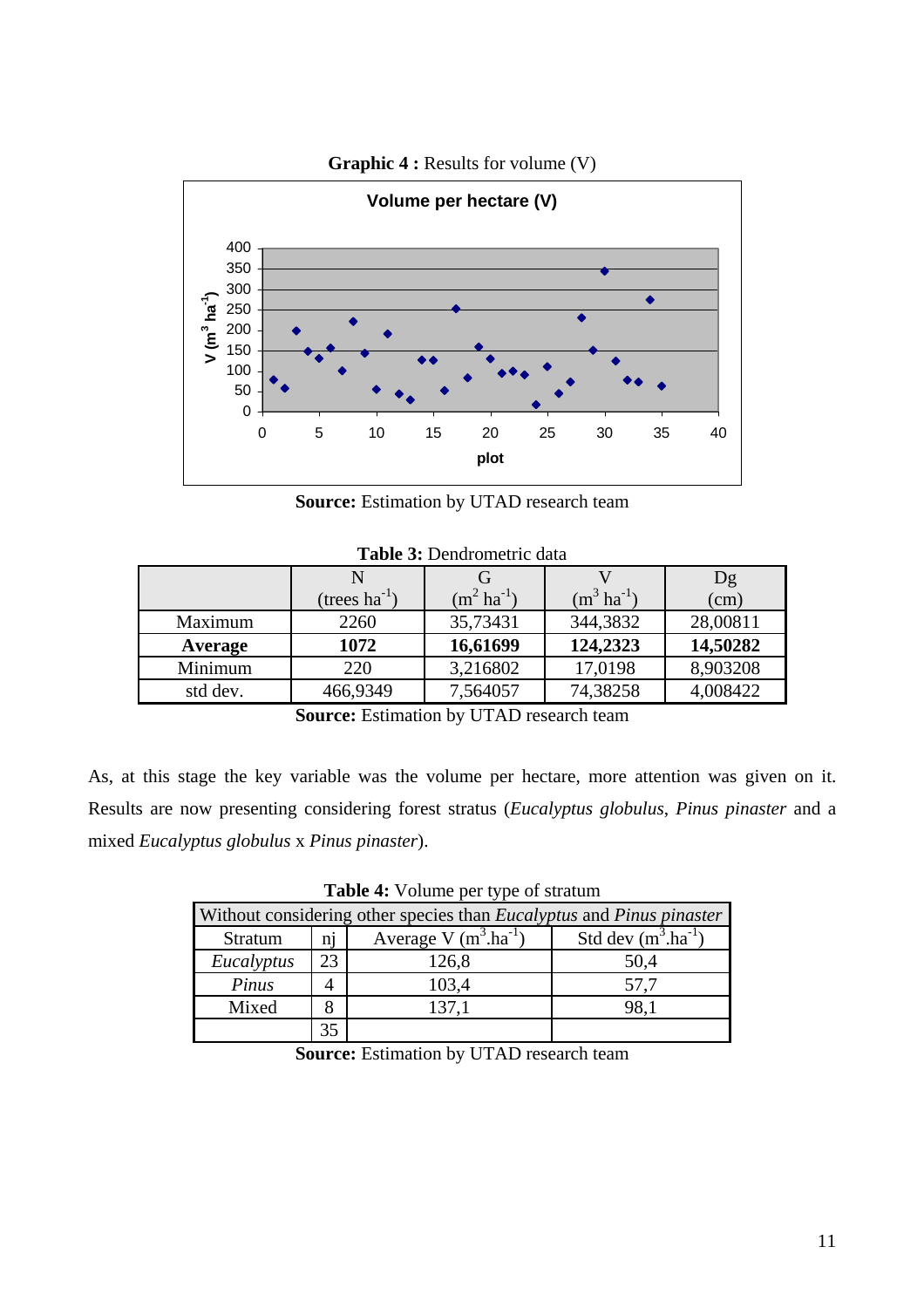| $\sim$ which is a contracted to the specific state in the set of $\sim$                                  |    |       |      |  |  |  |
|----------------------------------------------------------------------------------------------------------|----|-------|------|--|--|--|
| Considering other species than <i>Eucalyptus</i> and <i>Pinus pinaster</i>                               |    |       |      |  |  |  |
| Average V $(m^3 \text{ ha}^{-1})$<br>Std dev $(m^3 \text{ ha}^{-1})$<br><b>Stratum</b><br>n <sub>1</sub> |    |       |      |  |  |  |
| Eucalyptus                                                                                               | 23 | 127,3 | 50,2 |  |  |  |
| Pinus                                                                                                    |    | 104,5 | 56,7 |  |  |  |
| Mixed                                                                                                    |    | 137,4 | 98,6 |  |  |  |
|                                                                                                          |    |       |      |  |  |  |

|  | Table 5: Volume of other species |  |
|--|----------------------------------|--|
|  |                                  |  |

**Source:** Estimation by UTAD research team

The previous tables show that forest in this area is mainly composed by monocultures of *Eucalyptus* and *Pinus pinaster*. Other species almost does not exist.

*Indicator C 1.4: Carbon stock (expansion factors)* 

# *Data analysis*

Fabião (1986) undertook research to estimate NPP in *Eucalyptus globulus* stands in the Portuguese context by means of regression modelling. He used seven study areas distributed throughout Portugal, although mainly located in coastal areas where *Eucalyptus globulus* stands are more frequent and the specie well adapted. The present research, FORSEE project, refers to stands located in the North of Portugal where the specie is also well adapted. The regression models available from Fabião (1986) for stands in a first rotation with a similar age can be then applied here. The regression models are presented in the following table.

| <b>Tree component</b>    | <b>Equation</b>                  | ${\bf R}^2$ | $R^2_{\text{adi}}$ |  |  |  |
|--------------------------|----------------------------------|-------------|--------------------|--|--|--|
| Stem                     | $Log(B)=2.612+2.589log(dbh)$     | 0.992       | 0.983              |  |  |  |
| <b>Branches</b>          | Log (B)= $-6.989+3.157\log(dbh)$ | 0.964       | 0.920              |  |  |  |
| Leaves                   | $Log(B)=-4.902+2.524log(dbh)$    | 0.976       | 0.945              |  |  |  |
| $S$ ource: Eshião (1986) |                                  |             |                    |  |  |  |

**Table 6 :** *Eucalyptus globulus* biomass (B) equations selected from Fabião (1986)

**Source:** Fabião (1986)

Roots biomass for *Eucalyptus* was estimated using information from the research made by Fabião (1986) which states that roots biomass is about 12% of the aboveground biomass of the specie.

For *Pinus pinaster* it was used the regression models available from Lopes (2005). He estimated biomass equations for *Pinus pinaster* stands located in the North of Portugal. Those equations are presented in the following table: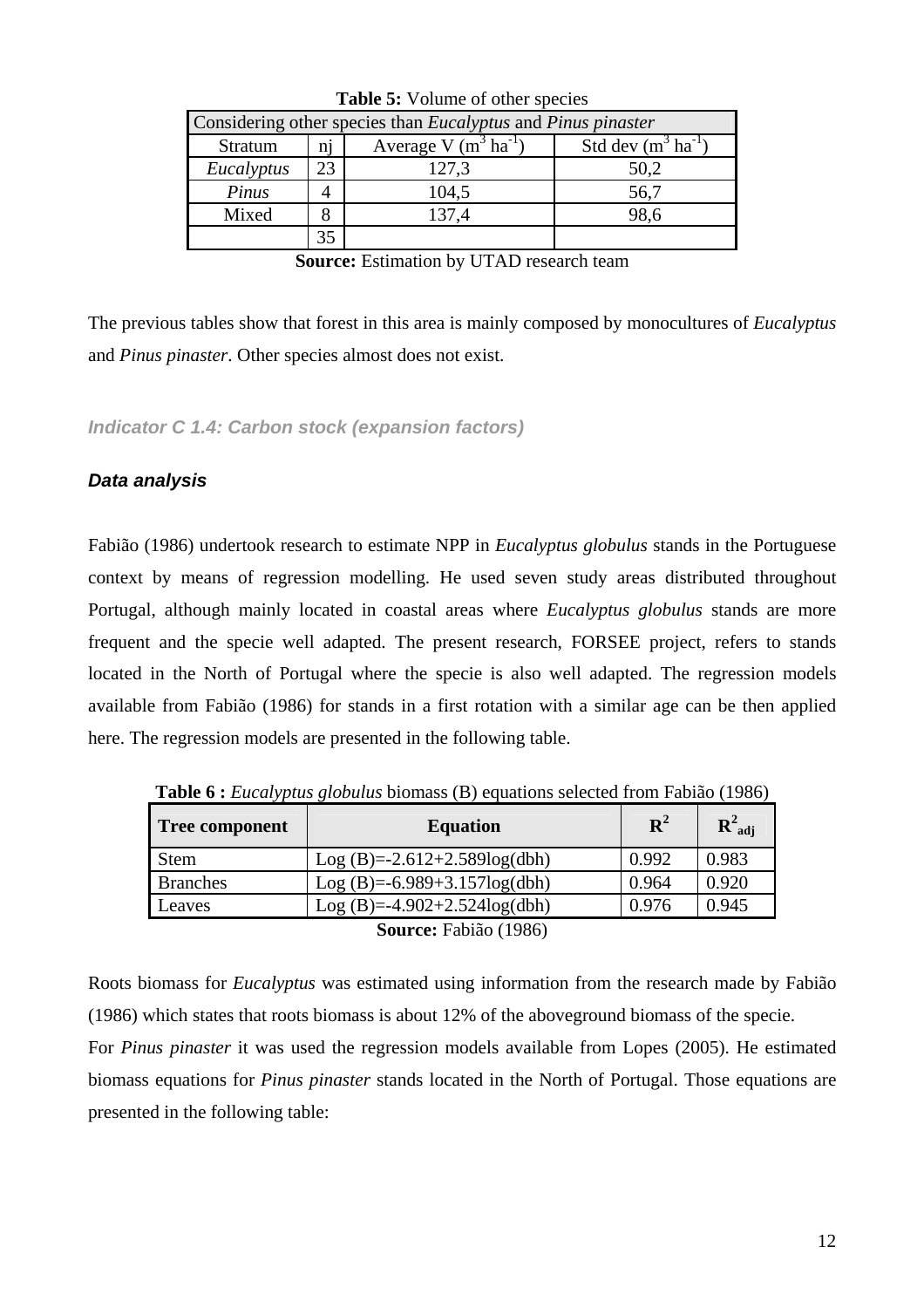| Tree component | <b>Equation</b>                   | $\mathbf{R}^2$ | $R^2_{\text{adi}}$ |
|----------------|-----------------------------------|----------------|--------------------|
| <b>Stem</b>    | $Log(B) = 3.769 + 2.706log(dbh)$  | 0.986          | 0.979              |
| Crop           | $Log(B) = 2.911 + 2.130 log(dbh)$ | 0.976          | 0.945              |
| Root           | $Log(B) = 1.972 + 1.221 log(dbh)$ | 0.937          | 0.935              |

|  | <b>Table 7:</b> Pinus pinaster biomass (B) equations selected from Lopes (2005) |  |
|--|---------------------------------------------------------------------------------|--|
|  |                                                                                 |  |

# **Source:** Lopes (2005)

Using the previous equations and also the volume results obtained from the previous indicator, the biomass expansion factors were calculated for forest in Sousa Valley. Results are presented in the following table:

| <b>BEFs</b> stand         | Euc      | Euc pure+mixed | <b>Maritime</b><br>pine | <b>Pure Maritime</b><br>pine+mixed |
|---------------------------|----------|----------------|-------------------------|------------------------------------|
| Mean                      | 0.627    | 0.649          | 0.539                   | 0.543                              |
| <b>Standard Error</b>     | 0.015    | 0.017          | 0.003                   | 0.007                              |
| Median                    | 0.637    | 0.645          | 0.541                   | 0.539                              |
| <b>Standard Deviation</b> | 0.070    | 0.093          | 0.005                   | 0.024                              |
| Sample Variance           | 0.005    | 0.009          | 0.000                   | 0.001                              |
| Kurtosis                  | $-0.986$ | 2.169          | 1.926                   | 5.449                              |
| <b>Skewness</b>           | 0.082    | 0.994          | $-1.502$                | 2.225                              |
| Range                     | 0.236    | 0.423          | 0.011                   | 0.086                              |
| Minimum                   | 0.522    | 0.522          | 0.531                   | 0.521                              |
| Maximum                   | 0.758    | 0.945          | 0.542                   | 0.607                              |
| Sum                       | 14.422   | 19.457         | 2.155                   | 5.971                              |
| Count                     | 23       | 30             | 4                       |                                    |

**Table 8 :** Biomass expansion factors

**Source:** Estimation by UTAD research team

*Indicator C 1.4.1: Carbon stock in the woody biomass* 

# *Data analysis*

Using the previous biomass equations it was possible to estimate biomass for each individual tree inside the sampling plot. The sum of each partial biomass extrapolated to one hectare gave us the biomass estimations for each site. The average values of total biomass found were:

| <b>Stratum</b> | Average biomass (ton ha <sup>-1)</sup> | std dev $(\text{ton ha}^{-1})$ |
|----------------|----------------------------------------|--------------------------------|
| Eucalyptus     |                                        | 36,4                           |
| Pinus          | 55,5                                   | 30,3                           |
| Mixed          | 98.7                                   | 99.                            |
|                |                                        |                                |

**Table 9 :** Average values of total biomass

Considering the results of carbon content of dry biomass obtained from chemical analysis for this

**Source:** Estimation by UTAD research team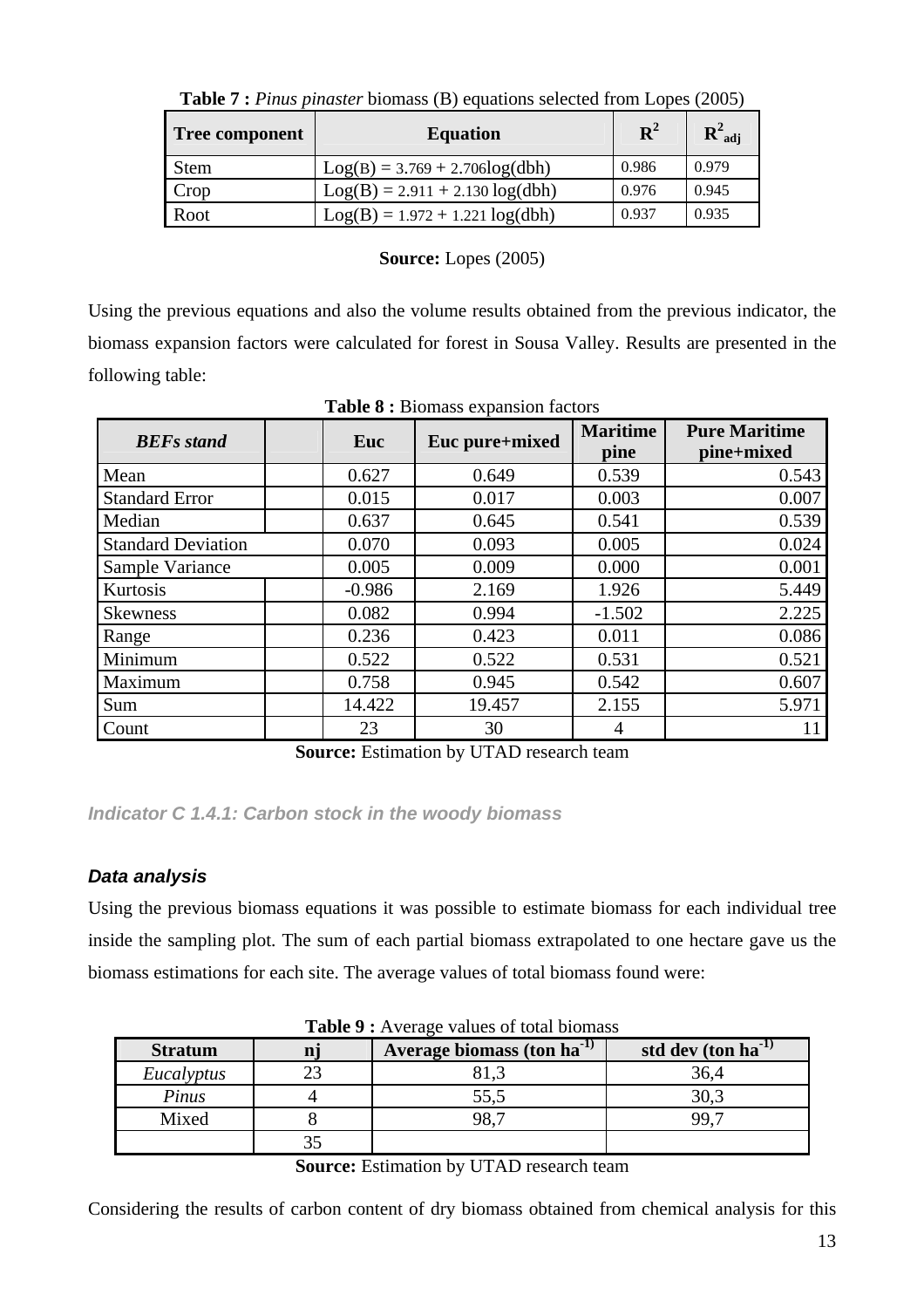study area, the balance carbon content, considering the proportion of each element, for both species was:

- *Pinus pinaster* 53,7 %
- *Eucalyptus* 54,8 %

| Table 10 : Carbon in woody biomass in Sousa Valley |  |  |  |  |
|----------------------------------------------------|--|--|--|--|
|                                                    |  |  |  |  |

| <b>Stratum</b> | Average biomass (ton ha <sup>-1)</sup> | std dev (ton ha <sup>-1)</sup> |
|----------------|----------------------------------------|--------------------------------|
| Eucalyptus     |                                        | 19.9                           |
| Pinus          | 29.8                                   | 16.3                           |
| Mixed          | 53.0                                   | 53.5                           |
|                |                                        |                                |

**Source:** Estimation by UTAD research team

*Indicator C 1.4.3: Carbon stock in the deadwood* 

# *Data collection*

The methodology for data collection was done according to the FORSEE field manual 12/07/2005guideterrain.V16.en.v2, pag. 45, available at www.iefc.net.

# *Data analysis: Logs*

Logs were rare in the study area. Only in 31% of the sampling plots was noticed this type of deadwood. The following graphics show the number of logs found in the FORSEE transepts.

**Graphic 5 and 6**: Number of logs found in the transepts per type of stand



**Deadwood (E. globulus)**





**Source**: Field sheets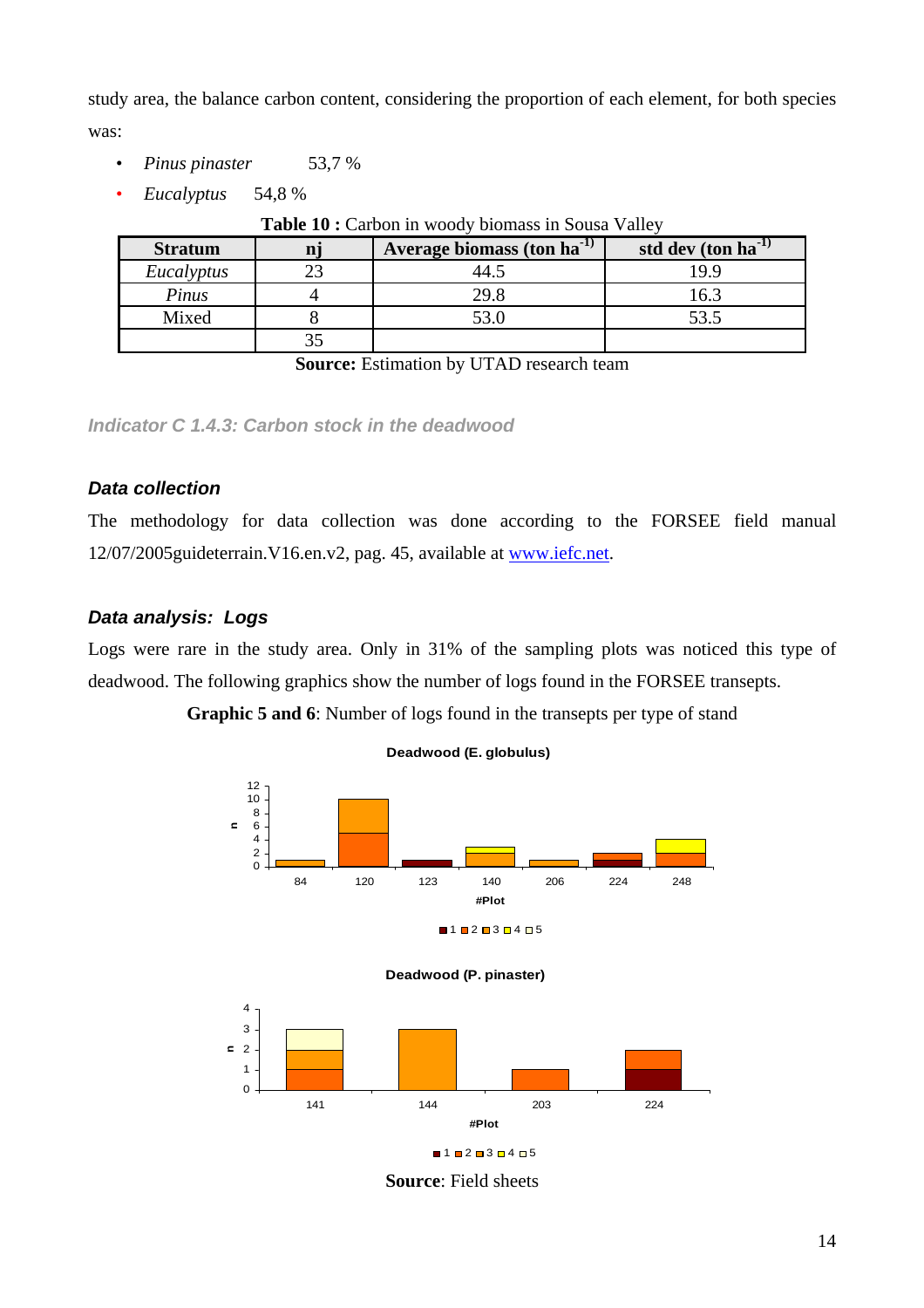| <b>Stratum</b> |                          | Average biomass (ton ha <sup>-1)</sup> | std dev $(\text{ton ha}^{-1})$ |
|----------------|--------------------------|----------------------------------------|--------------------------------|
| Eucalyptus     |                          | 3,62                                   | 3,80                           |
| Pinus          |                          | 3.74                                   |                                |
| Mixed          | $\overline{\phantom{0}}$ | $\overline{\phantom{0}}$               |                                |
|                |                          |                                        |                                |

**Table 11 :** Average and extreme biomass values for dead wood stock

**Source:** Estimation by UTAD research team

Assuming the same carbon contents presented previously, the carbon in wood stock for this study area is:

| <b>Stratum</b> | average biomass<br>$(\text{ton ha}^{-1})$ | std dev $(\text{ton ha}^{-1})$ |
|----------------|-------------------------------------------|--------------------------------|
| Eucalyptus     | ,98                                       | 2,08                           |
| Pinus          |                                           | 92                             |
| Mixed          |                                           |                                |
|                |                                           |                                |

**Table 12 : Carbon in wood stock** 

**Source:** Estimation by UTAD research team

# *Conclusion*

The method of the line intercept is already well documented in forest and ecology literature. The main problems detected during the evaluation of this criterion were:

a) The transepts length (50 m) is too big for the size of the forest holdings in Sousa Valley. The small dimension of forest holdings and its fragmentation makes the transept cross different types of stands and sometimes different types of land use;

b) The classification of the decomposition status;

c) The conversion of volume in biomass using wood density values.

*Indicator C 1.4.4: Carbon in the litter stock* 

# *Data collection*

Aboveground debris was measured using a 40x60 cm litter screen placed at random inside the IFN plot, according to the methodology proposed by Gower et al. (1997). Litter screens were deployed in January 2001 and litter was collected in May, July, September and December 2001. An iron rectangle of 40x60cm was used in fieldwork. The site where data was collected was marked by small groups of rocks to allow future identification as show the following figure.

**Figure 2 :** Example of permanent litter plots in Sousa Valley pilot zone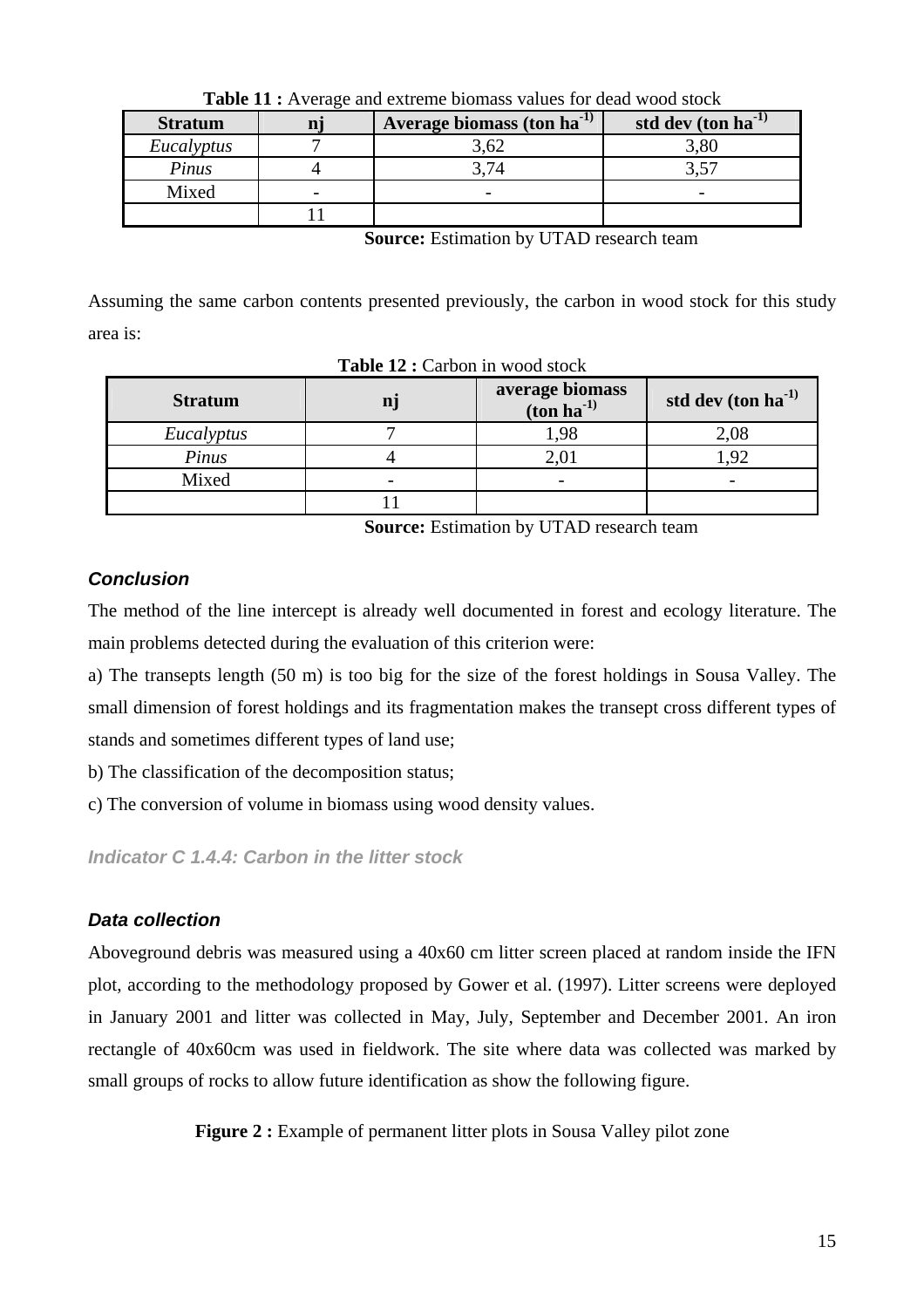

**Source :** UTAD

# *Data analysis*

The following graphic shows the dispersion of litter biomass.



**Graphic 6 :** Dispersion of litter biomass

**Source:** Estimation by UTAD research team

According to the graphic there is a high heterogeneity of situations.

Average results show that, in average, in the 35 FORSEE plots there is 30.5±18.9 kg m<sup>-3</sup> of litter biomass. Assuming that 50% of that value is carbon, there is  $15.25\pm9.5$  kg m<sup>-3</sup> of carbon in the 35 FORSEE plots.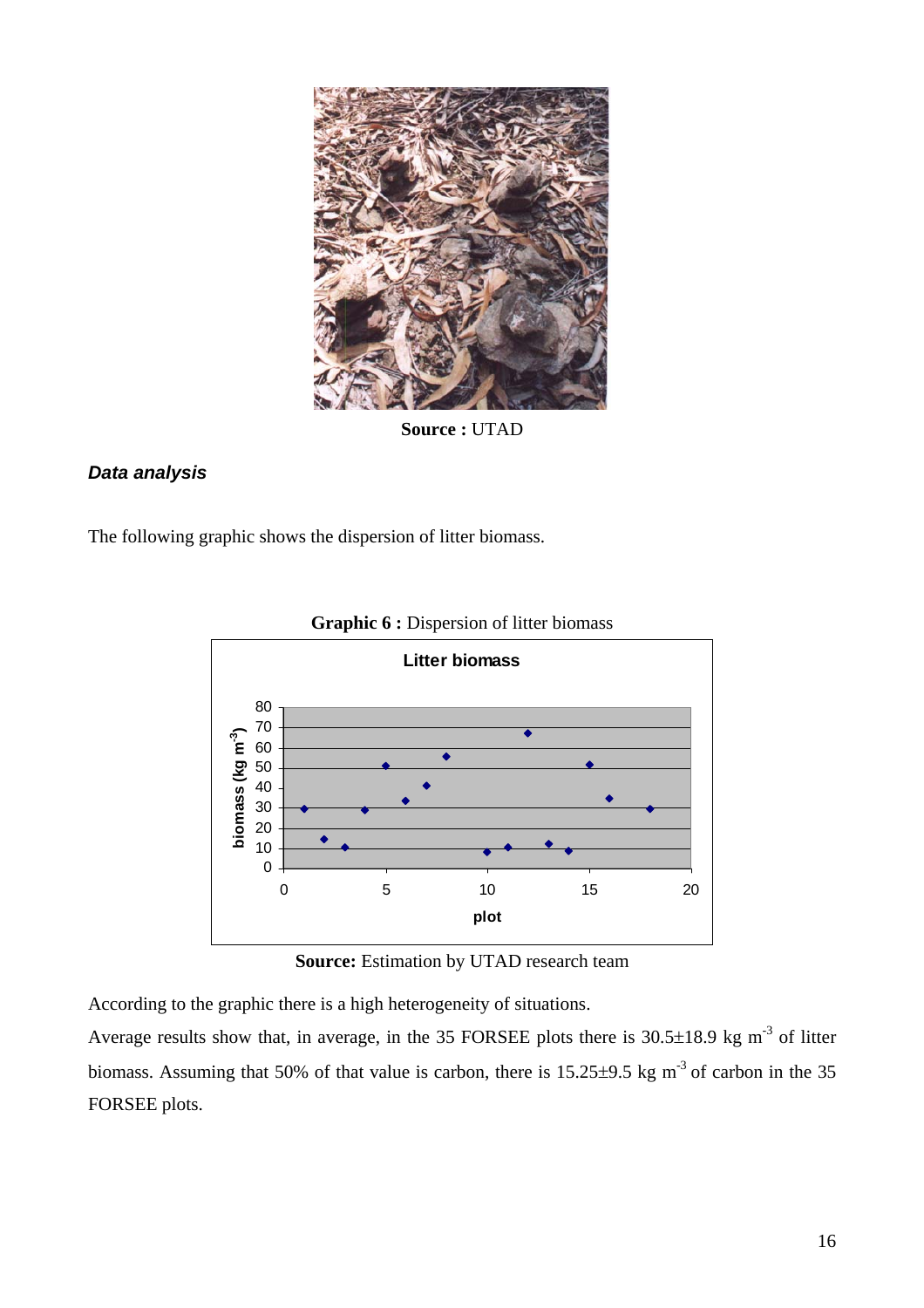#### *Data collection*

Aboveground biomass in understorey was measured through the use of the methodology proposed by Gower *et al.* (1997). Therefore, in June 2005, 1x1m plots were randomly located inside each plot. All aboveground vegetation tissue was removed, stored in a plastic bag and kept in a cold place. As soon as it was possible, vegetation was separated by the main species and weighed.

#### *Data analysis*

The samples were dried at 70ºC for 3 or 4 days and after being completely dried were weighed to determine the dry biomass of each species in each FORSEE plot. That way, the estimation of the understorey dry weight per hectare was obtained.



**Graphic 7 :** Biomass results for understorey

**Source:** Estimation by UTAD research team

The main species found in FORSEE plots are the ones described in the following table. Chemical analysis gave the information related with the dry carbon content on them. Considering the proportion collected for each shrub species in the sub-sampling plots it was possible to estimate the carbon content in the understorey.

| <b>Specie</b>    | <b>Carbon content</b> |
|------------------|-----------------------|
| Ulex             | 0,492                 |
| Erica            | 0,566                 |
| <b>Baccharis</b> | 0,581                 |
| Pteridium        | 0,533                 |
| Cytisus          | 0,581                 |

Table 13 : Carbon content in the understorey

**Source:** Estimation by UTAD research team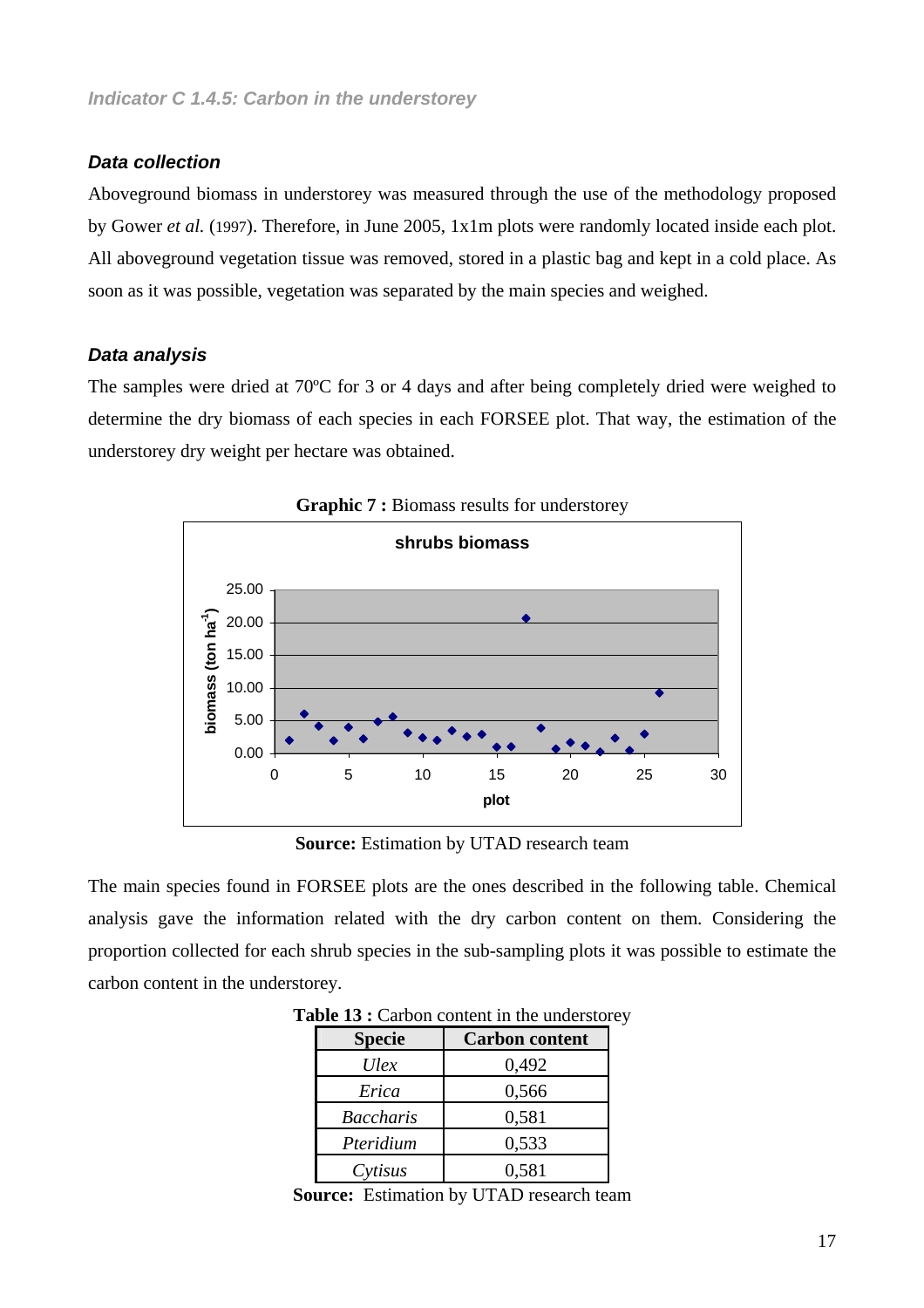

Table 14 : Carbon content in the understorey

And the obtained figures showed that the average carbon content of the understorey, in our study area is  $1.94 \pm 2.26$  ton ha<sup>-1</sup>.

# **II Criterion 2 – Forest Damages**

*Indicators C2.4.1 – Forest damages and C2.4.2 – Intensity of forest damages in Eucalyptus globulus* 

# *Data collection*

Data collection was done according to the FORSEE field manual 12/07/2005guideterrain.V16.en.v2, page 36, available at www.iefc.net.

**Characteristics of data collection: Number of FORSEE devices:** 35 devices (1 device = 1 IFN plot + 3 satellites) **Main types of forest stands:** *Pinus pinaster* and *Eucalyptus globulus* **Field team:** 1 junior specialist in forest health and two non specialized workers. **Number of days in the field:** 15 days

**Figure 3 : Example of FORSEE device**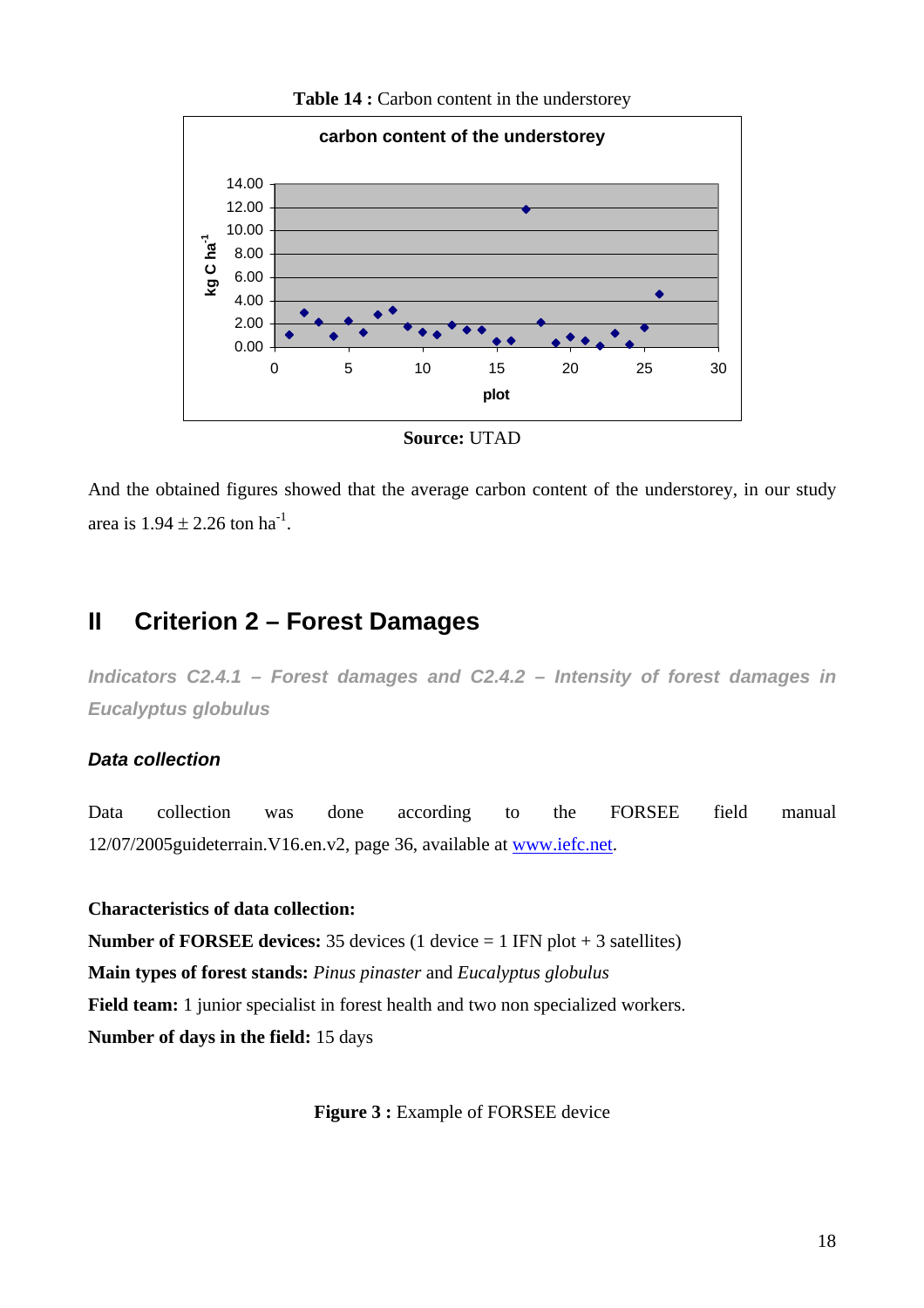

Table 15 : Description of the plots that form the inventory device

| Code                              | <b>Description</b>          | <b>Proceedings</b>                                                                                                                                                                             |
|-----------------------------------|-----------------------------|------------------------------------------------------------------------------------------------------------------------------------------------------------------------------------------------|
| <b>IFN</b>                        | Inventory plot              | Health evaluation in all the<br>trees inside the plot;                                                                                                                                         |
| S fix                             | Plot with fixed radius      | Health evaluation in the 20<br>trees inside the satellite;                                                                                                                                     |
| S <sub>1</sub> and S <sub>2</sub> | Satellite 1 and satellite 2 | In the satellite plots, health<br>condition was verified in 20<br>trees through "daisy method",<br>considering a maximum radius<br>of 12, 62 m, the same radius<br>that in the inventory plot. |

**Source:** FORSEE field manual 12/07/2005guideterrain.V16.en.v2 (www.iefc.net)

# **Variables evaluated**:

#### **1) Symptoms/signs**

- Affected part
- Symptom/sign
- %
- **2) Agents**
- Factor
- Specification
- $9/6$

# **3) Dendrometric variables at the tree level**

- Specie

- Diameter

<sup>&</sup>lt;sup>1</sup> **Daisy method:** Instead of doing the health evaluation of the trees in the satellites in spiral, as suggested in the FORSEE field guide (12/07/2005guideterrain.V16.en.v2), it was done the healthy evaluation with the daisy method.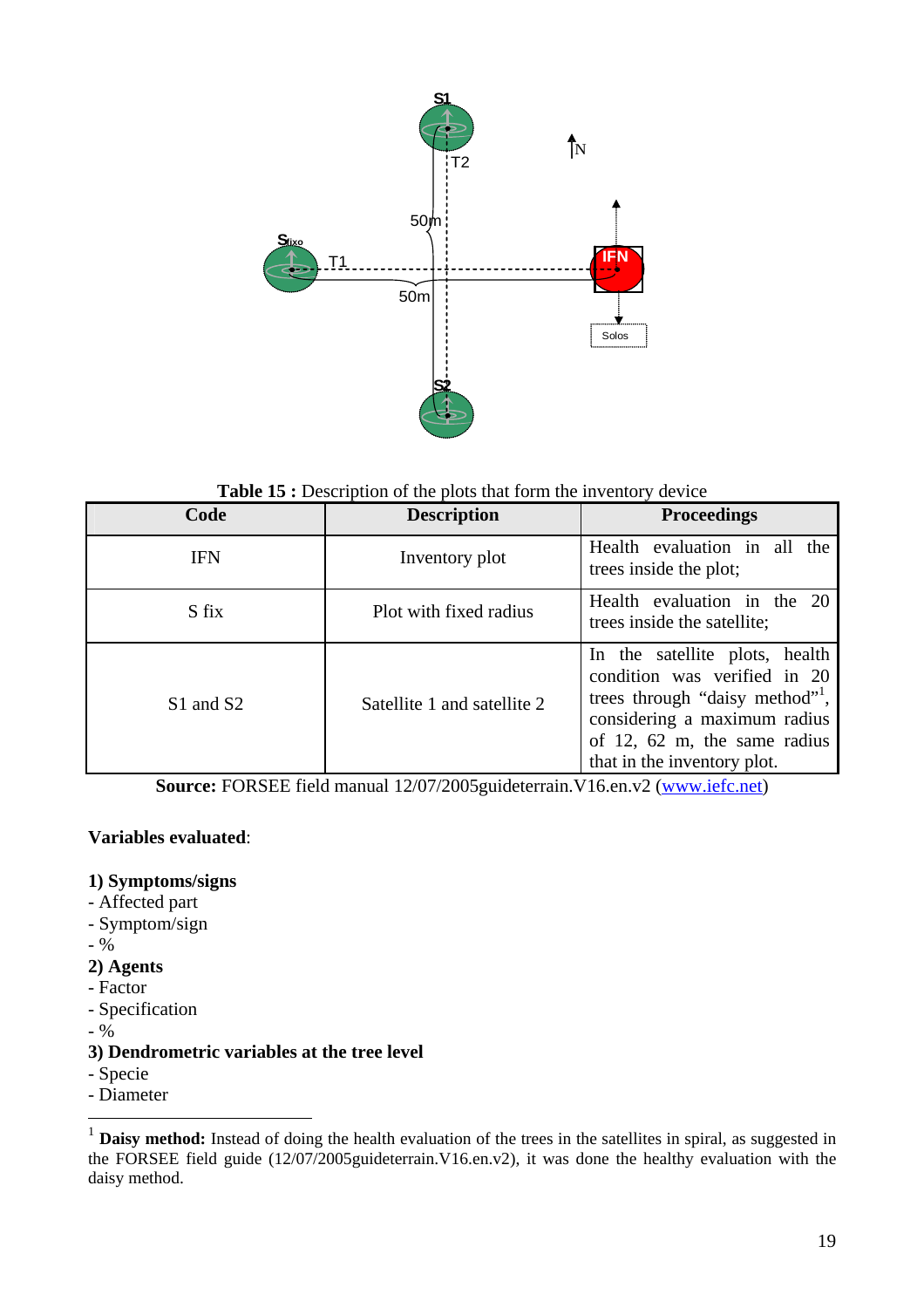- Height

- Social class

# *Data analysis*

Data collected during the field work in the 35 FORSEE devices was recorded in field sheets and then organised in a digital database. Those data was presented in graphics and tables according to the forest specie, agents of damages, part of trees affected, types of damages and intensity of damages (in FORSEE Regional report, part 1, Synthesis). Later, it was done another analysis to compare the differences in the percentages of the variables evaluated in two different scenarios:

1) Considering forest health assessment in IFN plots + the satellites (35 IFN plots + 3x35 satellites);

2) Considering forest health assessment only in IFN plots (35 IFN plots).

# *Conclusion*

1) There was a change in what was recommended by FORSEE field manual. Instead of doing forest health assessment in the pilot zone at the same time than the collection of dendrometric data, forest health was only assessed after the collection of dendrometric data in the 35 IFN plots. Therefore, after the first team collects dendrometric data in the IFN plots, a second team, which included a specialist in forest health assessment, came and established the satellites and the transepts for logs inventory.

Portugal North team justifies this change for logistic reasons since the specialist on forest health was not part of the field team in charge of the collection of dendrometric data. It was also considered, as forest inventory and forest health assessment require two different levels of specialization, that it was faster to do first the collection of dendromteric data in the IFN plots and then the forest health assessment in all the 35 FORSEE devices (IFN plots + satellites);

2) Data was collected in 35 FORSEE devices (1 device= 1 IFN plot + 3 satellites). The analysis is done in the FORSEE Regional Report, Part 1 - Synthesis. According to the following tables and graphs, the differences of having the analysis done only in 35 IFN plots or in 35 IFN plots plus 3 satellites per each IFN plot are minimal. Since the forest health assessment requires costly human resources, if done in IFN plots + satellites more time will be needed and the costs will rise. However, as the results are similar it should be weighted if it is worth to do forest health assessment in IFN plots plus satellites or only in IFN plots.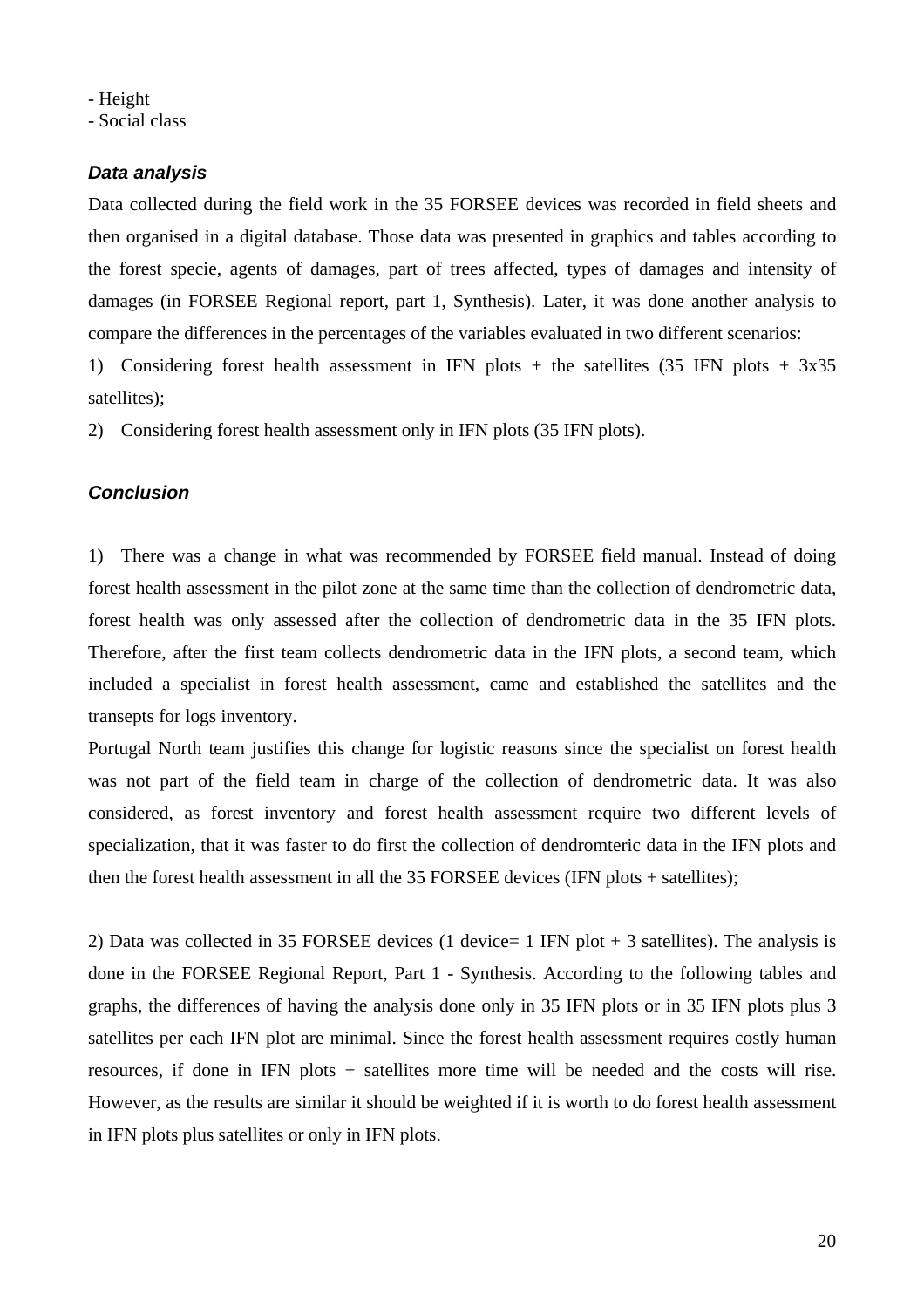| <b>Agents causing damages</b>                | <b>With satelites</b> | <b>Without satelites</b> |
|----------------------------------------------|-----------------------|--------------------------|
| $B - defoliators$                            | 50%                   | 49,90%                   |
| $AB - causing$ yellow coloration             | 35%                   | 37,90%                   |
| $AB - wind$                                  | 7,90%                 | 7%                       |
| $AB - forest$ fires                          | 6,80%                 | 5,10%                    |
| Parts of <i>Eucalyptus globulus</i> affected | <b>With satelites</b> | <b>Without satelites</b> |
| <b>Branches</b>                              | 8%                    | 6,90%                    |
| Leaves                                       | 74%                   | 78,30%                   |
| <b>Buds</b>                                  | 11%                   | 9,50%                    |
| Trunk                                        | 7%                    | 5,30%                    |
| Damages in Eucalyptus globulus               | <b>With satelites</b> | <b>Without satelites</b> |
| Lost or eaten buds                           | 11%                   | 9,50%                    |
| Leaves coloration                            | 35%                   | 37,70%                   |
| Stem in sloping position                     | 0,10%                 | 0,10%                    |
| Wounds in the trunk                          | 7%                    | 5,20%                    |
| Broken branches (<10 cm)                     | 0,10%                 | 0%                       |
| Broken branches (2-10 cm)                    | 8%                    | 6,90%                    |
| Partially lost or eaten leaves               | 39%                   | 40,60%                   |

**Table 16 :** *Eucalyptus globulus*

**Source :** Field sheets







**Figure 5 :** Parts of *Eucalyptus globulus* affected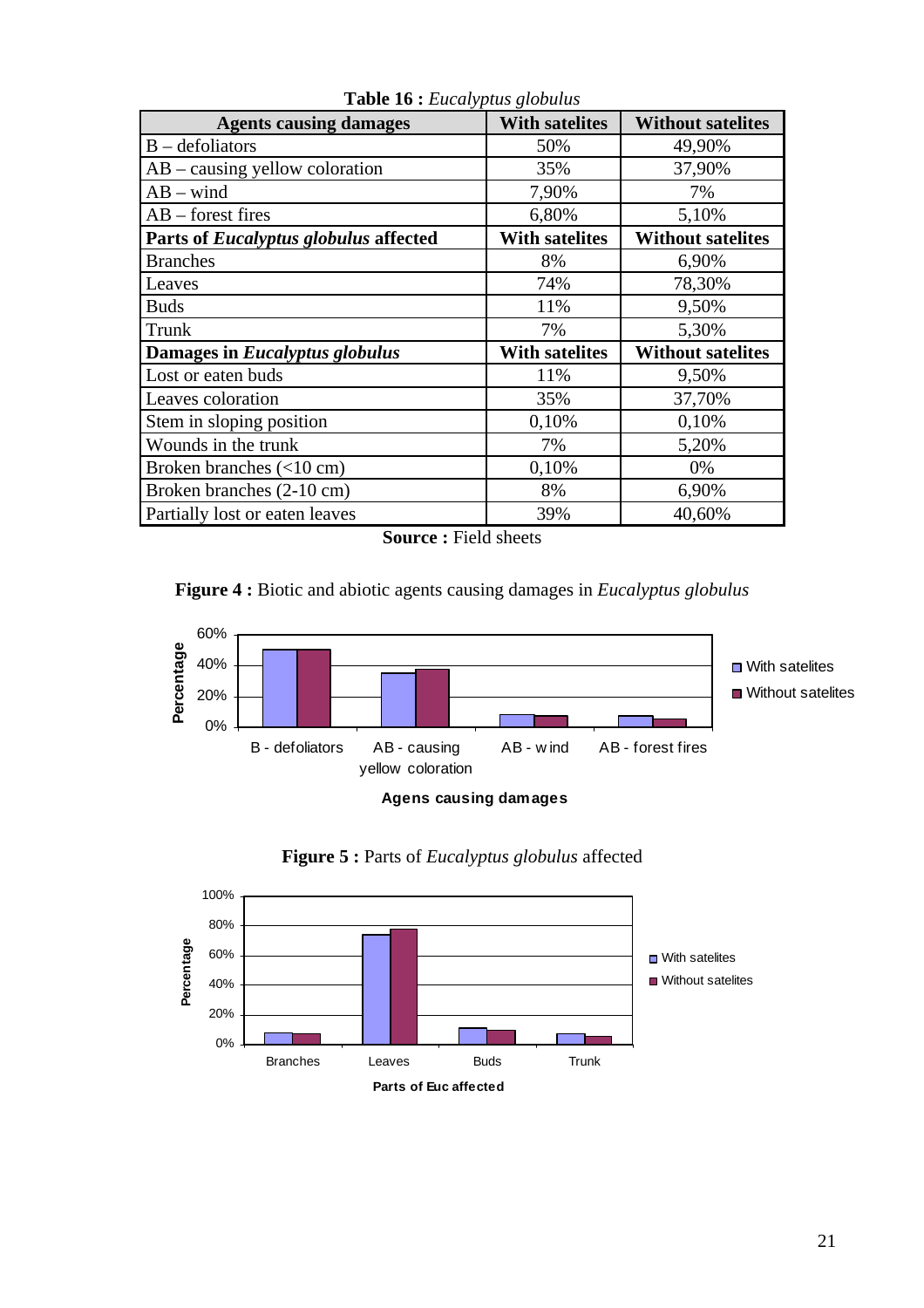



**Damages in Euc**

|                                  | <b>LAURE 17 C</b> L <i>HIMS PHIMSIC</i> |                          |
|----------------------------------|-----------------------------------------|--------------------------|
| <b>Agents causing damages</b>    | <b>With satelites</b>                   | <b>Without satelites</b> |
| $B - defoliators$                | 2%                                      | 0,00%                    |
| $AB - causing$ yellow coloration | 58%                                     | 41,80%                   |
| $AB - wind$                      | 27,40%                                  | 21%                      |
| $AB - forest$ fires              | 27,20%                                  | 37,30%                   |
| <b>Parts of Maritime pine</b>    |                                         |                          |
| affected                         | <b>With satelites</b>                   | <b>Without satelites</b> |
| <b>Branches</b>                  | 27%                                     | 20,10%                   |
| Leaves                           | 45%                                     | 42,80%                   |
| <b>Buds</b>                      | 1%                                      | 0,00%                    |
| Trunk                            | 27%                                     | 37,10%                   |
| <b>Damages in Maritime Pine</b>  | <b>With satelites</b>                   | <b>Without satelites</b> |
| Lost or eaten buds               | 1%                                      | 0,00%                    |
| Discoloration                    | 42%                                     | 42,80%                   |
| Other symptoms                   | 2,50%                                   | 0,00%                    |
| Wounds in the trunk              | 27%                                     | 37,10%                   |
| Broken branches (2-10 cm)        | 27,20%                                  | 20%                      |
| Partially lost or eaten leaves   | 1%                                      | 0,00%                    |
|                                  | <b>11.</b> 1. 1. 1.                     |                          |

| Table 17 : Pinus pinaster |  |  |
|---------------------------|--|--|
|---------------------------|--|--|

**Source :** Field sheets



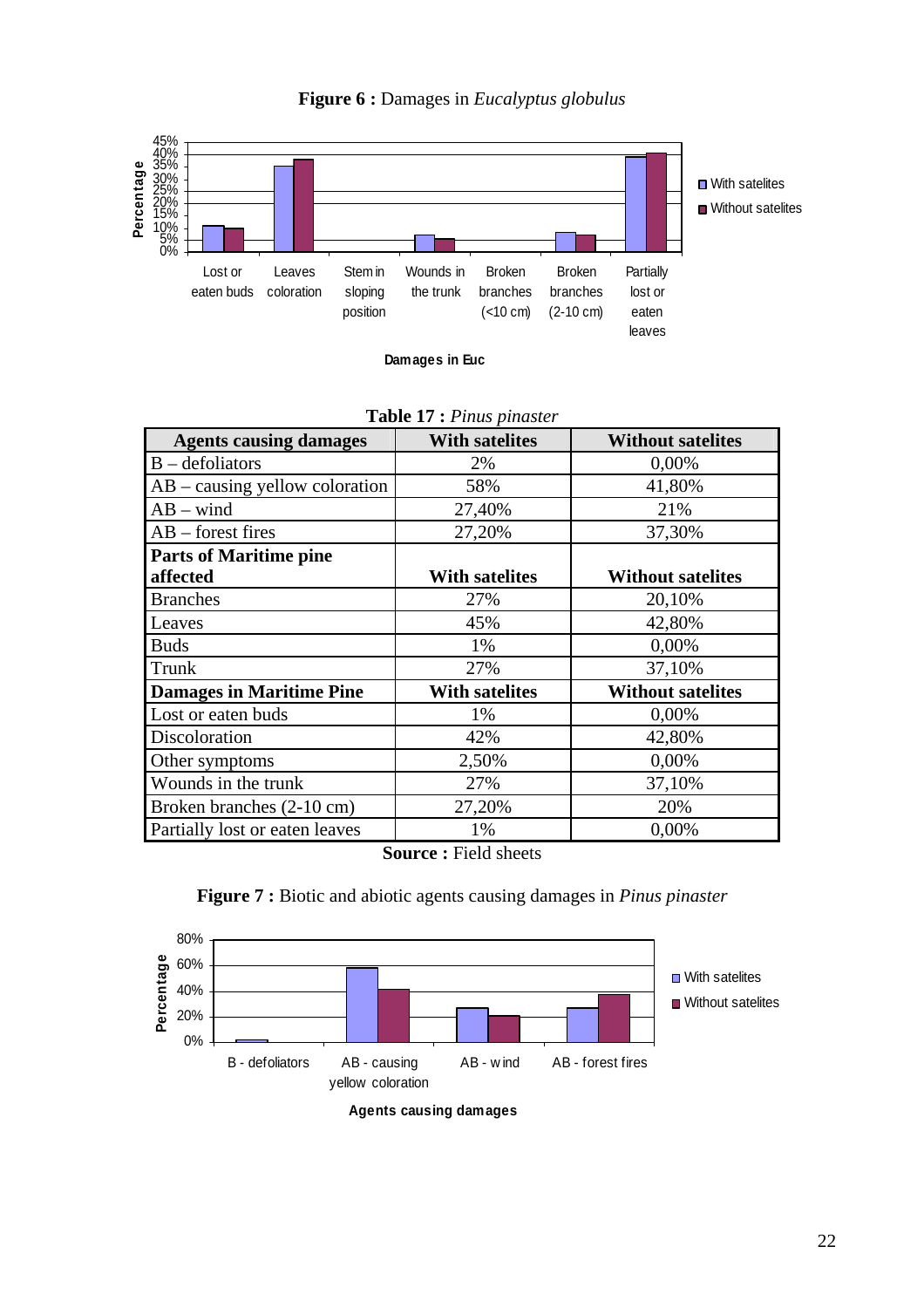

**Figure 8 :** Parts affected in *Pinus pinaster*

**Figure 9 :** Damages in *Pinus pinaster*



*Indicator 2.4.3 – Area of shrubs and forest stands burnt in forest fires (new indicator)*

# *Data collection*

Data to build this indicator was collected from "*O país em números, Versão 2, Instituto Nacional de Estatística, 2004*". This compilation records the area of shrubs and the area of stands burnt between 1980 and 2004.

Information about the risk of forests fires can be found in the map of risk of forest fires from 2004 available at http://www.dgrf.min-agricultura.pt/v4/dgf/pub.php?ndx=856 (recovered in May, 2007).

# *Data analysis*

Data of the area of forest stands and shrubs burnt in the municipality of Paredes, where the FORSEE plots are located, and data of the area of forest stands and shrubs burnt in all Sousa Valley (6 municipalities) were presented in a graph in FORSEE Regional Report, Part 1 – Synthesis.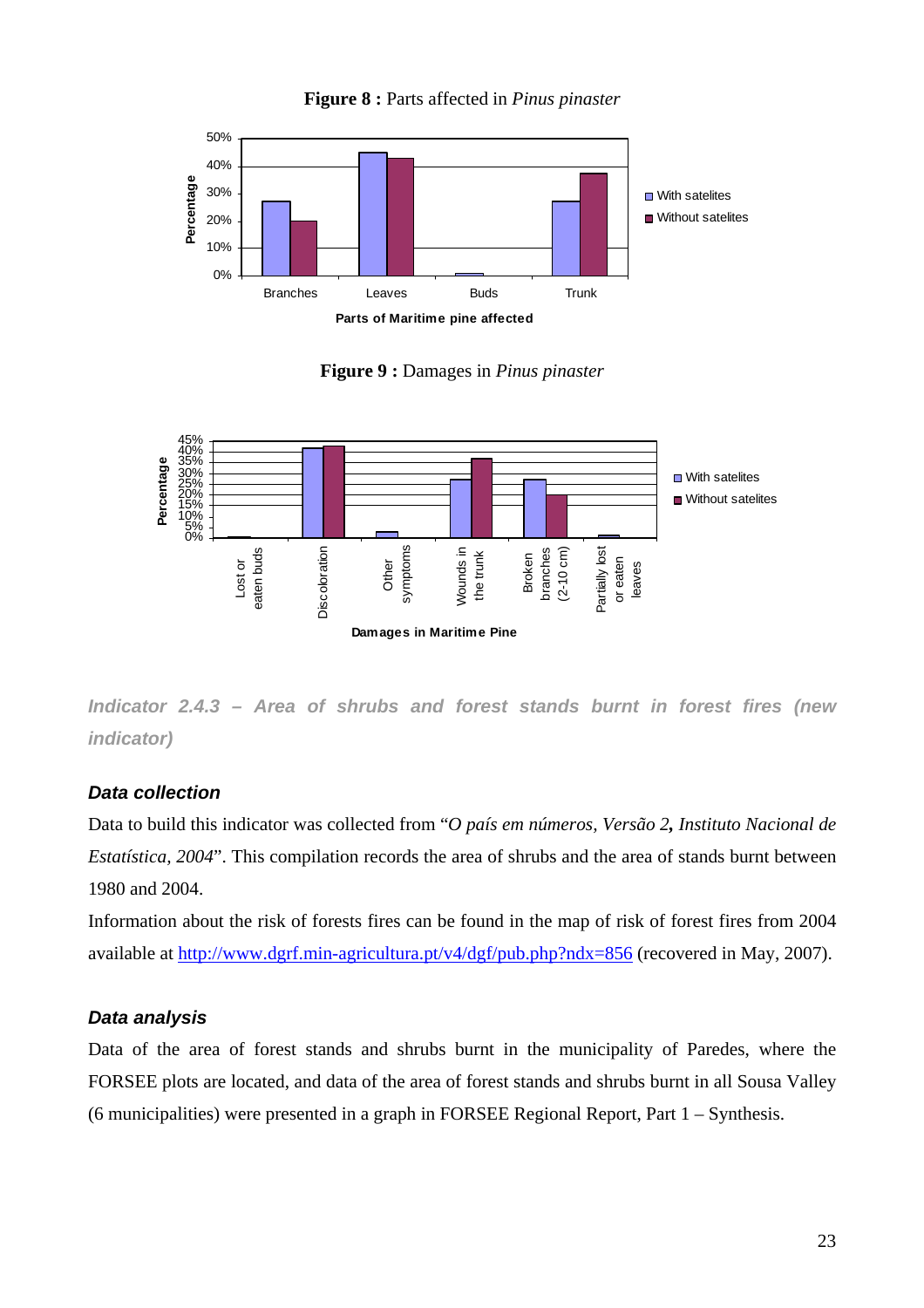# *Conclusion*

Given the gravity of forest fires in Portugal and as well as in Sousa Valley, one suggests to include this indicator in the list of FORSEE indicators.

# **III Criterion 3 – Forest Products**

#### *Indicator C3.1- Increment and fellings*

# *Data collection*

1) Data on forest inventory for 2002 was collected by the local FOO (AFVS) during the field work developed in under the Pilot Project of Forest Sustainable Management in Sousa Valley (*Programa Operacional da Região Norte, Eixo Prioritário 1, Medida 1.4 – Valorização e Promoção Regional Local*).

2) Data on forest inventory for 2005 was collected during the field work developed according to the FORSEE field manual (12/07/2005guideterrain.V16.en.v2, available at www.iefc.net), in 35 plots located in the Southern part of the municipality of Paredes;

3) Data on volume of all trees, living or dead measured over bark and to a minimum diameter of 10 cm that are felled during a given period, whether or not they are removed from forests was not available;

In this case, data available only refers the average volume of wood felled (Eucalyptus and Maritime pine) per year that is traded in the market. These data is not official and was provided by expert foresters linked to the pulp and paper industries and with high knowledge in Sousa Valley's wood market;

3) Data on the area of Eucalyptus and Maritime pine in Sousa Valley: IFN, 2005.

# *Data analysis*

1) Net increment in Sousa Valley between 2002 and 2005 per hectare: UTAD estimatives according to what was explained previously;

2) Average volume harvested in Sousa Valley per hectare each year: With the area of Maritime pine and Eucalyptus stands in Sousa Valley in 2005 (NFI,2005) and the volume of Eucalyptus and Maritime pine harvested (and traded in the market) each year in Sousa Valley (source: local foresters) it was calculated the average volume harvested in Sousa Valley per hectare and each year: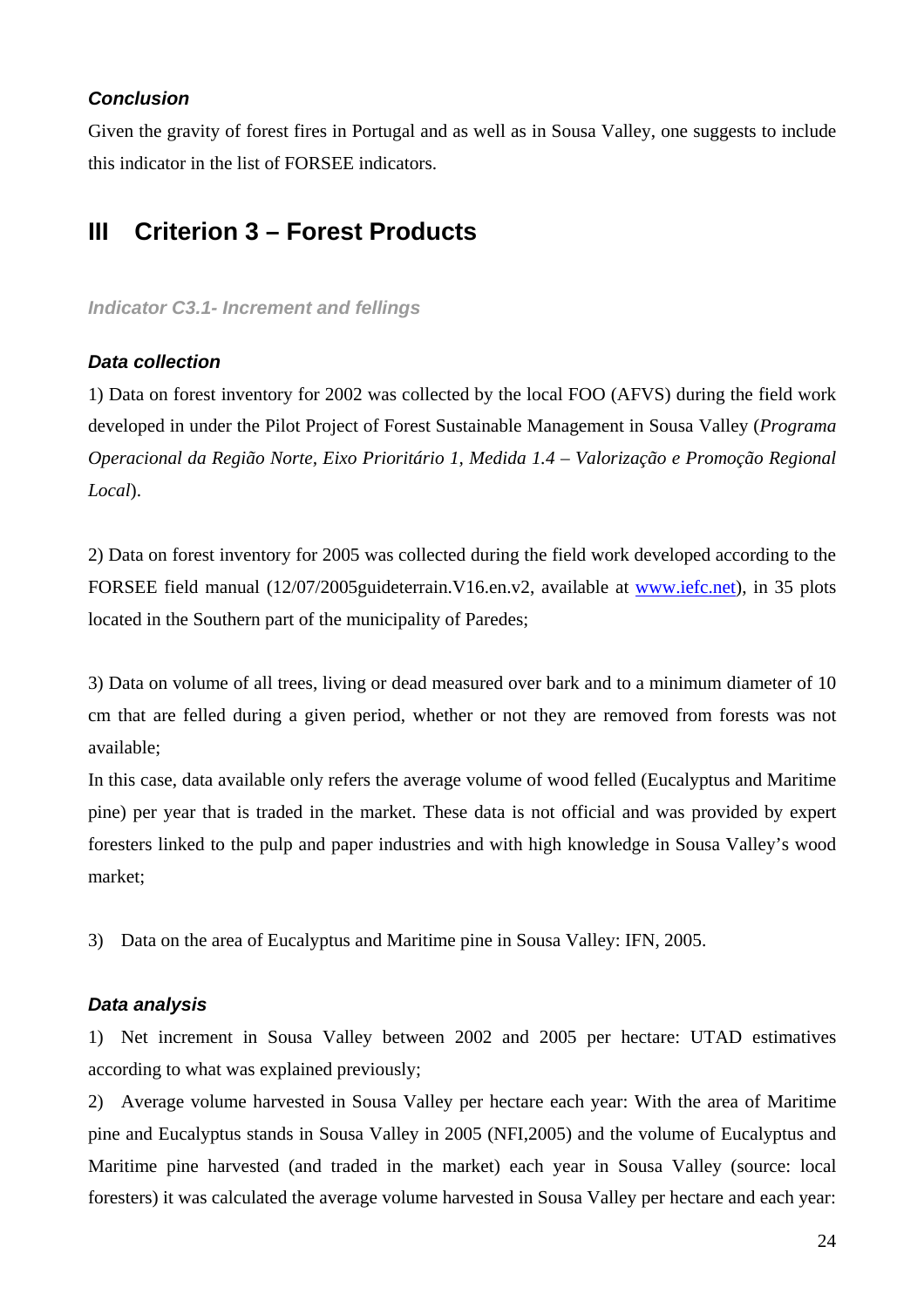2.1) Average volume of Eucalyptus harvested in Sousa Valley per hectare  $(m^3/ha)$ : 270000 m<sup>3</sup>/17099,51 ha = 15,79 m<sup>3</sup>/ha 2.2) Average volume of Maritime pine harvested in Sousa Valley per hectare  $(m^3/ha)$ :  $107500 \text{ m}^3/9499,72 \text{ ha} = 11,32 \text{ m}^3/\text{ha}$ 

3) **Extraction rate:** volume harvested/net increment\*100

3.1) Eucalyptus: Volume harvested (m<sup>3</sup> ha<sup>-1</sup>/year)/ Annual net increment (m<sup>3</sup> ha<sup>-1</sup>/year) \*100 =  $15,79 \text{ m}^3.\text{ha}^{-1}/ 17,73 \text{ m}^3.\text{ha}^{-1} = 88,7 \%$ 3.2) Maritime pine: Volume harvested (m<sup>3</sup> ha<sup>-1</sup>/year)/ Annual net increment (m<sup>3</sup> ha<sup>-1</sup>/year) \*100 =  $11,32 \text{ m}^3.\text{ha}^{-1}/ 13,9 \text{ m}^3.\text{ha}^{-1} = 81,4 \text{ %}$ 

*Indicator 3.2- Roundwood harvested (value and value)* 

# *Data collection*

In order to assess the **indicator 3.2 – Roundwood harvested (value and volume)** data on prices of wood of Eucalyptus and Maritime pine in 2006 and data on the volume of these species harvested (and traded in the market) each year was provided by foresters linked to the pulp and paper industries and with high knowledge in Sousa Valley's wood market.

It was also collected data on wood and prices bought and paid by one timber merchant in Sousa Valley. These data is recorded at AFVS database and was reorganized for the evaluation of this indicator.

# *Data analysis*

1) Data on volume of wood harvested in Sousa Valley in 2006 was organised per forest specie and per type of destination and presented on a table at FORSEE Regional report, part 1, Synthesis;

2) Data of wood bought and price paid by one local timber merchant available at AFVS database was recorded according to the following characteristics:

- Forest specie;
- Volume of wood bought per month;
- Stumpage price and price of wood in the load;
- Wood origin (normal or burnt);
- Wood destination (sawnwood or pulpwood);
- Type of selling (in the stand or in the load);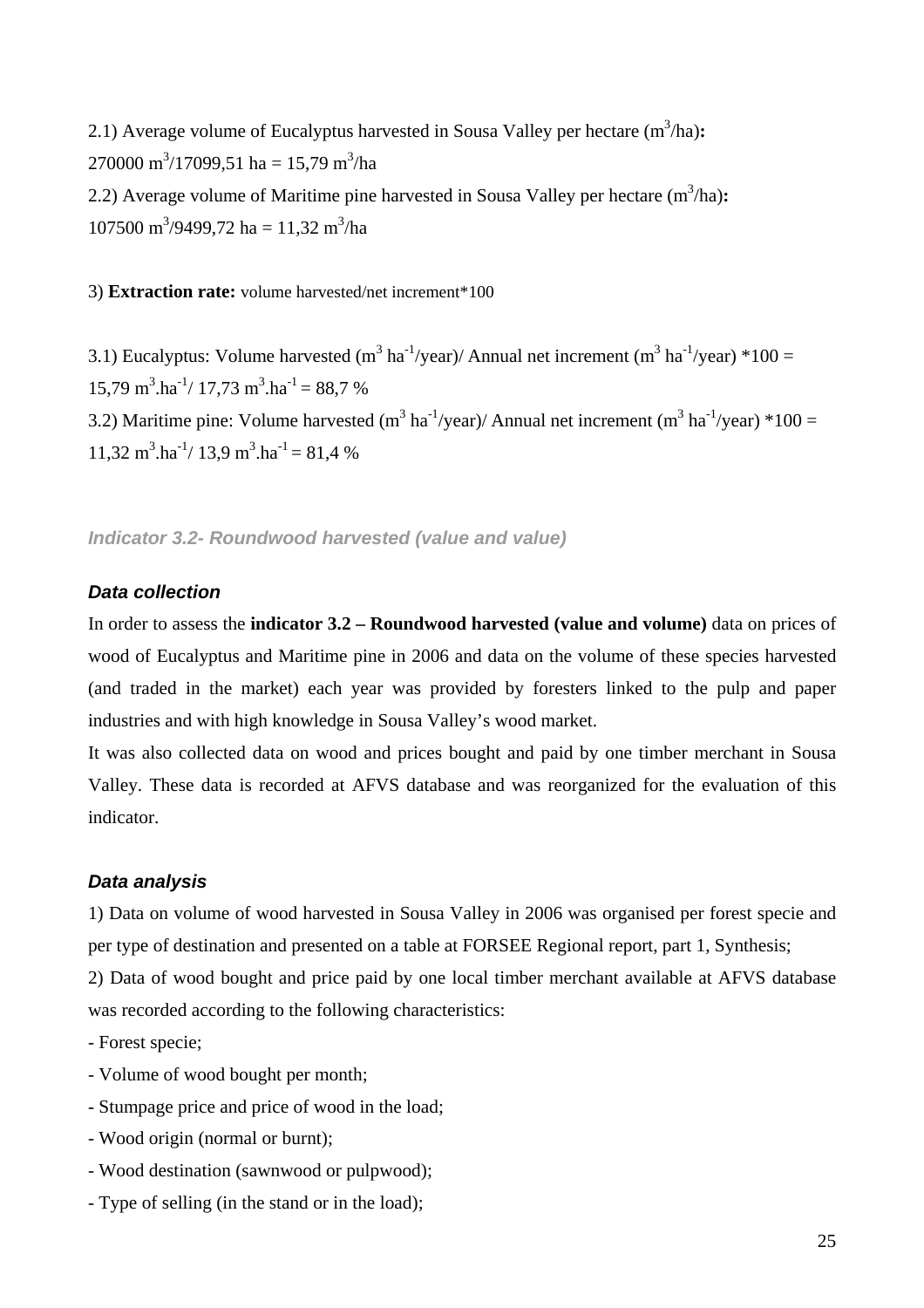- Municipality of Sousa Valley where the wood was bought;
- Month in which wood was bought.

To analyse this indicator, these data were organized and compiled according to:

- Volume of wood bought per year (by adding the wood bought per month);

- Type of destination and type of selling per specie. In FORSEE regional report, part 1, Synthesis, data were presented in graphs and in FORSEE data report, data previously compiled were presented in tables.

The average weighted stumpage price per cubic meter of wood over bark was calculated and presented in graphs according to the forest specie.

*Indicator 3.3- Non wood products* 

#### *Data collection*

In order to assess the **indicator 3.3 – Non wood products** different data sources were used:

**1) Number of beehives, number of beekeepers and number of honey holdings in Sousa Valley:** *Recenseamento Geral Agrícola de 1999 in O país em números, Versão 2, Instituto Nacional de Estatística, 2004*. These data was also available in the Regional Direction of Agriculture of Entre Douro e Minho (DRAEDM in Portuguese Initials), located in Penafiel.

2) **Productivity per beehive:** 

- **2.1) In Portugal:** Programa Apícola, Portugal. 2004-2007;
- **2.2) In Sousa Valley:** Local beekeepers.

#### *Data analysis*

Data on the number of beehives in Sousa Valley (given by INE) was multiplied by the productivity of honey per beehive in Sousa Valley (given by local beekeepers) and by the price paid by middle men per kg of honey to local beekeepers in Sousa Valley (price given by local beekeepers).

The value of production in Sousa Valley is: **2418 beehives x 20 Kg of honey per beehive x 1,5**   $\mathbf{\Theta}$ Kg = 72540  $\mathbf{\Theta}$ 

*Indicator C3.5 – Forest under management plans* 

#### *Data collection*

Data about forest under management plans in Sousa Valley was available at the local forest owner's organisation – AFVS. These data comprise the area of forest planted and improved by non industrial private forest owners with the support of EU co-financed forest programmes.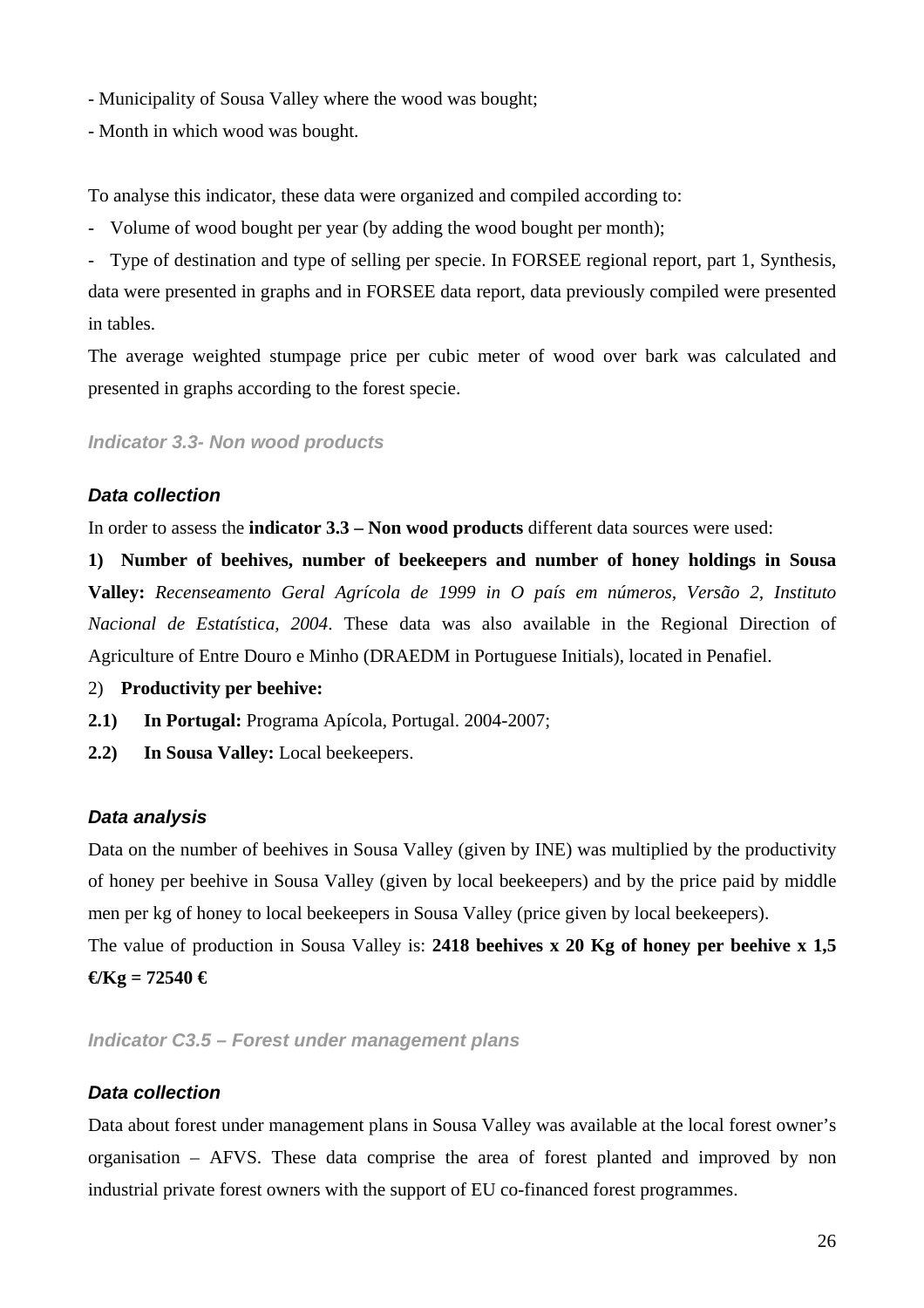The type of projects and the period of supporting are:

**Forest development plan** (1994-1999)- The FDP was a forest programme specific to Portugal, financed by the EU structural funds within the Common Support Framework for the period 1994/99 at about 75 % of the total public expenditure involved.

**Regulation (EEC) 2080/92** (1992-1994) - Regulation (EEC) Nº 2080/92 of 30 June 1992 was part of the accompanying measures of the CAP 1992 Reform. The preparatory work for its implementation in Portugal was developed between 1992 and 1994.

**AGRO Programme** (2000-2006) - The AGRO program was inserted in a strategy of agricultural and rural development in order to stimulate a solid alliance between the agriculture and the sustainable development of the rural lands in the environmental, economic and social perspectives.

**RURIS programme** (2000-2006) - This program is ruled by similar lines than the AGRO program with the difference that the public financing can only be asked when the objective is to convert agricultural land in forest land.

**AGRIS programme** (2000-2006) - The AGRIS Programme is included in a strategy of agricultural and forestry development. This measure comprises a various set of support and financed the activities between **50%** and **80%** of the total costs.

Data on the area of forest under management of the pulp and paper industries and which one considered to be under a forest management plan is also recorded in AFVS database and collected to evaluate this indicator.

#### *Data analysis*

To be financed by EU-forest programmes, forest owners have to implement a forest project and to follow a forest management plan. As most of the forest owners ask to the local FOO, AFVS to design the project and to draw the forest management plan, there is data on this topic available there.

From AFVS database it was collected the area of forest planted or improved by non industrial private forest owners in Sousa Valley under co-financed forest programmes.

The variables collected were the following:

- 1) Area of forest planted or improved;
- 2) Situation;
- 3) Specie;
- 4) Type of project (described above);

To assess the area under forest management plans it was only considered the area of forest projects already concluded or in development – situation defined as *Concluído* and *Em execução*. The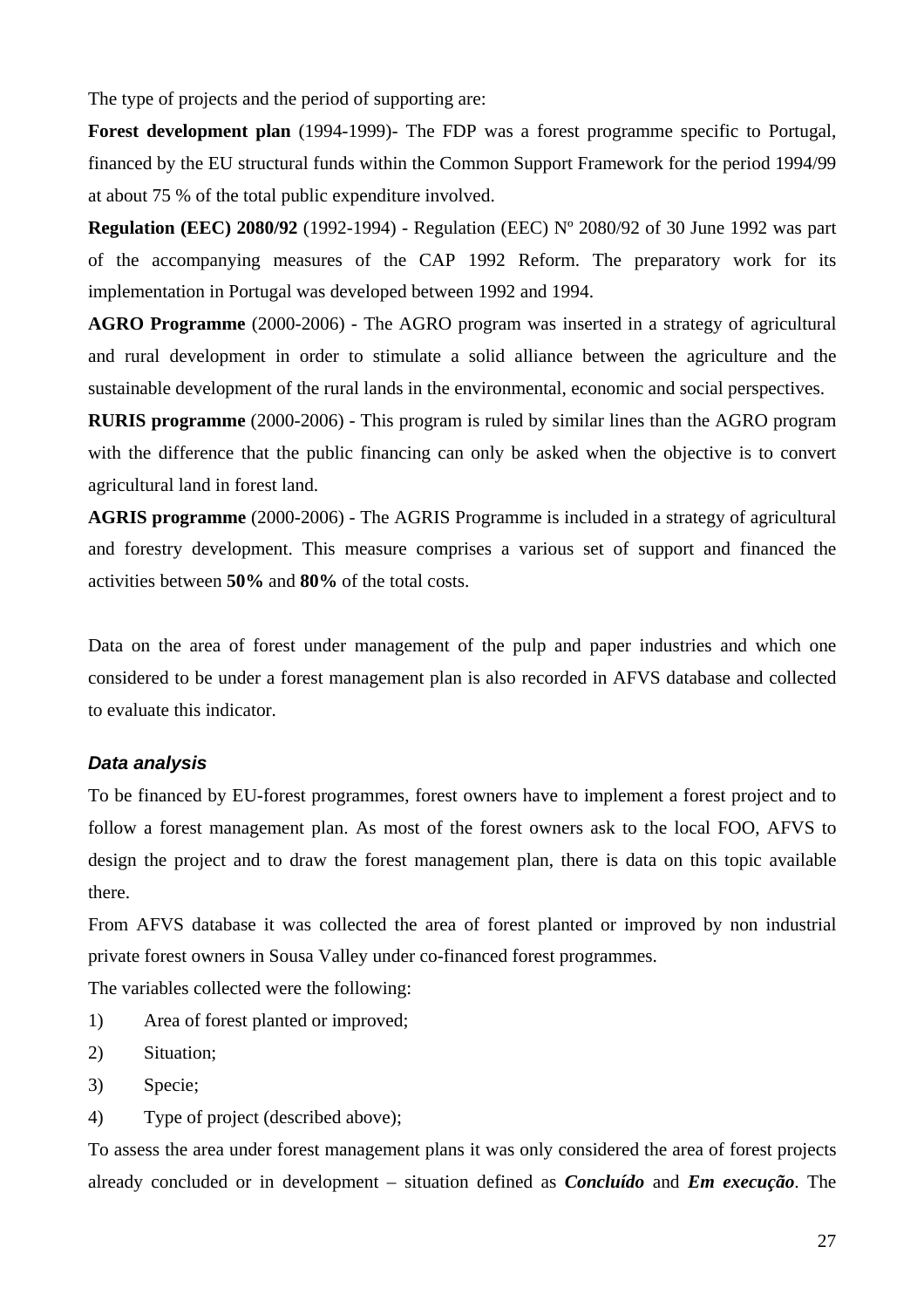forest projects that for some reason had stopped to be implemented or that were cancelled were not considered in the analysis – situations defined as *Análise*, *Cancelado pelo IFADAP*, *Desistiu*, *Desconhecida, Em elaboração* and *Sem elementos*. Also the forest projects that do not have a defined situation were not considered in the analysis. The area of forest projects which the situation is not defined corresponds to **1027, 06 hectares**.

Data considered was organised in a table in order to have the area planted or improved per type of specie. To this data was added the area of *Eucalyptus globulus* under management of pulp and paper industries because it was considered that this area is under a forest management plan. The percentages per specie were also calculated taking into account the area of forest in Sousa Valley assessed by IFN 2005.

# *Indicator C3.6- Accessibility and C3.7- Harvestability*

#### *Data collection*

Basic maps (road's map, slope's map and land use) needed to build the indicators **3.6** and **3.7**were available at the local forest owner's organisation.

These basic maps are:

Map of land use for half of the municipality of Paredes and for half of the municipality of Penafiel was available at AFVS but can be bought in IGP – *Instituto Geográfico Português* (Portuguese Geographic Institute); Area of each polygon: 5000 m2 .

Map of roads for half of the municipality of Paredes and for half of the municipality of Penafiel, available at AFVS but can be bought in IGP – *Instituto Geográfico Português* (Portuguese Geographic Institute); Scale: 1: 25 000.

Map of slopes for half of the municipality of Paredes and for half of the municipality of Penafiel, available at AFVS but can be bought in IGP – *Instituto Geográfico Português* (Portuguese Geigraphic Institute); Scale: 1: 25 000.

- Land use map of 1995: The map of land use was built through the interpretation of the aerial photograph taken by CELPA – *Associação da Indústria Papeleira* (Association of the Paper Industry) in 1995. The photographs corresponding to half of the municipality of Paredes and half of the municipality of Penafiel were made available to AFVS by CELPA.

The road map and the map of slopes were bought by AFVS to the IGP – *Instituto Geográfico Português* (Portuguese Geographic Institute).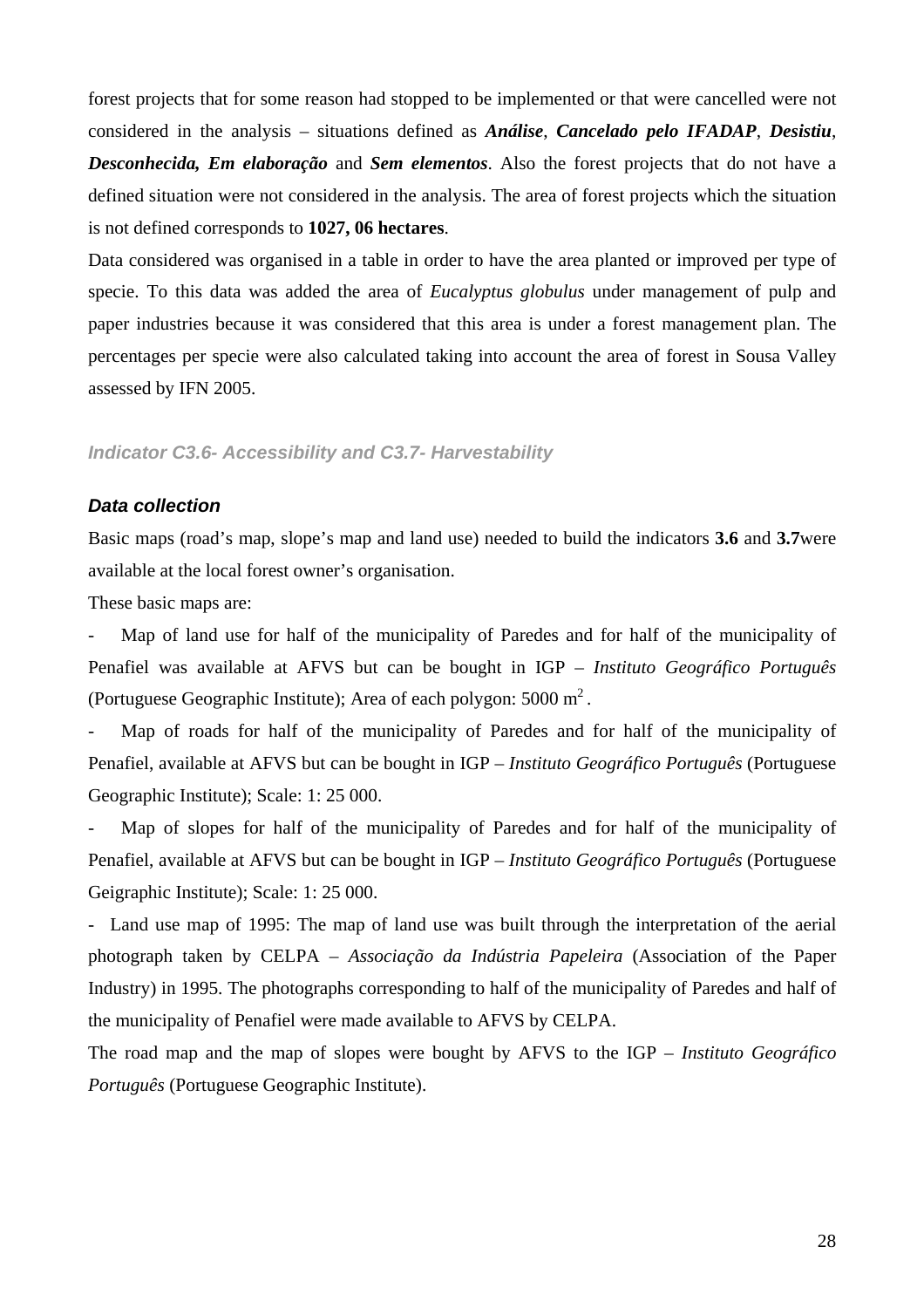#### *Data analysis*

The **accessibility** is described as the net of roads that let the access to forest, measured in meters of roads per hectare. The analysis of this indicator only considered the land use classified as **Forest**  in**1995**.

The indicator was assessed using the road map and the land use map available at the local FOO for half of the municipalities of Paredes and Penafiel. This road map only classified the roads in highway, roads and paths.

Using *ArcView 9*, and with the support of the military map (military map) the roads of the road map were reclassified according to the C3 expert group protocol (available at www.iefc.net) in:

**a.1) Permanent roads** – Serve permanently the accessibility to the forest. This class was divided in:

-Access roads and main roads

- Secondary roads

**a.2) Temporary roads** – Roads built for a short term use and for a specific project, especially during wood lodging.

**a.3) Public roads** – Classified by the administration.

The analysis was done only for the South of Paredes, one of the 6 municipalities of Sousa Valley, since there were no digital maps available for all Sousa Valley.

*ArcView 9* calculated the density of roads in half of the municipality of Paredes in m/ha.

*Indicator C3.7- Harvestability* 

#### *Data collection*

The indicator **harvestability** was assessed using the map built previously for the indicator accessibility to analyse the indicator C3.6 and the map of slopes.

*ArcView 9* calculated the areas of each type of accessibility according to what was asked by the C3 expert group protocol (available at www.iefc.net).

The 4 types of accessibility are:

**Not accessible:** Forest land at a distance of more than 2000 m of a permanent road

**Accessible 1:** Forest land at a distance lesser than 200 m of a permanent road

**Accessible 2:** Forest land at a distance between 200 and 1000 m of a main road and with a slope below 60 %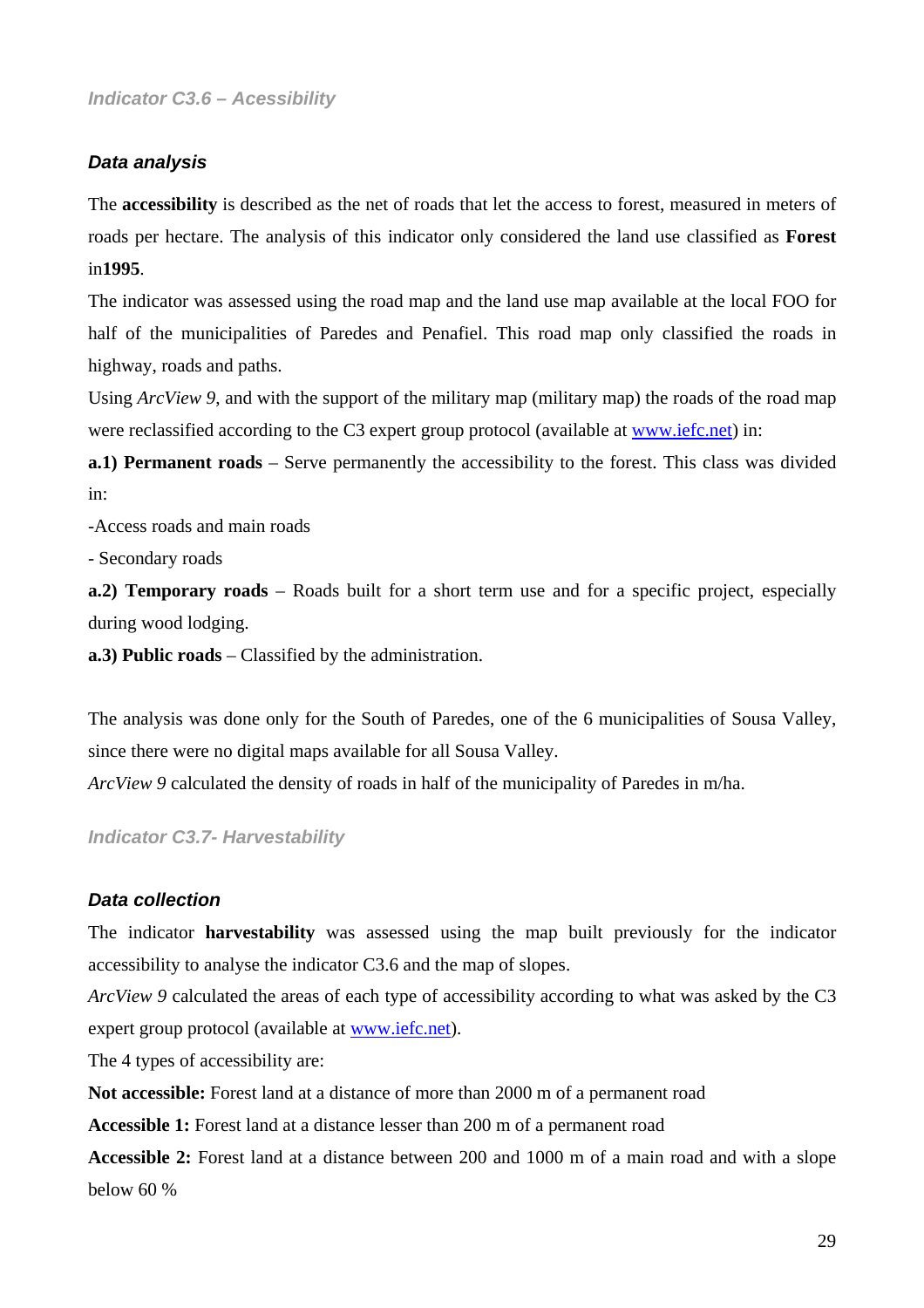**Accessible 3:** Forest land between 1000 and 2000 m of a main road and with a slope below 35 %.

#### *Conclusion*

Almost all the data needed to assess C3 indicators were available at the local forest owner's organisation (AFVS) or it was collected from local foresters, local timber merchants or local forest owners in some way linked with AFVS. For Portugal North region one concludes that the local FOO is a very important source of data and one suggests that the evaluation of C3 indicators should be done in partnership with this organisation.

# **IV Criterion 4 - Biodiversity**

*Indicator C4.1 – Trees species composition* 

#### *Data collection*

Land use of 1995: Aerial photograph of 1995 for the pilot zone was photo interpreted previously by AFVS team. Therefore, for half of two municipalities of Sousa Valley, Paredes and Penafiel, photo interpretation of the aerial photographs of 1995 was available at the local forest owners association (AFVS). The area covered by the photo interpretation of 1995 covers the area where the FORSEE 35 plots measured were implemented.

**Land use of 1990:** Aerial photograph of 1990 for Portugal North pilot zone was not available. The analyse that was going to be done using the aerial photograph of 1990 was substituted by COS 90 which is a map of land use done by IGP - *Instituto Geográfico Português* (Portuguese Geographic Institute) based on photos taken in August of 1990 and August of 1991. COS 90 is available for free at http://snig.igeo.pt/cgibin/snig/Igd/importacao.cgi?cod=C471 (recovered at 10 April, 2007).

#### *Data analysis*

For half of the municipality of Paredes, where the 35 FORSEE plots were located, data on trees species composition was taken from the attribute tables of the digital map land use 1995 and the digital map of COS90. To the area of forest and to the type of stand recorded in the attribute table of the digital maps was added the number of species presented in each type of stand and the percentage of the corresponded forest area concerning the total forest area considered (area of forest in half of the municipality of Paredes in 1995).

The types of stands are defined as following: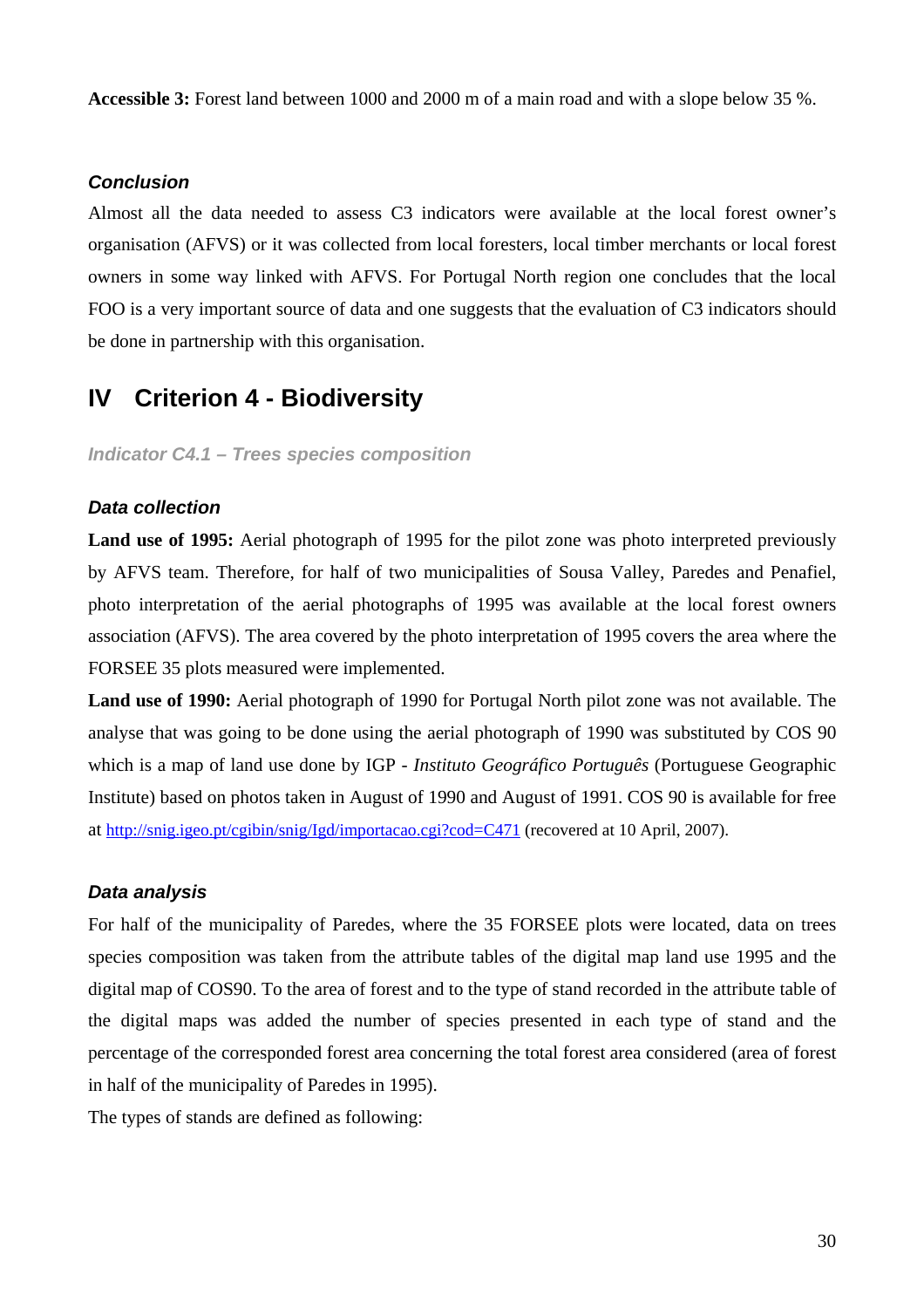| Code          | Level 1                          | <b>Type of stands</b>                                                |
|---------------|----------------------------------|----------------------------------------------------------------------|
| FLEcEc        |                                  | Pure eucalyptus                                                      |
| FLWqWq        |                                  | Burnt areas or cut areas where the specie could not be<br>identified |
| FLPbEc        |                                  | Maritime pine (dominant) x eucalyptus                                |
| FLEcPb        | Forest                           | Eucalyptus (dominant) x maritime pine                                |
| <b>FLPbPb</b> |                                  | Pure maritime pine                                                   |
| <b>FLFdFd</b> |                                  | Other broadleaves                                                    |
| <b>FLPbFd</b> |                                  | Maritime pine and other broadleaves                                  |
| FLEcFd        | Eucalyptus and other broadleaves |                                                                      |

**Table 18 :** Definition of the type of stands in photo interpretation 1995

**Source**: AFVS. Relatório final do projecto-piloto de gestão florestal sustentável no Vale do Sousa. Programa Operacional da Região do Norte, Eixo prioritário 1, Medida 1.4 – Valorização e Promoção Regional Local, Paredes, Novembro de 2004

| Code      | <b>Type of stands</b>                   |
|-----------|-----------------------------------------|
| EE        | Pure Eucalyptus                         |
| PP        | Pure Maritime pine                      |
| FF        | Other broadleaves                       |
| <b>FR</b> | Broadleaves x coniferous                |
| <b>PE</b> | Maritime pine (dominant) and Eucalyptus |
| RF        | Coniferous x broadleaves                |
| PQ        | Pure maritime pine and oaks             |
| PF        | Maritime pine and other broadleaves     |
| EP        | Eucalyptus (dominant) and Maritime pine |
| OО        | Oaks                                    |
| ЕF        | Eucalyptus and other broadleaves        |

#### Table 19 : Definition of the type of stands in COS 90

**Source:** Direct communication of foresters in charge of the preparation of the forest management plans

#### **Table 20 :** Code definition

| Code | Percentage of forest cover             |
|------|----------------------------------------|
|      | Forest cover $<$ 10%                   |
|      | Forest cover between 10% and<br>30%    |
|      | Forest cover between 30% and<br>50%    |
| 3    | Forest cover $>50\%$                   |
|      | Fire or cut areas                      |
|      | Urban green area or protection<br>area |
|      | Spontaneous specie                     |

**Source:** Direct communication of foresters in charge of the preparation of the forest management plans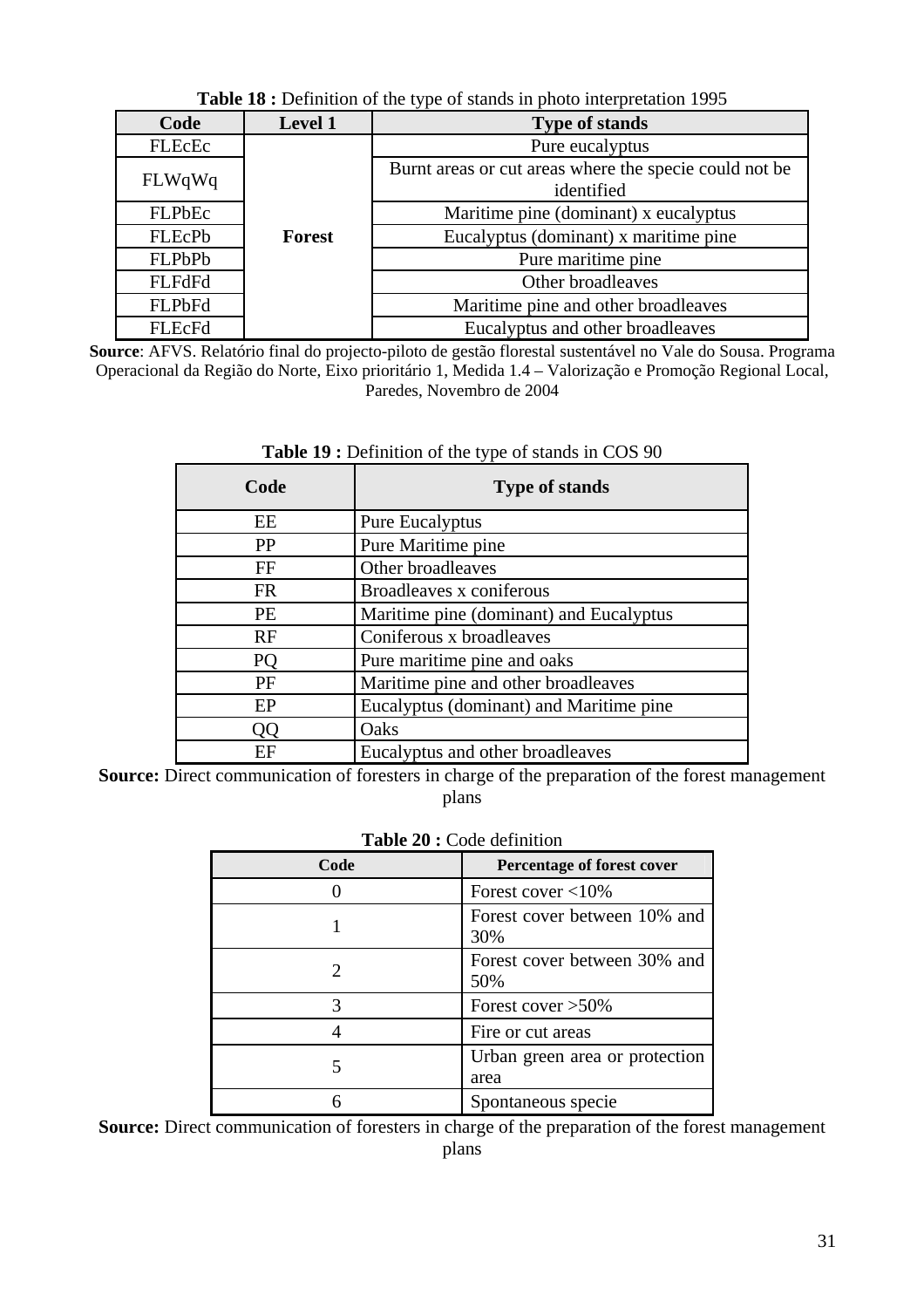#### *Data collection*

Some data about the area of forest planted in Sousa Valley was available at the local forest owner's organisation – AFVS. These data is recorded in AFVS database and comprise the area of forest planted or improved by non industrial private forest owners with the support of EU co-financed forest programmes.

#### *Data analysis*

Area of species planted or improved by NIPFO that had implemented forest projects and the area of Eucalyptus under the management of pulp and paper industries were considered as area of forest planted in Sousa Valley. That area, recorded at AFVS database, previously organised for the indicator C3.5 – Forest under management plans, is presented in a table as well as the percentages corresponding to the area of forest specie concerning the total area of forest assessed by the IFN 2005.

*Indicator C4.3 – Naturalness* 

#### *Data collection*

Data to analyse this indicator was taken from the National Forest Inventory of 2005 (NFI, 2005).

# *Data analysis*

To evaluate this indicator it was taken into account the definition of Naturalness given by the C4 expert group protocol, available at www.iefc.net. Here, Naturalness is defined as the area of forests, undisturbed by man, semi-natural or planted but not under intensive management.

As undisturbed forest by man is inexistent in Sousa Valley, only data on the area of semi-natural forests, which are forests that are not under intensive management for a significant period of time, were available for Sousa Valley. That area was taken from the information about the area per type of stands in Sousa Valley recorded by IFN 2005.

It was considered that semi – natural forests are:

a) **Pure stands of broadleaves:** these stands include *Acacia* spp., *Fraxinus* spp., *Quercus* sp*.*;

b) **Mixed stands with diverse broadleaves and other species:** these stands include *Acacia* spp., *Fraxinus* spp., *Quercus* sp, *Pinus pinaster, Eucalyptus globulus, Pinus pinea*.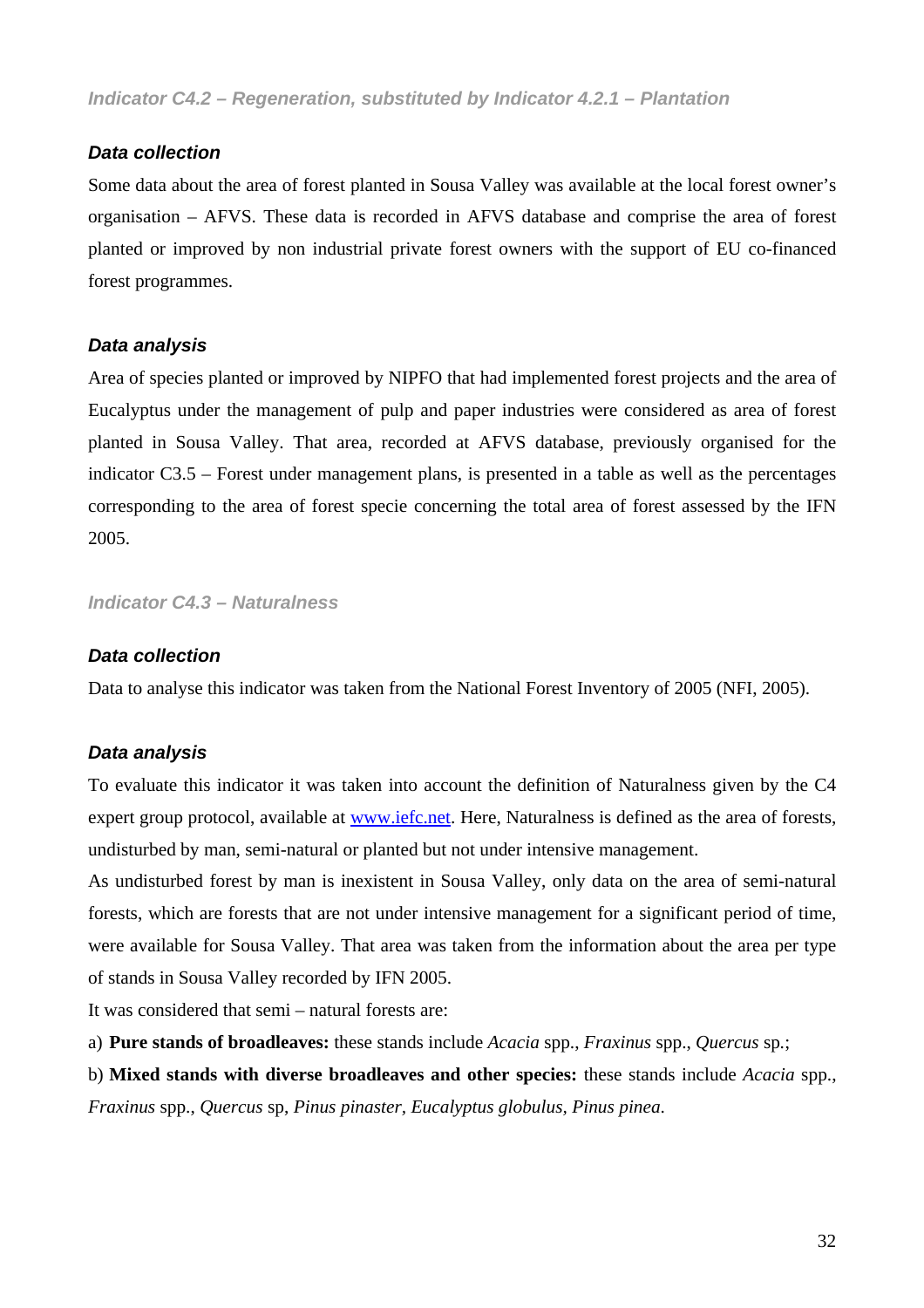#### *Data collection*

Since AFVS database about the forest projects implemented in Sousa Valley by NIPFO also comprises data about the forest species, some information about introduced tree species could be assessed from there.

#### *Data analysis*

It was considered that introduced tree species are the ones that are not originated in Portugal or that were brought and established in the country in the latest 500 years. From AFVS database with the records of data about the forest projects implemented in Sousa Valley it was taken the area of species considered as introduced species that were planted or improved by NIFPO. The area of Eucalyptus under the management of pulp and paper industries was also considered. Data is presented in a table in Regional report, part 1, Synthesis.

*Indicator C4.5 Deadwood* 

#### *Data collection*

The methodology for data collection is described in FORSEE field manual 12/07/2005guideterrain.V16.en.v2, page 45, available at www.iefc.net.

#### *Data analysis*

UTAD estimated the volume of logs found in the transepts and the volume of snags found in the FORSEE plots. That volume was extrapolated to the volume per hectare considering the total forest area of assessment as the one covered by half of the municipality of Paredes in 1995. This forest area was calculated by *ArcGis 9* and corresponds to 4956, 2 hectares.

# **V Criterion 5 – Forest soils**

*Indicators C5.3.1 - Carbon soil and water holding capacity and C5.3.2 - Nutritive status* 

#### *Data collection*

Soil samples were collected in the 35 IFN plots. Soil collection was not done according to the FORSEE field manual. Instead of the 10 samples recommended (see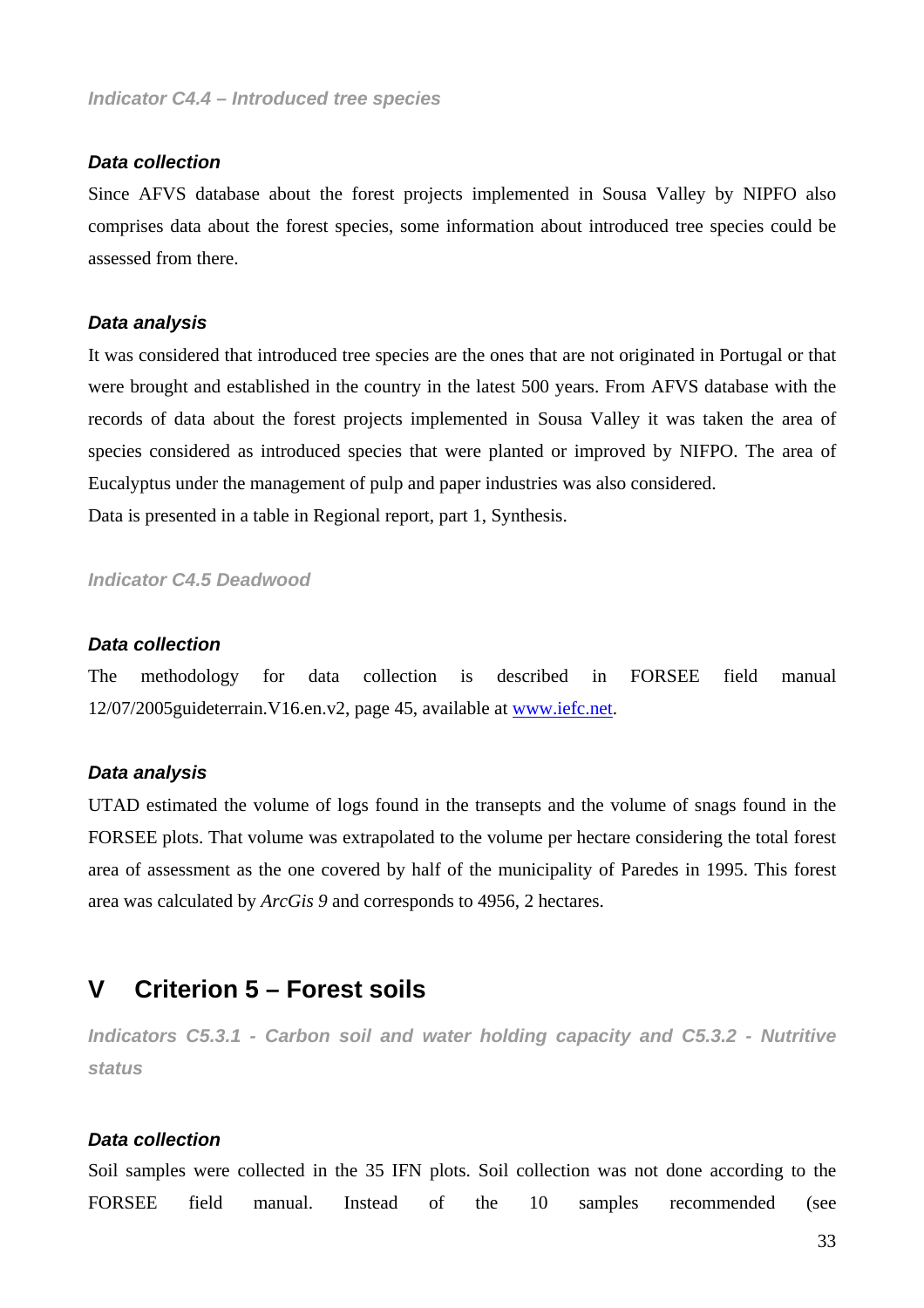12/07/2005guideterrain.V16.en.v2, page 57, available at www.iefc.net) it was only collected 3 samples per IFN in three different locations in the plot considering as having different visual characteristics. The collection was done in the soil deepness 0-30 cm and in the soil deepness 30-60 cm.

# *Data analysis*

Soil analyses were done at UTAD laboratories. The method of extraction used was the Egner-Riehm method.

# **VI Criterion 6 – Socio-economic functions of forests**

*Indicator 6.01- Forest holdings* 

# *Data collection*

# **1) Concepts used to collect and organize data for this indicator**

**Indicator definition:** this indicator describes the distribution of the *number* and *area* of forest *holdings*, classified by type of management and size classes.

**Forest holding:** technical and economic unit possibly made of more than one piece of land satisfying the following conditions:

i) area considered as forest according to the definition of the National Forest Inventory;

ii) area submitted to one and the same management entity (who is not necessarily the same as the landowner);

iii) area located in a well defined place.

This definition could be narrowed down by adding a new criterion concerning the minimum threshold of forest area below which a holding with forest would not be considered as a forest holding. The methodological choice made here is not to do it.

(**Source:** Report of the Expert Group of Criterion 6: Maintenance of other socio-economic and cultural functions and conditions of Forests, 2004, available at www.iefc.net).

**Forest ownership units**: set of forest land plots land belonging to the same owner.

# **Types of forest management:**

i) Non industrial private forest holdings

ii) Industrial private forest holdings

iii) Communal forest holdings (directly managed by the commoners or managed by delegation to other entities such as the Forest Services, or town councils)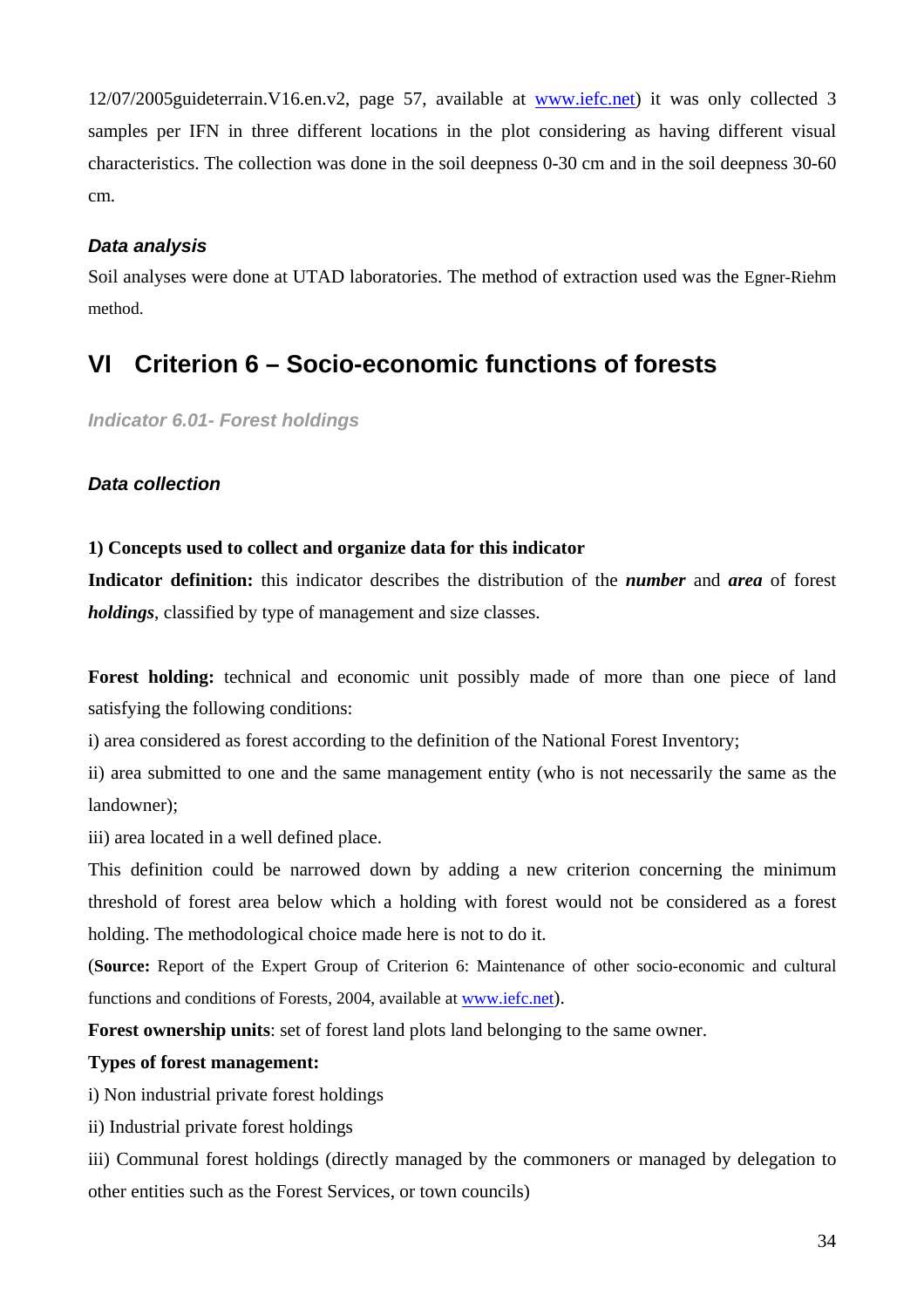iv) Public forest holdings (holdings which are State property and are managed by public authorities.

# **2) The issue of separation between ownership and management and the concept of forest holding adopted for the indicator**

In the pilot zone, by far, the main case of separation between ownership and management concerns the forest holdings belonging to the pulp and paper companies. These holdings are on lands that are leased in to non industrial private forest owners. We have data on the following types of units: a) Forest land managed by the pulp and paper companies;

b) Forest land managed by non industrial private forest owners (except the land leased out to pulp and paper companies);

Each pulp and paper company manages land spread out through different towns. The same happens with some NIPFO. However, since the management entity is the same, we considered as belonging to the same forest holding all pieces of land managed by the same entity: pulp and paper companies, or NIPFO.

#### **3) Methodology and data shortcomings**

Since resources available for this project were too short to run a survey of a representative sample of forest holdings, we adopted an exploratory approach consisting in using primary data that were collected by others, but not yet treated. All these data come from the files of the **Forest Owners' Association of the Sousa Valley** (AFVS).

The choice of this kind of data was dictated by convenience reasons, as we have just said, but there is also a substantial reason to do so. Given the very high percentage of private forestry existing in Portugal, in general, and also in the pilot zone, and the fact that it is very fragmented and subject to a high risk of forest fires, **Sustainable Forest Management can hardly be achieved without some form of collective organization of forest owners**. AFVS is one example of this kind of organization. For the pilot zone AFVS is also the only active form of this kind of organization. So by looking at the size distribution of the holdings of AFVS members we are approaching the forest land that is more advanced in the process of moving towards SFM.

The data about forest holdings distribution in the files of AFVS is split in three sets with different degrees of representativeness and quality:

#### *3.1) Forest holdings of all the members of the Forest Owners' Association of the Sousa Valley*

The members of AFVS are distributed throughout the six municipalities belonging to the Sousa Valley. Using the data in the files of AFVS, this set has the following composition: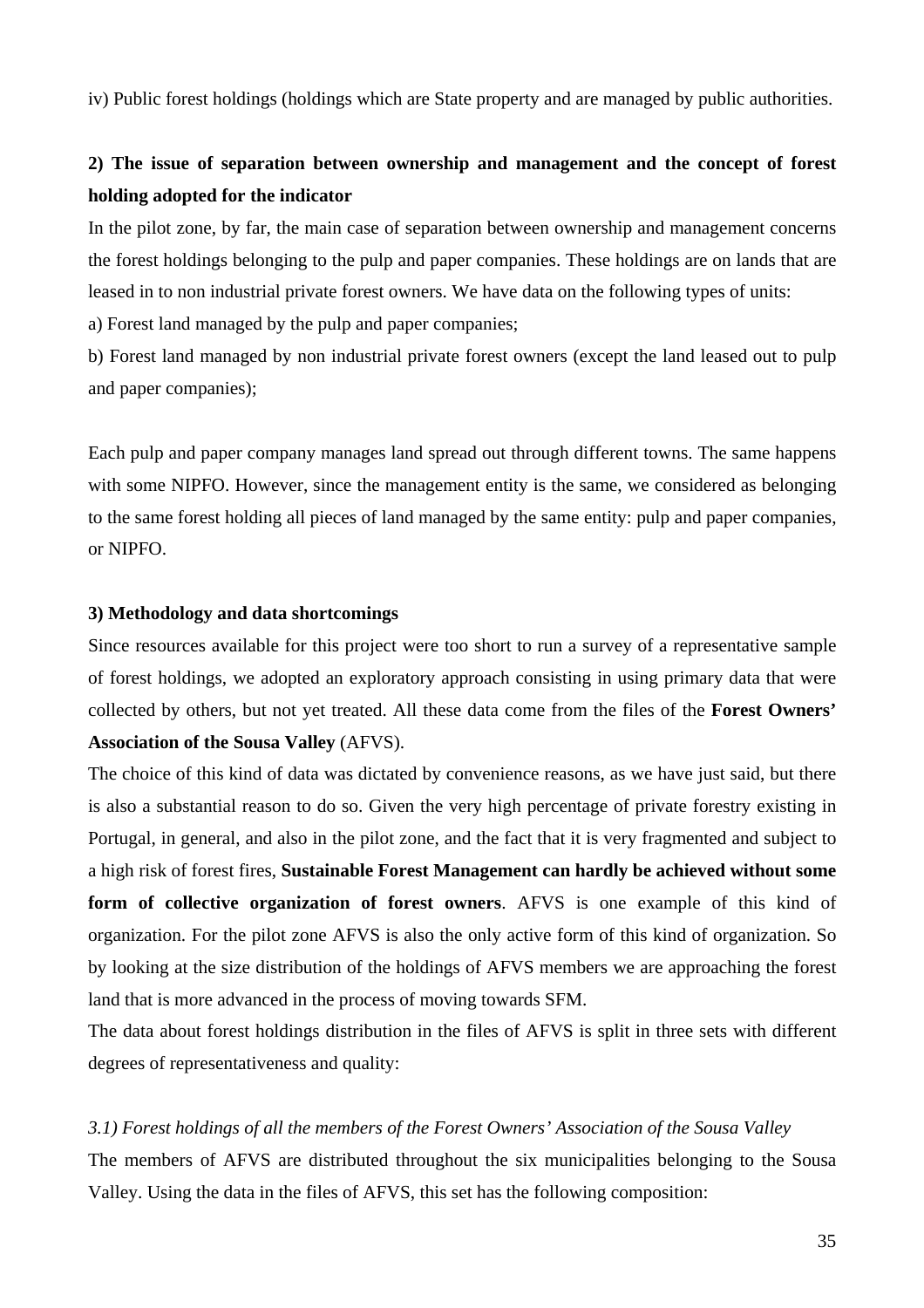- a) total number of members: 500 in the year 2005; 493 were forest owners;
- b) total forest land: 11 116,4 hectares

This total forest land of the members of AFVS represents 32 % of the total forest land of the Sousa Valley. These forest holders are spread throughout the Sousa Valley, their holdings being **not necessarily contiguous** to each other.

Since the members of AFVS tend to be from the upper classes of size distribution, this is not a representative set of the forest holdings of the Sousa Valley.

Another shortcoming of these data is the fact that **the area for each member is the one that he declared** to manage when he joined the association. This declared are may not be the area he actually manages.

#### 3.2) *Forest holdings within the boundaries of the Forest Intervention Zone of Entre-Douro-e-Sousa*

The Forest Intervention Zone of Entre-Douro-e-Sousa (ZIF EDS) is a territory of about 7000 ha of **contiguous** forest land in the southern part of the municipalities of Paredes and Penafiel where the AFVS is preparing a project of grouped forest management according to the legislation regulating the ZIFs.

The field work for the indicators in the other criteria was carried out in an area which is partially included in this ZIF, the rest being in an area contiguous to this ZIF.

For the forest holdings in this ZIF, AFVS collected some data about their area of **forest land as it is in the fiscal registries.** This is better than the area declared by the forest owner, mentioned for the previous set, but it is not necessarily the area each forest owner actually manages, because data on the fiscal registries was not measured by GPS or other accurate method of land measurement.

So far, AFVS collected these data for the following set of owners:

a) total number of forest holders: 155 (in September 2006)

b) total area of forest land collected: 3612,5 hectares (in September 2006)

c) This total area of forests corresponds to 10 % (in June 2006) of the total area of forests of the Sousa Valley.

#### *3.3) Forest holdings within the boundaries of the AGRIS 8 Project*

In a small part of ZIF EDS, AFVS prepared a project of grouped forest management (AGRIS 8 Project). For the forest owners in this project, AFVS already collected **data on their forest land using GPS measurement**s and collecting the **forest land as it is in the fiscal registries**. These data refer to an area of **contiguous** forest holdings with the following composition:

a) number of forest owners: 511

b) total area of forests: 618 ha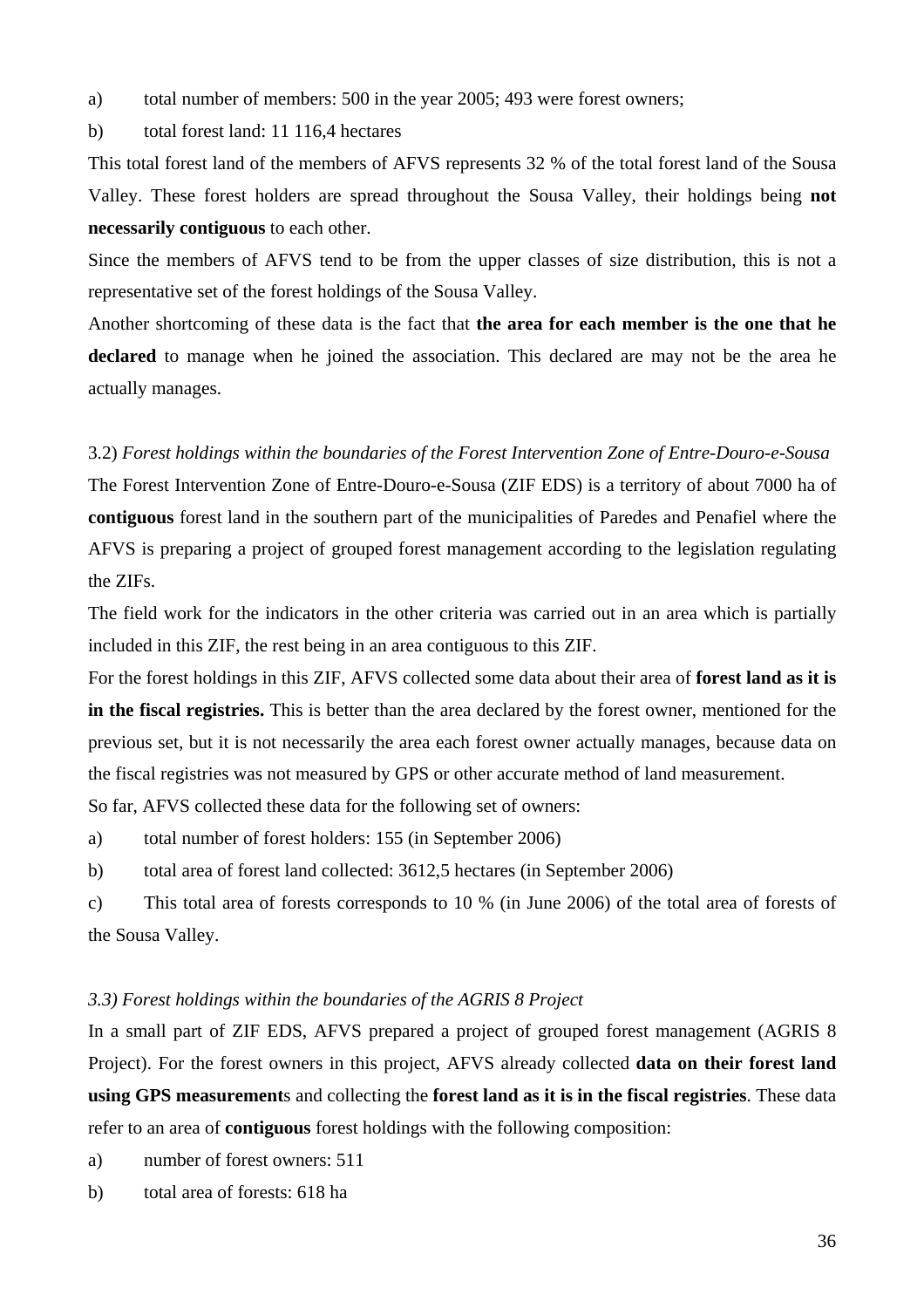This total area of forests corresponds to 1, 74 % of the total area of the Sousa Valley.

# *Data analysis*

# **Area of forest land that was considered to build the distribution of forest holdings**

To build the indicator on forest holdings, it was selected 1 from the 6 municipalities of Sousa Valley. The municipality selected was Penafiel since it is the one for which the local FOO have more cadastral information collected through the sources described above (AFVS members, ZIF adherents, AGRIS 8 project).

In order to avoid data duplication it was used:

a) Data on forest holdings belonging to AFVS members and located in the municipality of Penafiel;

b) Data of forest holdings of ZIF members, but not members of AFVS and located in the municipality of Penafiel;

c) Data of forest holdings under AGRIS 8 project, not belonging to AFVS members and located in Penafiel.

The information available covers about 58% of the forest land of the municipality of Penafiel. Data was organized and the **Lorenz curve** built as well as the **Gini coefficient**.

| Total forest area (IFN, 1995) in<br><b>Penafiel</b> | Forest area with data on forest<br>holdings distribution in Penafiel | % forest area in Penafiel with<br>data on forest holdings<br>distribution |
|-----------------------------------------------------|----------------------------------------------------------------------|---------------------------------------------------------------------------|
| 9638 ha                                             | 5665,246 ha                                                          | 58,78 %                                                                   |
| <b>Source: AFVS database</b>                        |                                                                      |                                                                           |

**Table 21 :** Area of forest holdings in Penafiel

*Indicator 6.03- Net revenue* 

# *Data collection*

# **1) Concepts used to collect and organize data for this indicator**

**Indicator definition:** net revenue of forest enterprises.

Net revenue: according to FAO (www.fao.org/docrep/005/y4001e/Y4001E08.htm, recovered in 2006), this includes all sources of income of the forest owner directly related to forestry, including subsidies and excluding taxes, net of costs.

# **2)** *The issue of separation between forest ownership and forest harvesting and marketing*

All of the NIPFO existing in the pilot zone don't take care of the harvesting and marketing of their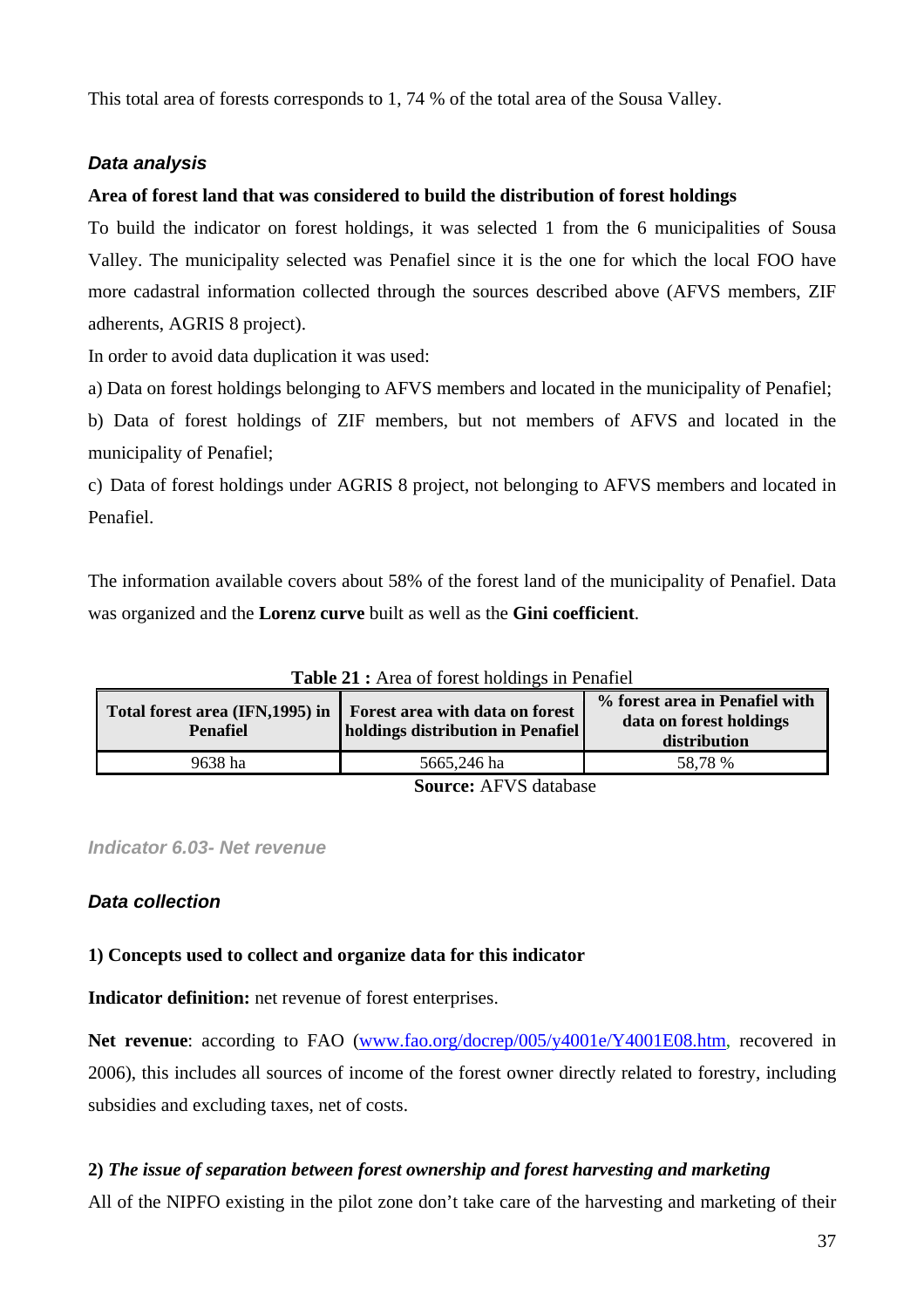forest products. So we don't have forest enterprises in the sense of firms which integrate forest management with harvesting and marketing of forest products.

Another feature of NIPFO in the pilot zone is that they **don't keep accounting records** of their forest operations.

Because of what we said in the previous section, the only possible source of data on the net revenue of forest holdings in the pilot zone is data estimated **by experts with knowledge on local forestry conditions**.

# **3)** *The items of cost and revenues*

The experts we called upon for this work are the local foresters of pulp and paper industries who have a long experience of forest management in the area. They know the costs of forest operation as soil preparation, plantation or maintenance as well as the revenues coming from the wood selling of the two most important species in this region: Eucalyptus and Maritime pine.

The cost and revenue items estimated are the following:

|                                                     | <b>Revenues</b>                         |
|-----------------------------------------------------|-----------------------------------------|
| Revenues of the selling of wood (actualized)        |                                         |
|                                                     | <b>Costs</b>                            |
|                                                     | Soil preparation (includes creation of  |
|                                                     | infrastructures for management and fire |
|                                                     | prevention)                             |
|                                                     | Planting (includes labour, plants,      |
|                                                     | fertilization)                          |
| Silvicultural costs                                 | Shrub cleaning                          |
|                                                     | Fertilization                           |
|                                                     | Harvest                                 |
|                                                     | Cut, wood's piling up and wood          |
|                                                     | transportation                          |
| Administrative costs                                |                                         |
| Costs of fire surveillance                          |                                         |
| The rents of the forest land                        |                                         |
| Gross margin on sales (margin after variable costs) |                                         |

**Table 22 :** Costs and revenues items estimated

Revenues from non timber forest products were not estimated.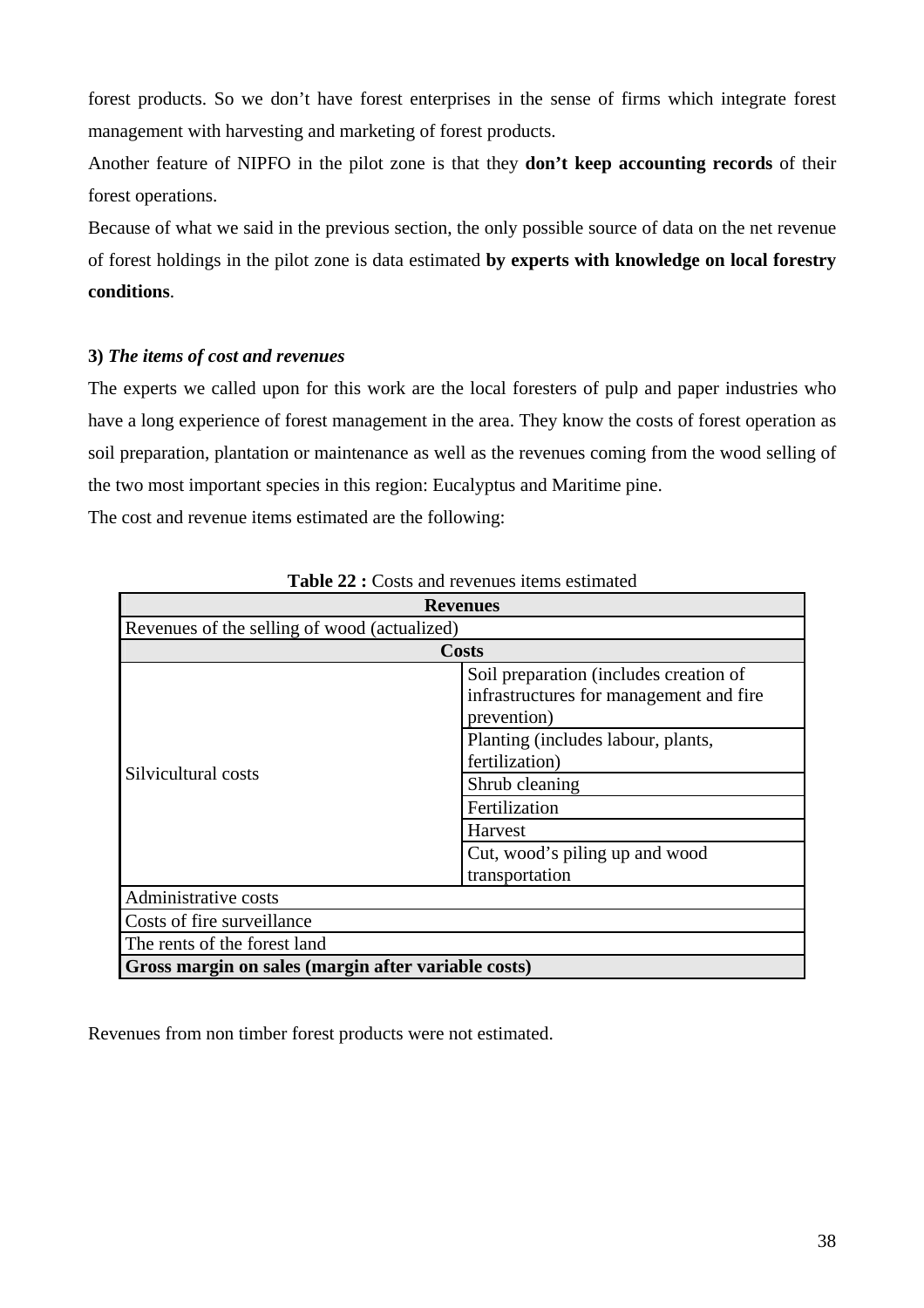# *Data analysis*

**1) Costs and revenues per hectare of an active forest owner (data collected from foresters working for the pulp and paper industries)** 

**Specie:** *Eucalyptus globulus* **Area:** 1 ha **Age of cut:** 12 years Average productivity: 15 m<sup>3</sup>/ha/year **Number of rotations:** 3

**Average price at mill's gate**  $(m^3 \text{ ob})$ **: 32,50 € in 2006** 

| <b>COSTS</b>                                                                                                                         |                                                                                                                                                                                                            |                                                                    |  |
|--------------------------------------------------------------------------------------------------------------------------------------|------------------------------------------------------------------------------------------------------------------------------------------------------------------------------------------------------------|--------------------------------------------------------------------|--|
| Year <sub>0</sub>                                                                                                                    | Soil preparation costs (750 $\oplus$ )<br>Include construction of infrastructures<br>for management and fire prevention                                                                                    | $1350 \in$                                                         |  |
|                                                                                                                                      | Planting costs $(600 \oplus$<br>Include plantation (labour $+$ 1400<br>plants/ha) and fertilization (labour<br>fertilization<br>$+$ slow<br>deep<br>$+$<br>fertilization)                                  |                                                                    |  |
| Year <sub>2</sub>                                                                                                                    | Shrub cleaning                                                                                                                                                                                             | $150 \in$                                                          |  |
| Year <sub>3</sub>                                                                                                                    | Fertilization (N, K, P) 300<br>$kg/ha$ (fertilizer + labour)                                                                                                                                               | $80 \in$                                                           |  |
| Year <sub>6</sub>                                                                                                                    | Shrub cleaning                                                                                                                                                                                             | 150 €                                                              |  |
| Year 12<br>[total harvested:<br>annual<br>m <sup>3</sup><br>increment (15)<br>ob/ha/year) $X$ 12 years =<br>$180 \text{ m}^3$ ob/ha] | Harvesting costs (6 $\in$ /m <sup>3</sup> ob)<br>Wood's piling up $(5 \in /m^3 \text{ ob})$<br>Transportation costs to the<br>paper mill for an average<br>distance of 100 km ( $8 \text{ } \in / m^3$ ob) | 19 €/m <sup>3</sup> ob/ha x180 m <sup>3</sup> ob/ha<br>$=3420 \in$ |  |
|                                                                                                                                      | <b>REVENUES</b>                                                                                                                                                                                            |                                                                    |  |
| <b>REVENUE</b>                                                                                                                       |                                                                                                                                                                                                            | 32,50 € m <sup>3</sup> ob x 180 m <sup>3</sup> ob =<br>5850€       |  |

| <b>Table 23 :</b> Estimation of costs and revenues per hectare in <i>Eucalyptus globulus</i> ( $1st$ rotation) |  |  |  |
|----------------------------------------------------------------------------------------------------------------|--|--|--|
|                                                                                                                |  |  |  |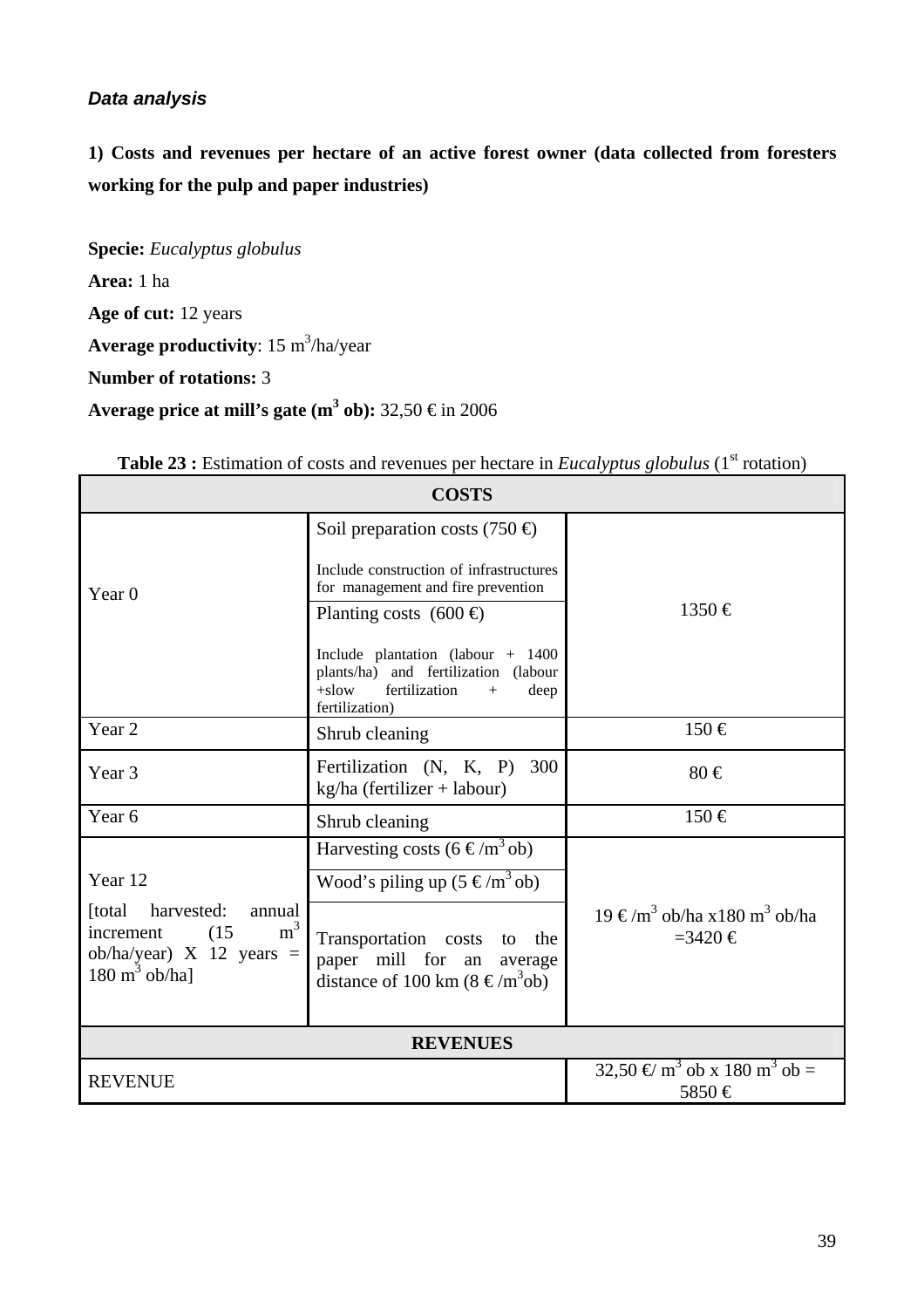**Table 24 :** Estimation of costs and revenues per hectare in *Eucalyptus globulus* (2.<sup>nd</sup> rotation)

| <b>COSTS</b>                                                                                                                                   |                                                                                                             |                                                               |
|------------------------------------------------------------------------------------------------------------------------------------------------|-------------------------------------------------------------------------------------------------------------|---------------------------------------------------------------|
| Year 2-3                                                                                                                                       | Twigs selection                                                                                             | $100 \in$                                                     |
|                                                                                                                                                | Harvesting costs (6 $\in$ /m <sup>3</sup> ob)                                                               |                                                               |
| Year 12                                                                                                                                        | Wood's piling up $(5 \in /m^3$ ob)                                                                          |                                                               |
| harvested:<br>[total]<br>annual<br>m <sup>3</sup><br>increment $(14,25)$<br>ob/ha/year <sup>2</sup> ) X 12 years =<br>$171 \text{ m}^3$ ob/ha] | Transportation costs to the<br>paper mill for an average<br>distance of 100 km ( $8 \text{ } \in / m^3$ ob) | 19 €/m <sup>3</sup> ob x 171 m <sup>3</sup> ob/ha = 3249<br>€ |
| <b>REVENUES</b>                                                                                                                                |                                                                                                             |                                                               |
| <b>REVENUE</b>                                                                                                                                 |                                                                                                             | 32,50 €x 171 m <sup>3</sup> ob = 5557,5 €                     |

| <b>Table 25 :</b> Estimation of costs and revenues per hectare in <i>Eucalyptus globulus</i> (3. <sup>rd</sup> rotation) |  |  |
|--------------------------------------------------------------------------------------------------------------------------|--|--|
|--------------------------------------------------------------------------------------------------------------------------|--|--|

| <b>COSTS</b>                                                                                                                                   |                                                                                                             |                                                                |
|------------------------------------------------------------------------------------------------------------------------------------------------|-------------------------------------------------------------------------------------------------------------|----------------------------------------------------------------|
| Year 2-3                                                                                                                                       | Twigs selection                                                                                             | $100 \in$                                                      |
|                                                                                                                                                | Harvesting costs (6 $\in$ /m <sup>3</sup> ob)                                                               |                                                                |
| Year 12                                                                                                                                        | Wood's piling up $(5 \in /m^3$ ob)                                                                          |                                                                |
| harvested:<br>[total]<br>annual<br>m <sup>3</sup><br>increment $(14,25)$<br>ob/ha/year <sup>3</sup> ) X 12 years =<br>$171 \text{ m}^3$ ob/ha] | Transportation costs to the<br>paper mill for an average<br>distance of 100 km ( $8 \text{ } \in / m^3$ ob) | 19 €/m <sup>3</sup> ob x 171 m <sup>3</sup> ob/ha = 3249<br>€  |
| <b>REVENUES</b>                                                                                                                                |                                                                                                             |                                                                |
| REVENUE at mill's gate                                                                                                                         |                                                                                                             | 32,50 €x 171 m <sup>3</sup> ob/ha m <sup>3</sup> =<br>5557,5 € |

# Table 26 : Other costs

| Administrative costs         | 10\% of the revenues |
|------------------------------|----------------------|
| Costs of fire surveillance   | 20-25 $\in$ ha/year  |
| Expected losses due to fires | 30% of the revenues  |
| Land rents                   | 50-60 $\in$ ha/year  |

**Source:** Foresters working for the pulp and paper industries

<sup>&</sup>lt;sup>2</sup> Decrease of productivity (5%)<sup>3</sup> Decrease of productivity (5%)<sup>3</sup>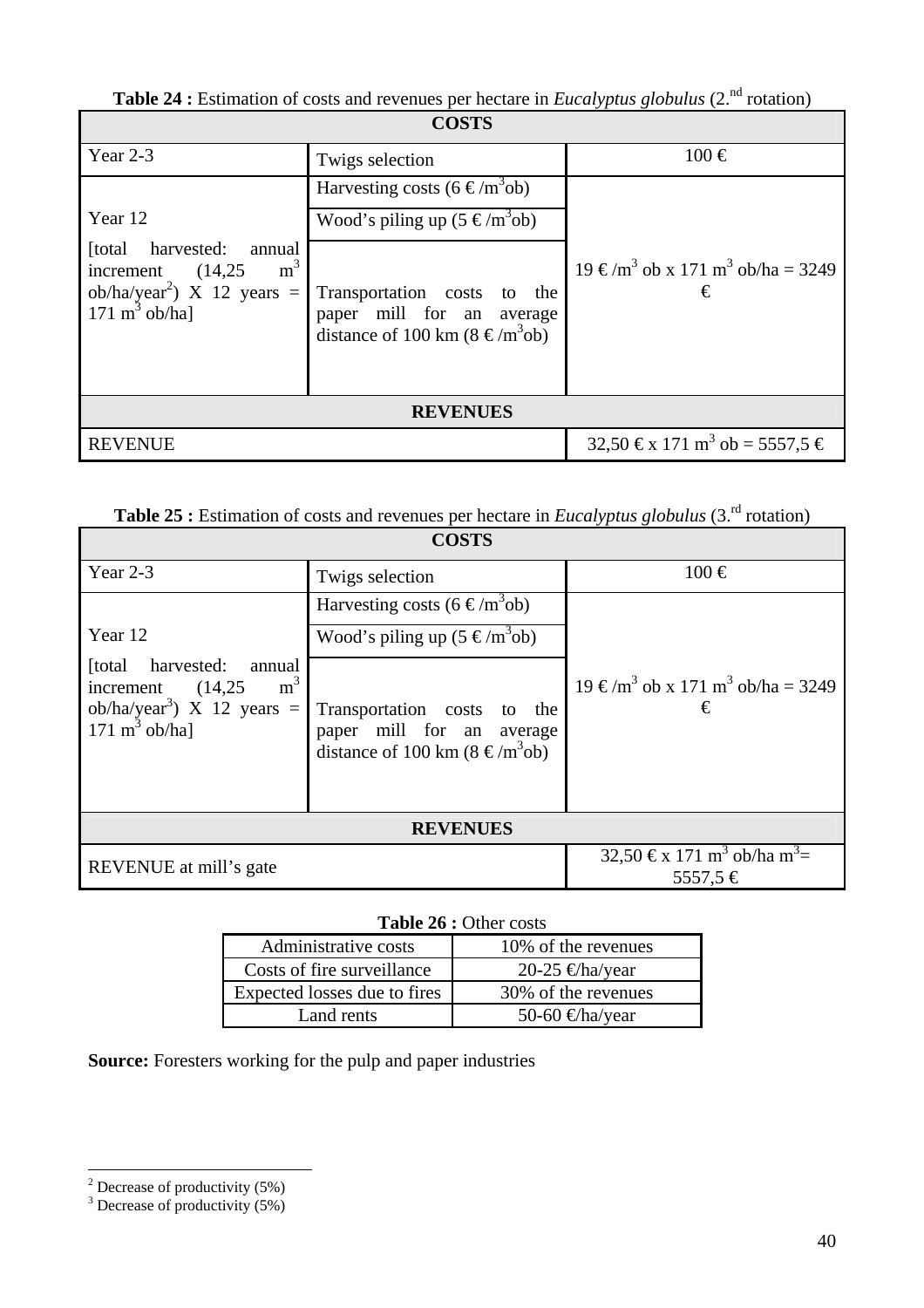**Specie:** *Pinus pinaster* 

**Area:** 1 ha

**Final cut:** 45 years

**Average productivity**: 2 m<sup>3</sup>/ha/year

Average price at mill's gate  $(\text{m}^3 \text{ ob})$  in 2006: 32, 50  $\in$ 

**Table 27 :** Estimation of costs and revenues per hectare in *Pinus pinaster*

| <b>COSTS</b>                                                    |                                                                                                                                                |                                                            |
|-----------------------------------------------------------------|------------------------------------------------------------------------------------------------------------------------------------------------|------------------------------------------------------------|
|                                                                 | Soil preparation costs (750 $\oplus$<br><b>Includes</b><br>construction<br>$\sigma$ f<br>infrastructures for management and<br>fire prevention |                                                            |
| Year $0$                                                        | Planting costs $(600 \oplus$                                                                                                                   | $1350 \in$                                                 |
|                                                                 | Includes plantation (labour $+$ 1400<br>plants/ha) and fertilization (labour<br>fertilization<br>$+$ slow<br>deep<br>$^{+}$<br>fertilization)  |                                                            |
| Year $2-3$                                                      | Shrub cleaning                                                                                                                                 | $150 \in$                                                  |
| Year 12                                                         | Shrub cleaning                                                                                                                                 | $150 \in$                                                  |
| Year 16<br>[total harvested: $50 \text{ m}^3$<br>ob/ha]         | $1st$ thinning (harvest costs +<br>costs of wood piling $up +$<br>transportation costs to the paper<br>mill)                                   | $19 \text{ } \infty 50 \text{ m}^3$ ob =950 €              |
| Year 22<br>[total harvested: $80 \text{ m}^3$<br>ob/ha]         | $2^{nd}$ thinning (harvest costs +<br>costs of wood piling up $+$<br>transportation costs to the paper<br>mill)                                | $19 \text{ } \infty 80 \text{ m}^3$ ob = 1520 €            |
| Year 45<br>[total harvested: $80 \text{ m}^3$<br>$ob/ha$ ]      | Final cut (harvest costs $+$ costs<br>of<br>wood<br>piling<br>$\,+\,$<br>up<br>transportation costs to the paper<br>mill)                      | $19 \text{€/m}^3$ ob x 80 m <sup>3</sup> ob/ha = 1520<br>€ |
| <b>REVENUES</b>                                                 |                                                                                                                                                |                                                            |
| Year 16<br>[total harvested: $50 \text{ m}^3$ ob/ha]            | $1st$ thinning (harvest revenues)                                                                                                              | 32,50 €x 50 m <sup>3</sup> ob = 1625 €                     |
| Year <sub>22</sub><br>[total harvested: $80 \text{ m}^3$ ob/ha] | $2nd$ thinning (harvest<br>revenues)                                                                                                           | 32,50 €x 80 m <sup>3</sup> ob = 2600 €                     |
| Year <sub>45</sub><br>[total harvested: $80 \text{ m}^3$ ob/ha] | Final cut                                                                                                                                      | 32,50 €x 80 m <sup>3</sup> ob = 2600 €                     |

|  | <b>Table 28 : Other costs</b> |
|--|-------------------------------|
|--|-------------------------------|

| Administrative costs         | 10% of the expected value |
|------------------------------|---------------------------|
| Costs of fire surveillance   | 20-25 €ha/ano             |
| Expected losses due to fires | 30% of the expected value |
|                              |                           |

**Source:** Foresters working for the pulp and paper industries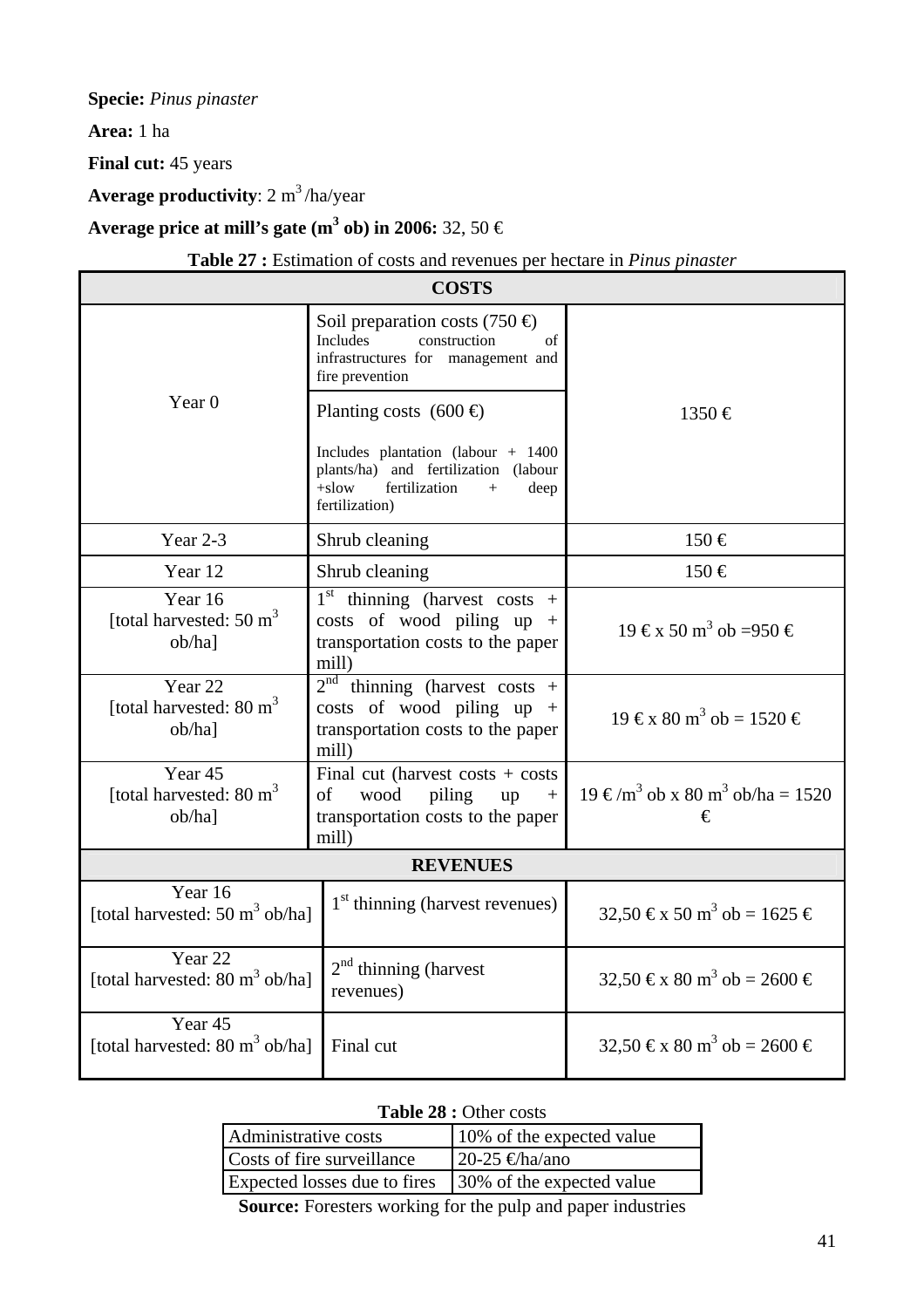#### *Data collection*

#### **a) Concepts used to collect and organize data for this indicator**

**Expenditure for services**: amount of annual public expenditures to support the production of forest environmental services (carbon storage, protection of forest landscape quality, soil protection, water retention, ground water protection and water purification, biodiversity and habitat protection, etc.), if possible, according to the Classification of Environmental Protection Activities 2000 adopted by EUROSTAT.

#### **b) Identification of the Environmental Protection Activities**

According to the Report of the Expert Group of Criterion 6, from the list of classes included in the Classification of Environmental Protection Activities - version 2000 - adopted by EUROSTAT, the classes more likely to include forest environmental services are the following ones:

| ID | Code<br><b>Number</b> | Level          | <b>EN Description</b>                                                 |
|----|-----------------------|----------------|-----------------------------------------------------------------------|
| 30 | 4                     | 1              | Protection and remediation of soil, groundwater and surface<br>water* |
| 31 | 4.1                   | $\overline{2}$ | Prevention of pollutant infiltration                                  |
| 32 | 4.2                   | $\overline{2}$ | Cleaning up of soil and water bodies                                  |
| 33 | 4.3                   | $\overline{2}$ | Protection of soil from erosion and other physical degradation        |
| 34 | 4.4                   | $\overline{2}$ | Prevention and remediation of soil salinity                           |
| 35 | 4.5                   | $\overline{2}$ | Measurement, control, laboratories and the like                       |
| 36 | 4.6                   | $\overline{2}$ | Other activities                                                      |
| 48 | 6                     | $\mathbf{1}$   | Protection of biodiversity and landscapes*                            |
| 49 | 6.1                   | $\overline{2}$ | Protection and rehabilitation of species and habitats                 |
| 50 | 6.2                   | $\overline{2}$ | Protection of natural and semi-natural landscapes                     |
| 51 | 6.3                   | $\overline{2}$ | Measurement, control, laboratories and the like                       |
| 52 | 6.4                   | $\overline{2}$ | Other activities                                                      |
| 58 | 8                     | $\mathbf{1}$   | <b>Research and development*</b>                                      |
| 59 | 8.1                   | $\overline{2}$ | Protection of ambient air and climate                                 |
| 60 | 8.1.1                 | 3              | Protection of ambient air                                             |
| 61 | 8.1.2                 | 3              | Protection of atmosphere and climate                                  |
| 62 | 8.2                   | $\overline{2}$ | Protection of water                                                   |
| 63 | 8.3                   | $\overline{2}$ | Waste                                                                 |
| 64 | 8.4                   | $\overline{2}$ | Protection of soil and groundwater                                    |
| 65 | 8.5                   | $\overline{2}$ | Abatement of noise and vibration                                      |
| 66 | 8.6                   | $\overline{2}$ | Protection of species and habitats                                    |
| 67 | 8.7                   | $\overline{2}$ | Protection against radiation                                          |
| 68 | 8.8                   | $\overline{2}$ | Other research on the environment                                     |

**Table 29 :** Classes considered to include environmental services

**Source:** C6 Expert group report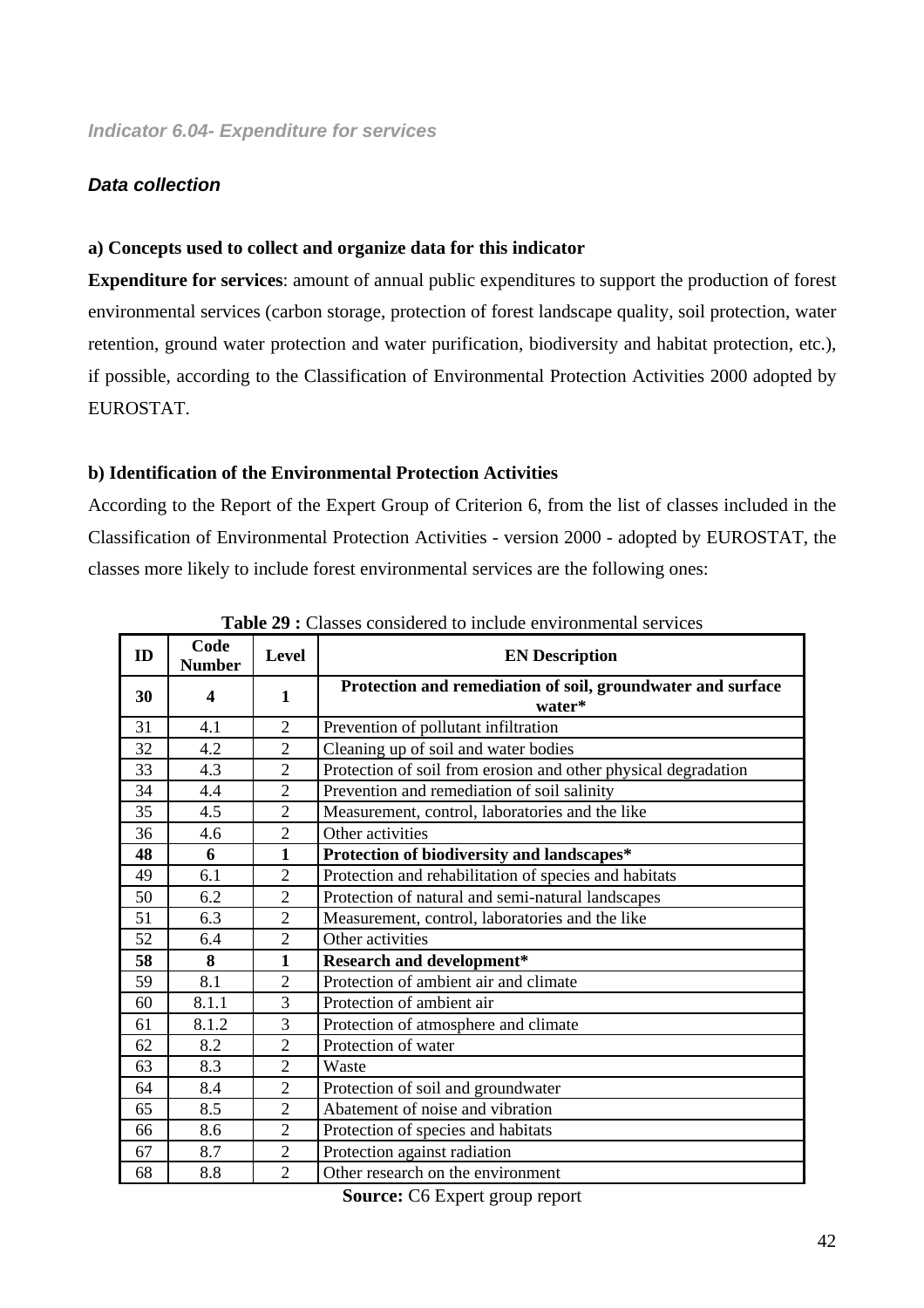#### **c) Sources**

# **Transfers from the Ministry of Agriculture to the municipalities**

# *AGRIS Programme*

The AGRIS Programme is part of the Rural Development Plan. This programme provides matching grants to the municipalities ranging between **50%** and **80%** of the total costs.

It is divided in 8 actions and 16 sub-actions.

The actions and sub actions related to forest for which the municipalities are eligible are the following:

| <b>Action</b><br>of Forests                                                                                                                              | $3.1$ – Implementation of Forest Owners Organizations<br>$3.2$ – Support to Forest contractors<br>Sustainable $ 3.3 -$ Support to the provision of services to forestry<br>Management and Ecologic Stability $3.4$ – Prevention of risks caused by non biotic and<br>biotic agents<br><b>3.5</b> – Improvement and Conservation of Forest Spaces<br>with public interest |  |  |  |  |
|----------------------------------------------------------------------------------------------------------------------------------------------------------|--------------------------------------------------------------------------------------------------------------------------------------------------------------------------------------------------------------------------------------------------------------------------------------------------------------------------------------------------------------------------|--|--|--|--|
| $Action \quad 7 \quad -$<br>Protection<br><b>Environment and Rural Heritage</b>                                                                          | <b>7.1</b> – Conservation of Rural Heritage and landscape<br>of 7.2 - Conservation of Environment and Natural<br><b>Resources</b>                                                                                                                                                                                                                                        |  |  |  |  |
| <b>Source:</b> $\frac{http://www.ifadan min-aoricultura nt/ifadan/incentivos/agris/main AGRIS.html}{http://www.ifadan.incentivos/agris/main AGRIS.html}$ |                                                                                                                                                                                                                                                                                                                                                                          |  |  |  |  |

**Table 30**: Actions and sub-actions related from AGRIS programme

**Source:** http://www.ifadap.min-agricultura.pt/ifadap/incentivos/agris/mainAGRIS.html (accessed on 14/06/06)

Data on the amount of funds coming from the AGRIS programme was collected directly from the 6 municipalities of Sousa Valley;

| <b>Municipality</b> | <b>Address</b>                                                      | <b>Phone and Fax</b>                   | <b>Departament</b>            |  |
|---------------------|---------------------------------------------------------------------|----------------------------------------|-------------------------------|--|
| Penafiel            | Praça do Município,<br>4560-481 Penafiel                            | 00351<br>255710700;00351<br>255711066  | Technical<br>Forest<br>Office |  |
| Paredes             | Parque José Guilherme,<br>4580-130 Paredes                          | 00351<br>255776713;<br>00351 255782155 | Technical<br>Forest<br>Office |  |
| Felgueiras          | Praça da Républica,<br>4610-116 Felgueiras                          | 00351<br>255318000;<br>00351 255318170 | Technical<br>Forest<br>Office |  |
| Castelo de Paiva    | Largo do Conde –<br>4550-102<br>Sobrado.<br>Castelo de Paiva        | 255689500;<br>00351<br>00351 255699660 | Technical<br>Forest<br>Office |  |
| Lousada             | Praça Dr. Francisco Sá<br>Carneiro Apartado 19,<br>4624-909 Lousada | 00351<br>255820500;<br>00351 255820550 | Technical<br>Forest<br>Office |  |
| Paços de Ferreira   | Praça da Républica,<br>4590-527<br>Paços<br>de<br>Ferreira          | 00351<br>255860700;<br>00351 255861420 | Technical<br>Forest<br>Office |  |

**Table 31**: Contacts of the town councils of Sousa Valley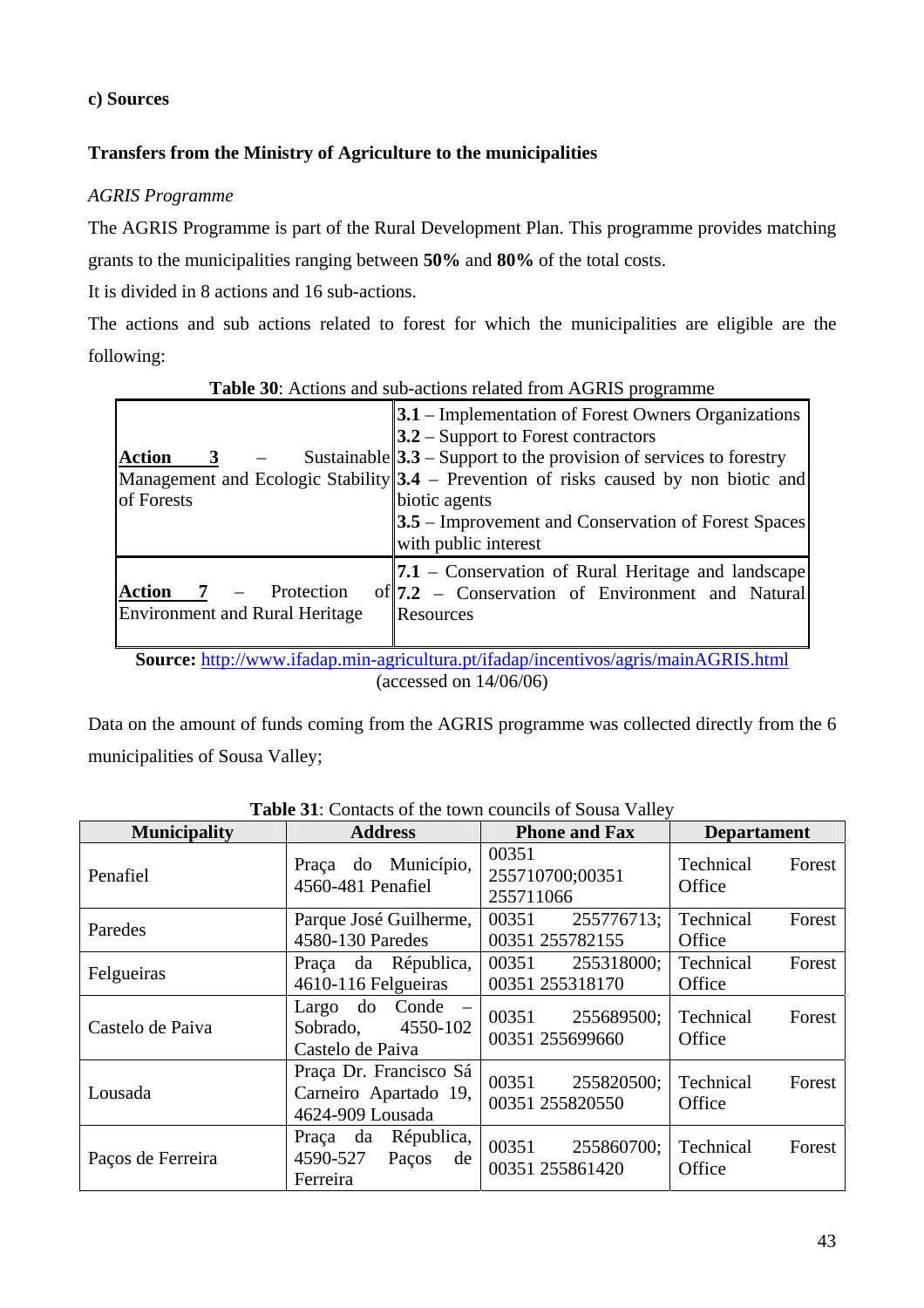#### *Permanent Forest Fund (Fundo Florestal Permanente)*

Besides the AGRIS programme as a funding source for forest protection projects, there is also the Permanent Forest Fund (FFP in Portuguese initials), created in 2004. This fund aims to support the sustainable forest management and includes 5 areas. The area benefiting the municipalities is Area 1- Prevention and protection of forests against fires. This finances projects similar to those supported by Sub action 3.4 of AGRIS. It also supports the recruitment of foresters for the municipalities staff.

The projects are supported by matching grants ranging from **85%** to **100%** of the total cost of the project.

Data was found in

http://www.ifadap.minagricultura.pt/ifadap/incentivos/ffp/listagem.html#area%202 (accessed on 14/06/06).

# **Expenditures of the Ministry of Agriculture with the management of the fire surveillance towers in Sousa Valley**

In 1990, was officially created the National Network of Fire Surveillance Towers, (*RNPV - Rede Nacional de Postos de Vigia (http://scrif.igeo.pt/servicos/pvigia/,* accessed in 2006) in order to promote the quick detection of forest fires, as well as to support fire fighting operations. In Continental Portugal there are 237 fire surveillance towers managed by the Ministry of Agriculture, Environment, municipalities and private entities.

The sources for this information were:

- *http://scrif.igeo.pt/servicos/pvigia/*
- *Local foresters*
- *Municipalities*

#### **Transfers from the Ministry of Interior to the local FOO, AFVS**

Data was collected directly from the local FOO, AFVS.

# *Data analysis*

#### **Transfers from the Ministry of Agriculture to the municipalities**

**a)** *AGRIS programme:* The amount of funds coming from AGRIS programme for fire prevention was obtained directly from the 6 municipalities of Sousa Valley;

**b)** *FFP:* The amount of funds coming from Forest Permanent Fund (*FFP – Fundo Florestal Permanente*) was obtained from IFADAP's website: http://www.ifadap.min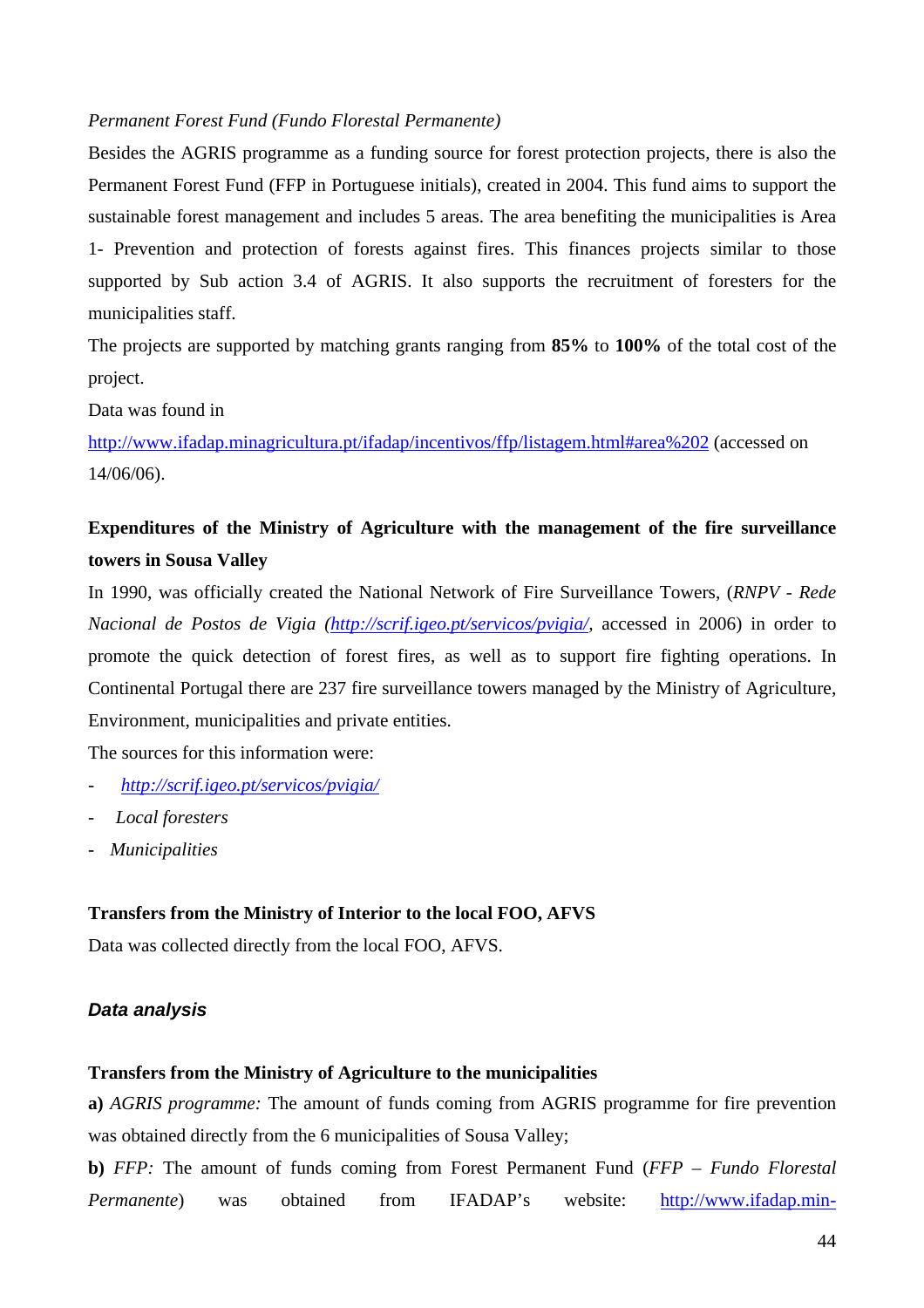agricultura.pt/ifadap/incentivos/ffp/listagem.html#area%202 (accessed in 2006).

**Expenditures with fire surveillance towers:** In Sousa Valley, there are 4 fire surveillance towers located in the municipalities of Castelo de Paiva, Lousada, Paredes and Penafiel. These towers are under the responsibility of the Ministry of Agriculture and are in activity during the Summer (4 months). In 2005, each tower employs 4 persons, in average, by tournaments of 8 hours each. The wage per month of these workers is about 600 Euros: 4 towers x 4 persons x 600 Euros x 3 months  $= 28,800 \in$ 

*Indicator 6.05- Forest sector workforce* 

# *Data collection*

# **a) Concepts used to collect and organize data for this indicator**

**Definition of the indicator:** number of persons and labour input in forest sector classified by:

- a) Gender and age group;
- b) Education;
- c) Job characteristics.

According to the expert group report, we used the concept of **forest cluster,** instead of the concept of forest sector. This concept is broader because it includes the following components:

1-Direct employment: activities directly related with the forest sector;

2-Indirect employment: industries and services related with inputs or outputs of the forest sector.

#### **b) Activities of the forest cluster**

The detailed list of these activities making up the forest cluster is presented in the following table based on the Portuguese Classification of the Economic Activities (*Classificação Portuguesa das Actividades Económicas – CAE – Rev. 2, 1992*) and on EUROSTAT NACE Classification Rev. 1.1.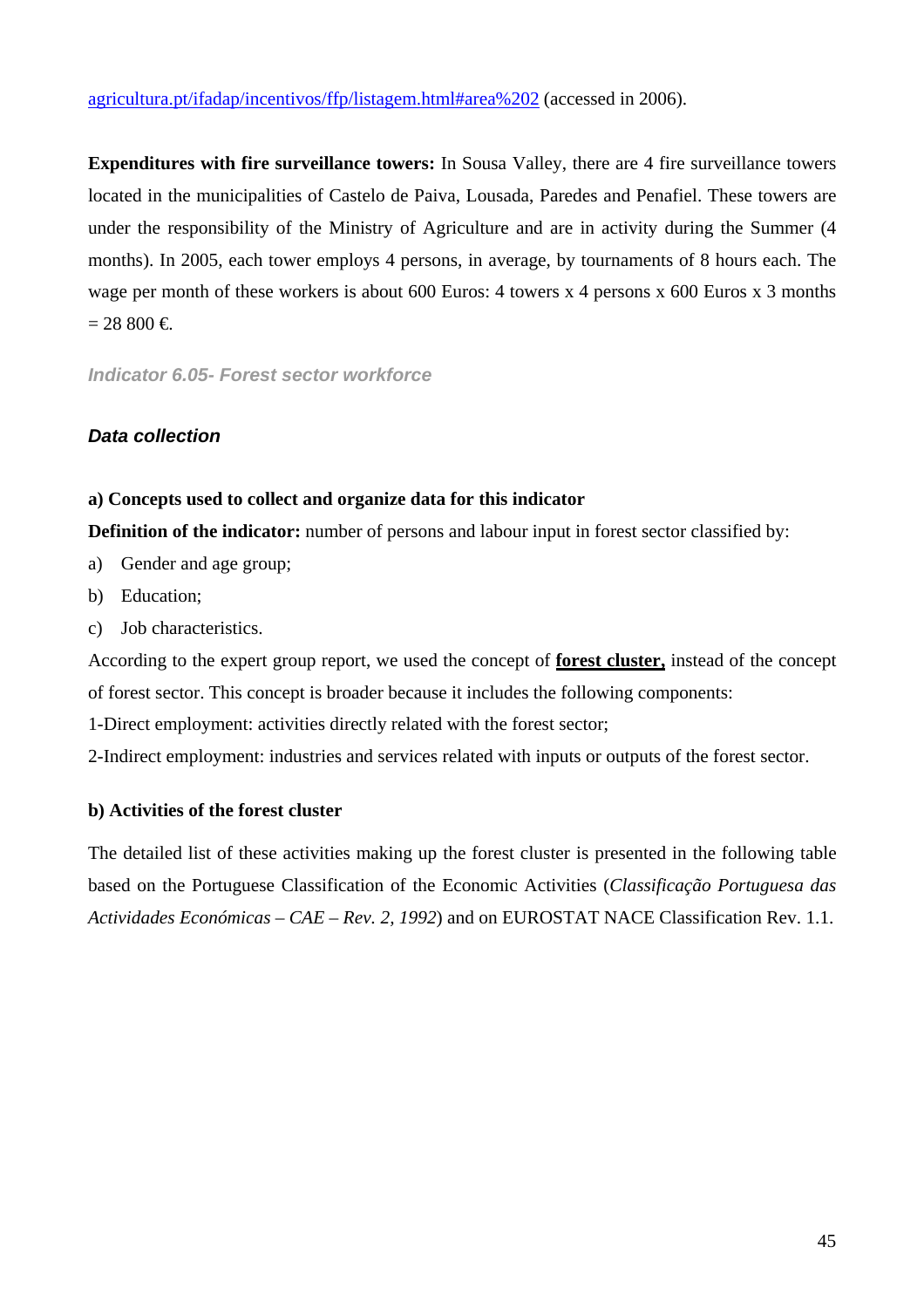| <b>CAE</b> | <b>Designation</b>                                                             |
|------------|--------------------------------------------------------------------------------|
| 01251      | Beekeeping                                                                     |
| 01252      | Other animal production                                                        |
| 01501      | Hunting and game propagation                                                   |
| 01502      | Services related with hunting and game propagation                             |
| 02011      | Forestry                                                                       |
| 02012      | Forest logging                                                                 |
| 02020      | Services related with forestry and forest logging                              |
| 05012      | River fishing                                                                  |
| 020101     | Sawmills                                                                       |
| 020102     | Impreganation of wood                                                          |
| 020201     | Manufacture of panels of wood particles                                        |
| 020202     | Manufacture of panels of wood fibres                                           |
| 020203     | Manufacture of veneer sheets, plywood, laminboard and other panels             |
| 020301     | Parquet flooring                                                               |
| 020302     | Carpentry                                                                      |
| 0204       | Manufacture of wood package                                                    |
| 020511     | Manufacture of wooden coffins                                                  |
| 020512     | Manufacture of others wood products                                            |
| 020521     | Manufacture of basketwork and wickerwork                                       |
| 020522     | Cork industry                                                                  |
| 021110     | Production of pulp                                                             |
| 021120     | Manufacture of paper and cardboard (except grooved)                            |
| 021210     | Manufacture of paper and grooved cardboard and paper and card board package    |
| 021211     | Manufacture of paper and grooved cardboard (includes packages)                 |
| 021212     | Manufacture of other paper and cardboard package                               |
| 21220      | Manufacture of household and sanitary goods and toilet requisites              |
| 021230     | Manufacture of paper stationery                                                |
| 021240     | Manufacture of wallpaper                                                       |
| 021250     | Manufacture of articles of paper pulp, paper and cardboard, n.s                |
| 024630     | Manufacture of essential oils                                                  |
| 029320     | Manufacture of machinery and tractors, to the agriculture, cattle breeding and |
|            | sylviculture                                                                   |
| 029550     | Manufacture of machinery for paper and paper board production                  |
| 029601     | Manufacture of weapons for hunting, sport and personal defence                 |
| 036110     | Manufacture of chairs and seats                                                |
| 036120     | Manufacture of office and trade furniture                                      |
| 036130     | Manufacture of kitchen furniture                                               |
| 036141     | Manufacture of wood furniture for other purposes                               |
| 051130     | Wholesalers of wood and construction materials                                 |
| 051150     | Furniture wholesalers, household articles and ironmongery                      |
| 051220     | Wholesalers of flowers and plants                                              |
| 051562     | Wholesalers of cork                                                            |
| 051531     | Wholesalers of wood and by products                                            |
| 052485     | Retail of sport articles, camping, hunting and recreation                      |
| 052486     | Retail of flowers, plants and seeds for gardens                                |

**Table 32**: Economic activities included in the forest cluster

**Source:** *Classificação Portuguesa das Actividades Económicas – CAE – Rev. 2, 1992*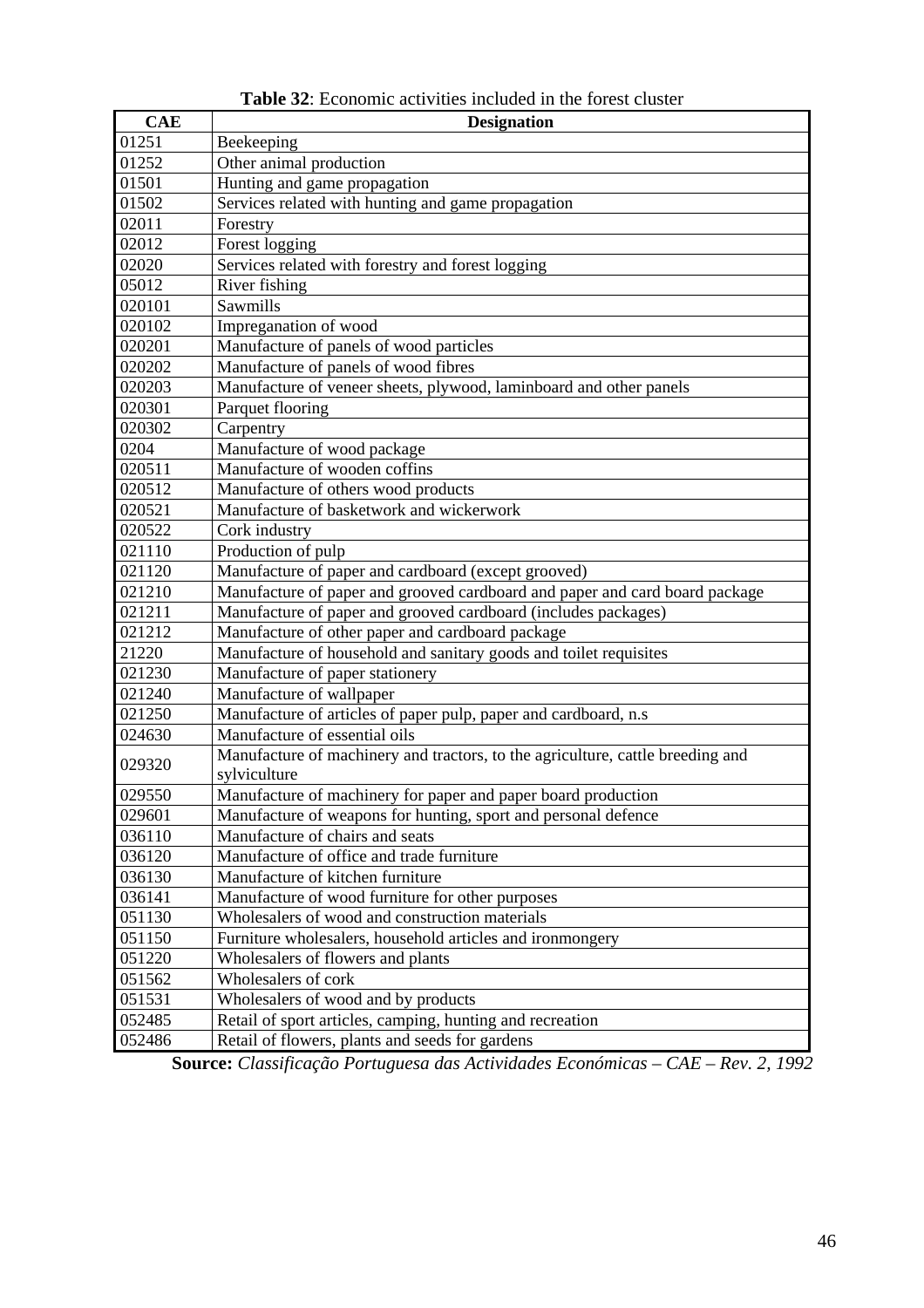#### **c) Data sources**

#### *SISED database*

SISED database is kept by the Ministry of Labour. These data come from a document called "Quadros de Pessoal". This is a document which has to be filled out by every firm with **5 workers or more**, containing the following information reported to the month of October:

- number of workers in the firm broken down by gender, age, qualification, education, occupation and seniority;

- number of hours of work;
- wages paid.

The data reported in FORSEE report were obtained directly from the Ministry. They refer to the six municipalities of the Sousa Valley for the year 2003.

| <b>Address</b>                                                                                                                      | <b>Phone and Fax</b>                           | E-mails                                                                                    |  |  |  |  |  |
|-------------------------------------------------------------------------------------------------------------------------------------|------------------------------------------------|--------------------------------------------------------------------------------------------|--|--|--|--|--|
| $DGEEP - Direcção - Geral$<br>Estudos, Estatística<br>de<br>e<br>Planeamento<br>Rua Rodrigo da Fonseca, nº<br>55<br>1250-190 Lisboa | Phone: 00351 213822300<br>Fax: 00351 213822401 | $E$ -mail 1:<br>dados@dgeep.mtss.gov.pt<br>$E$ -mail 2:<br>josé.malveiro@dgeep.mtss.gov.pt |  |  |  |  |  |

|  |  |  |  |  | <b>Table 33 : Contacts for SISED database</b> |
|--|--|--|--|--|-----------------------------------------------|
|--|--|--|--|--|-----------------------------------------------|

# *National Institute of Statistics* (data not considered)

Upon request, the National Institute of Statistics provides data on the **number of enterprises** by classes of size, in terms of numbers of workers, but no direct data on the number of workers for each size class. In spite of this, we used these data to get another estimate about employment by calculating the employment for each size class based on the middle of the interval of each class. The data delivered by the institute refer to 2005.

| <b>THURE</b> $\cup$ T : Common of H II                                                                                                                                  |                                                                                                                                  |                                                                 |  |  |  |  |  |  |
|-------------------------------------------------------------------------------------------------------------------------------------------------------------------------|----------------------------------------------------------------------------------------------------------------------------------|-----------------------------------------------------------------|--|--|--|--|--|--|
| <b>Address</b>                                                                                                                                                          | <b>Phone and Fax</b>                                                                                                             | <b>E-mails</b>                                                  |  |  |  |  |  |  |
| Instituto<br>Nacional<br>de<br>Estatística Departamento de<br>Difusão e Clientes Unidade<br>de Pesquisa e Informação<br>Av. António José de Almeida,<br>1000-043 Lisboa | <b>Customers service:</b><br>Phone 1: 808 201 808<br>Phone 2: 226 050 748 (other<br>telephonic networks)<br>Fax: 00351 218426364 | E-mail 1: $infoline@ine.pt$<br>E-mail 2: rosario.barroso@ine.pt |  |  |  |  |  |  |

# **Table 34 :** Contacts of INE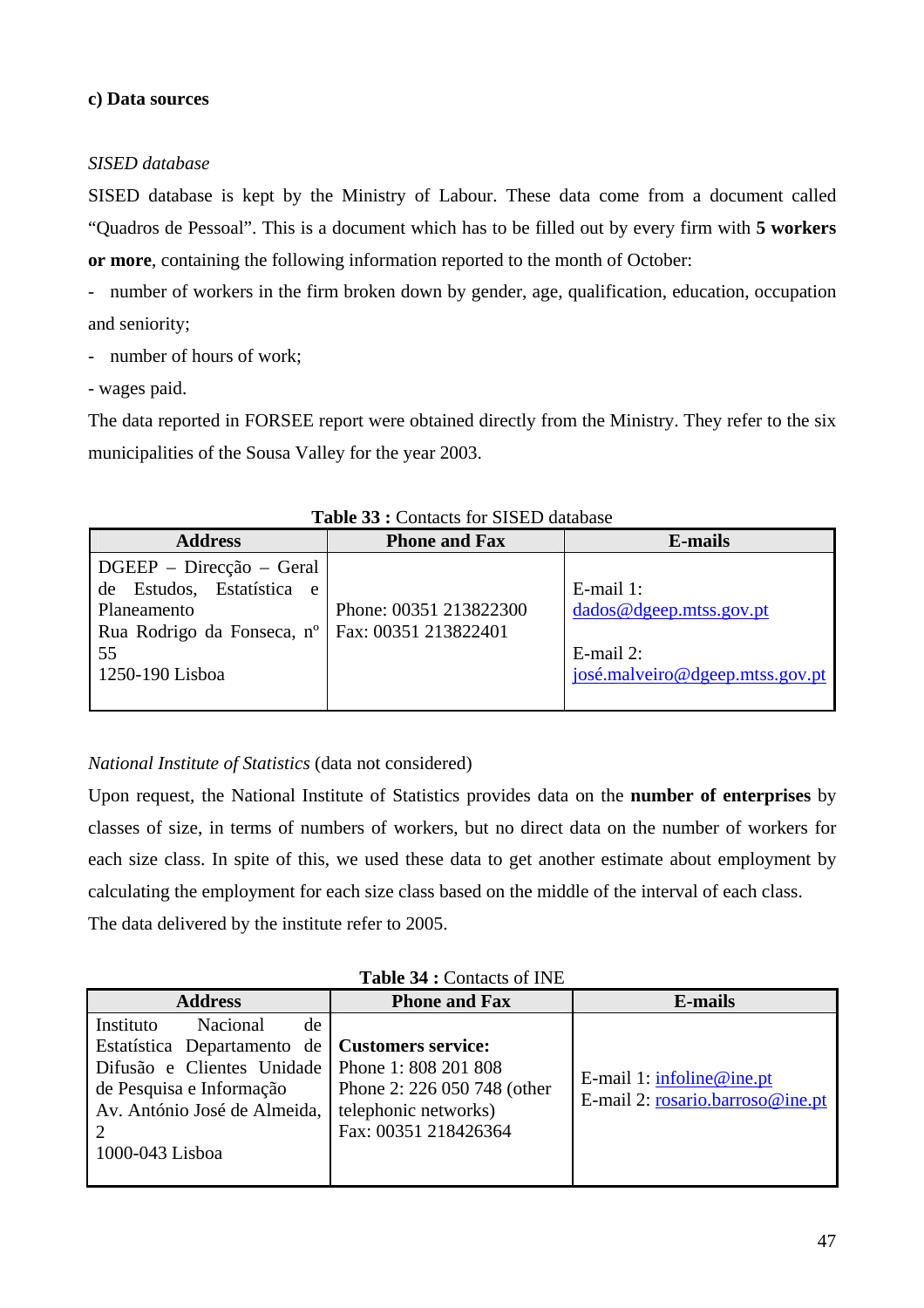#### *Business Association of Paços de Ferreira*

The business associations are another possible source of data on local employment. Sometimes they carry out surveys of their members in order to obtain data on the number of workers employed. The contacts of the business associations that are visited for this projects are the following:

| <b>Municipality</b> | <b>Address</b>                                                                                                                                                         | E-mail                 |
|---------------------|------------------------------------------------------------------------------------------------------------------------------------------------------------------------|------------------------|
| Penafiel            | AEP - Associação Empresarial<br>de Penafiel<br>António<br>Ferreira<br>D.<br>Rua<br>Gomes, Milhundos<br>4560-232 Penafiel<br>Phone: 255718020                           | form.aep.acip.@netc.pt |
| Paços de Ferreira   | Empresarial<br>Associação<br>de<br>Paços de Ferreira<br>Parque de Exposições<br>da<br>Capital do Móvel<br>4594-909 Paços de Ferreira<br>Phone: 255862114/6             | aepf@capitaldomovel.pt |
| Paredes             | <b>ACICP</b><br>Associação<br>Comercial<br>Industrial do<br>$\mathbf{e}$<br>Concelho de Paredes Rua Dr.<br>José Mendes Moreira 4580-<br>135 Paredes<br>Phone: 25577737 |                        |

|  |  |  |  |  |  | <b>Table 35 :</b> Contacts of the business associations |
|--|--|--|--|--|--|---------------------------------------------------------|
|--|--|--|--|--|--|---------------------------------------------------------|

#### *Local sources*

The foresters at the Forest Owners' Association of Sousa Valley gave the contacts of timber merchants and forest contractors, technical forest offices of Sousa Valley municipalities and Association of hunters. These contacts permitted to have access to more detailed data on employment and confront it with the official statistics.

# *Data analysis*

Data on employment, sent in Excel files by DGEEP is presented in a table and also in graphs according to:

- 1) Type of forest activity;
- 2) Geographic repartition of the employment;
- 3) Age, gender, qualification of the workers and wages;
- 4) Professional categories of the workers.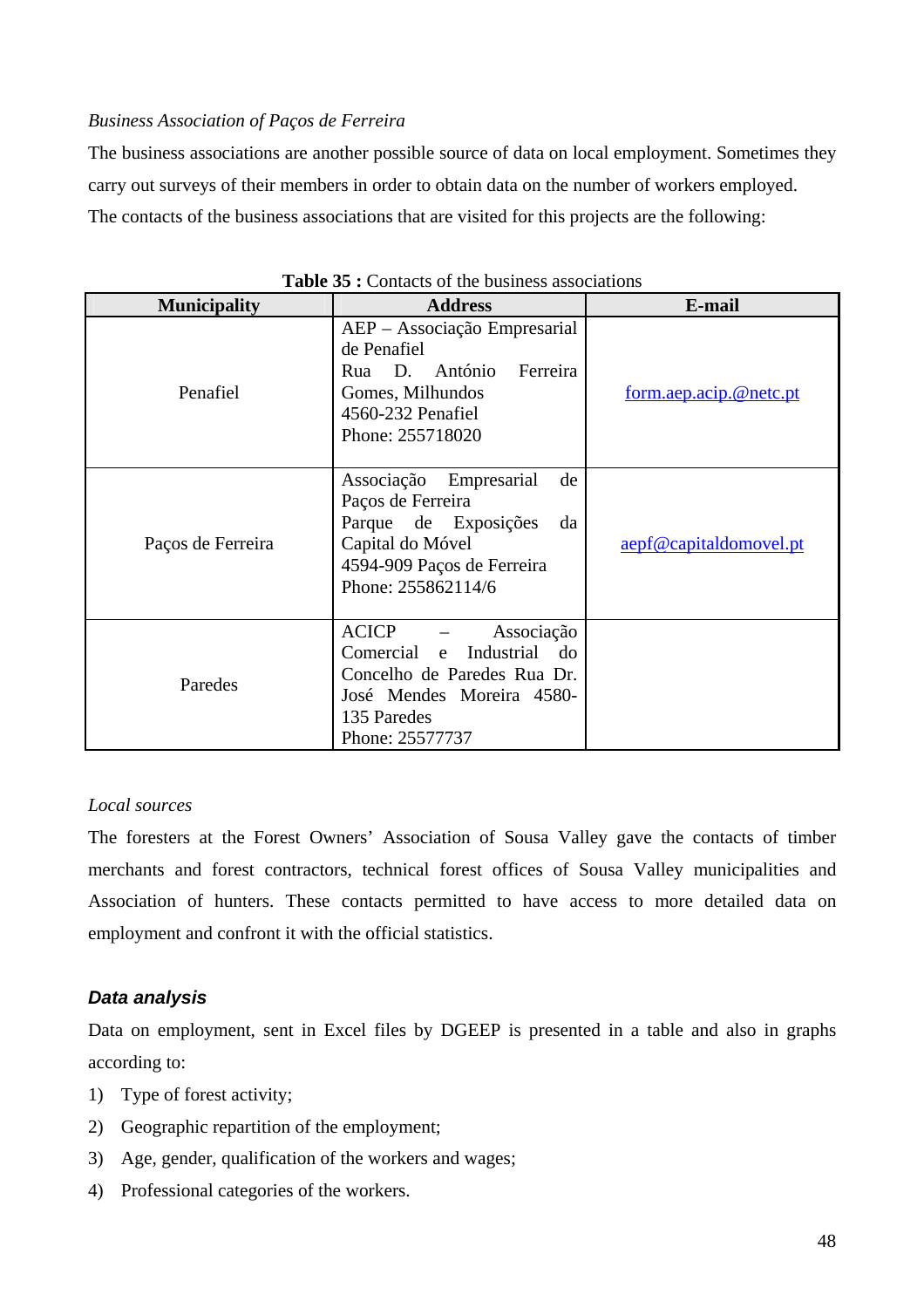Data coming from *local sources* was organised and presented in a table together with the data from SISED database.

# *Indicator 6.06- Occupational safety and health*

#### *Data collection*

#### **a) Concepts used to collect and organize data for this indicator**

Indicator definition: this indicator defines the frequency of occupational accidents and occupational diseases in forestry.

**Occupational accident:** is an unexpected accident occurring during the working time and caused by inherent or related moral or physical hazards.

The following types of accidents are included:

- Accidents occurred during a car trip, a public transportation trip or a circulation trip to achieve a task concerning with one's employment;

- Car accidents during the working time;
- Poisoning;
- Voluntary actions of other people;
- Aggressions or falls in a public place or in any mean of transportation during a working trip.

**Definition adopted by FORSEE Project in Portugal North:** for this project it was considered an **occupational accident** the one that causes injuries that force forest workers to stop working more than one week.

The indicator is given in number of accidents per thousand of forest workers.

#### **b) Data sources**

The production of statistical information about occupational safety and health is based on the compensation system (*Sistema de reparação*) managed by Insurance Companies (*Companhias de Seguros*), regulated by the Law N.<sup>o</sup> 100/97, of 13<sup>th</sup> September, and by the Law N.<sup>o</sup> 143/99, of 30<sup>th</sup> April.

Before 2005, only the enterprises with more than 100 workers reported these occupational accidents for the official statistics. The occupational accidents in forestry were aggregated with those agriculture and livestock production.

In Sousa Valley the forest related enterprises where occupational accidents are more likely to happen are those involved in harvesting and timber transportation. This corresponds to the following classes in the classification of economic activities: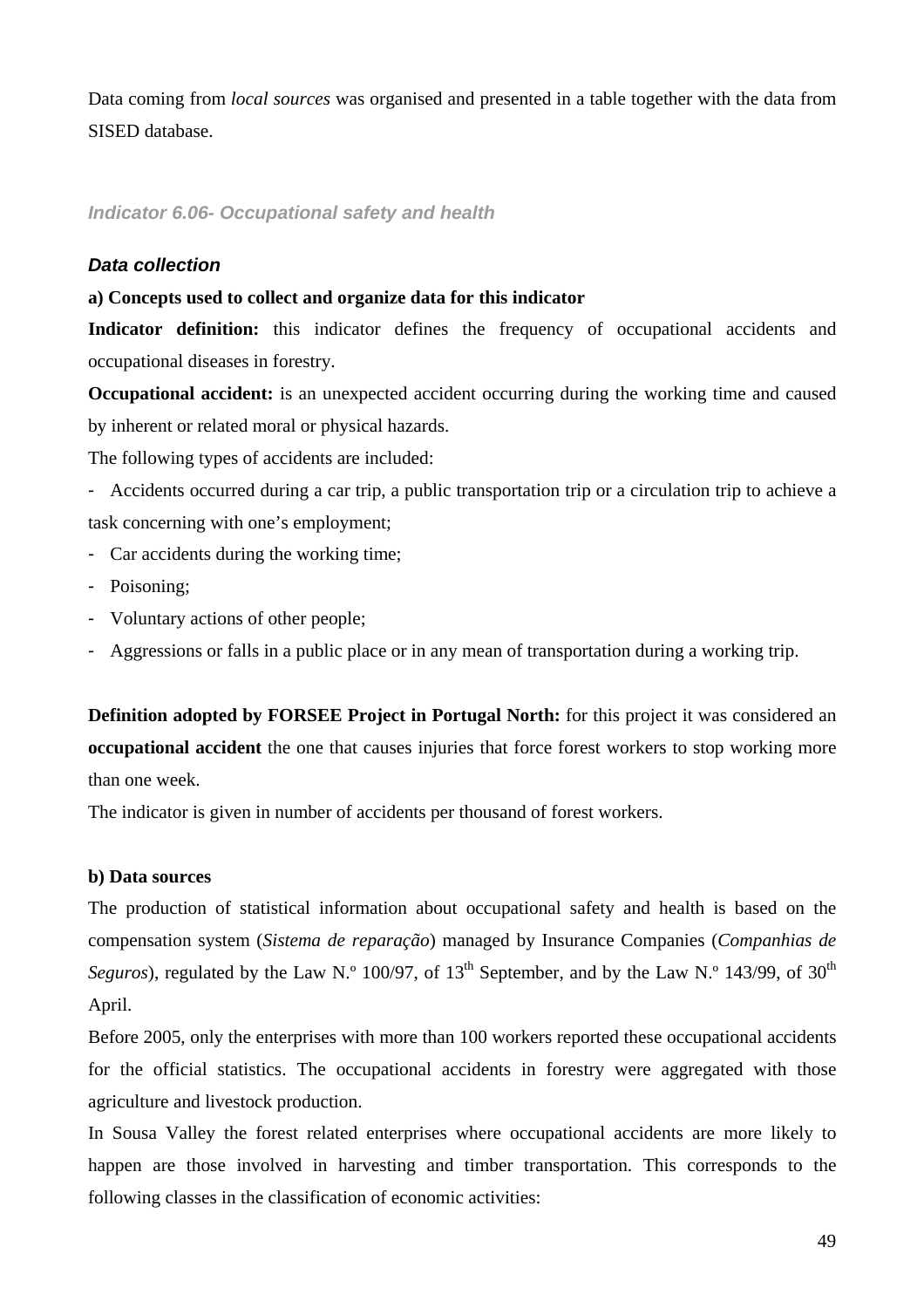|       | $\sim$ which was a contracted to a contract with the set of $\sim$ |
|-------|--------------------------------------------------------------------|
| 02011 | Forestry                                                           |
| 02012 | Forest harvesting                                                  |
| 02020 | Services related to forestry and forest harvesting                 |

**Table 36 :** Forestry and forest related activities

In Sousa Valley these services are provided mostly by small enterprises with less than 100 workers. So their accidents are not included in official data at least until 2005.

# **d) Method of data collection**

The method of data collection was to inquire by **phone** and by **letter** the small enterprises which provide those services in the six municipalities of Sousa Valley.

- Timber merchants and forest contractors;
- Forest Owners Organisations;

- Other enterprises providing forestry related services (In the analysis and data collection it was also considered AFVS as an organisation that provides forestry services having for that 10 forest sappers, and one pulp and paper company).

**Contacts of timber merchants and forest contractors:** local sources refer a number between 50 and 80 timber merchants/forest contractors acting in Sousa Valley. Not all of them were contacted since their contacts were not available. The Forest Owners Association of Sousa Valley (AFVS) was one of the sources of contacts of timber merchants and forest contractors. AFVS provided 11 contacts.

Other source was INE database. This database records some addresses and phone numbers of 10 small enterprises in Sousa Valley.

The contacts are listed in the table below: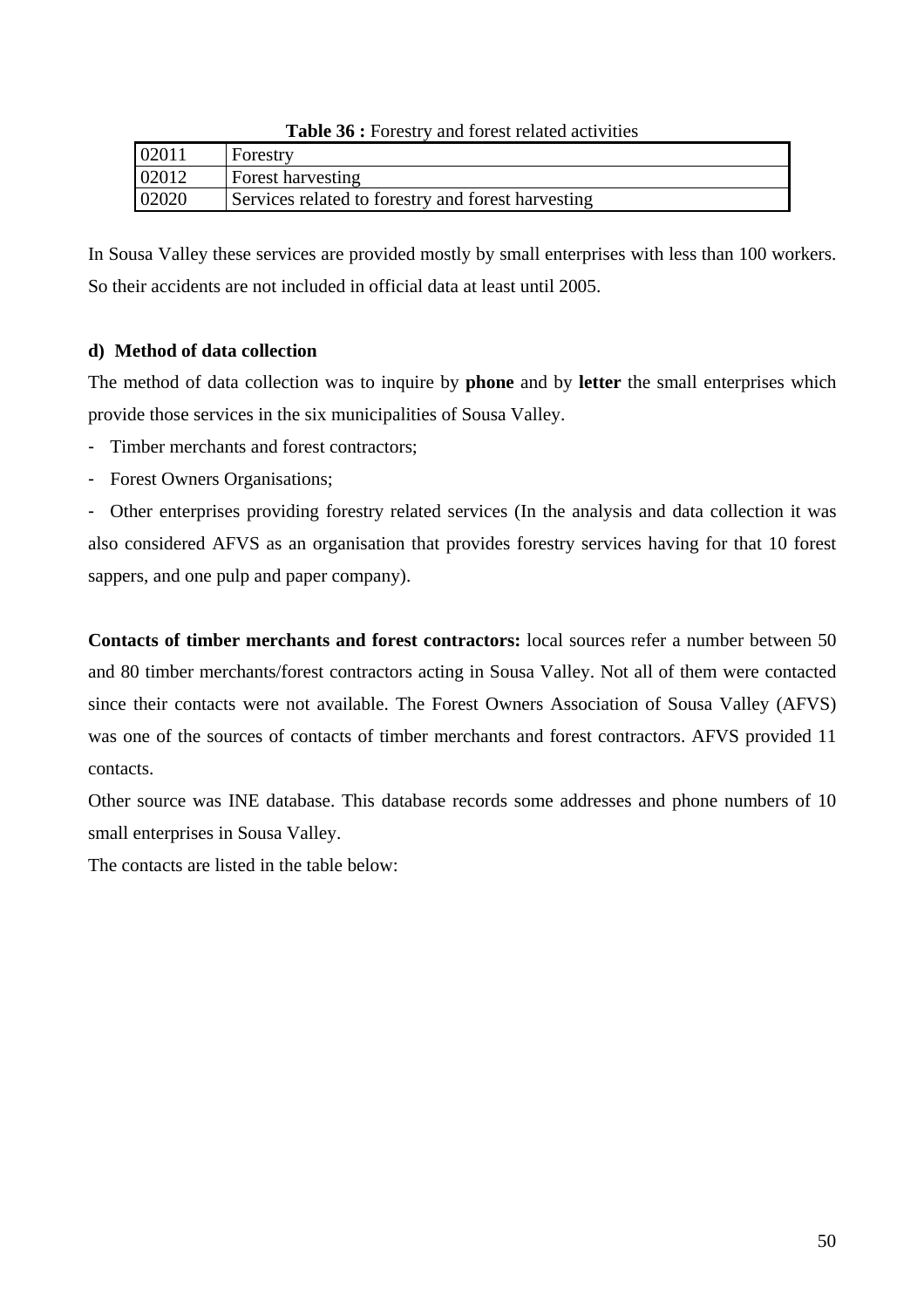| <b>Timber merchant/Forest</b><br>contractor                             | <b>Address</b>                                                           | <b>Phone number</b>  |  |  |  |  |  |  |
|-------------------------------------------------------------------------|--------------------------------------------------------------------------|----------------------|--|--|--|--|--|--|
| <b>Source: AFVS</b>                                                     |                                                                          |                      |  |  |  |  |  |  |
| Manuel Correia Vieira                                                   | Serradêlo, Raiva                                                         | 91533582             |  |  |  |  |  |  |
| José Amílcar Lourenço                                                   | Julião<br>$n^{\circ}$<br>Pedro<br>148.<br>Rua<br>Vermoim, 4470-349 Maia  | 917515630            |  |  |  |  |  |  |
| Luís Oliveira                                                           | Perozelo, Penafiel                                                       | 964095733            |  |  |  |  |  |  |
| Joaquim Augusto Ribeiro                                                 | Ribeiro, Carvalhos, Croca.<br>4560-061 Penafiel                          | 917831153            |  |  |  |  |  |  |
| Horácio de Sousa Queirós                                                | Macieira da Lixa                                                         | 255482742; 916241740 |  |  |  |  |  |  |
| Jerónimo do Carmo Lourenço                                              | Canelas                                                                  | 255614835            |  |  |  |  |  |  |
| José Maria Soares da Costa                                              | Canelas                                                                  | 255613466            |  |  |  |  |  |  |
| Ernesto Duarte da Fonseca                                               | Ânsia, Real, Castelo de Paiva                                            | 255698290/934226717  |  |  |  |  |  |  |
| Fernando<br>Conceição<br>Cruz<br>(MADEICAMPO)                           | Campo, Valongo, S. Miguel de<br>Paredes, Penafiel                        | 224112639/917593231  |  |  |  |  |  |  |
| <b>Belmiro Oliveira</b>                                                 | Perozelo, Penafiel                                                       | 919758449            |  |  |  |  |  |  |
| Manuel da Conceição Cruz                                                | Lages. São Miguel de Paredes.<br>4575-300 Entre-os-Rios. Penafiel        | 917568971            |  |  |  |  |  |  |
|                                                                         | <b>Source: INE</b>                                                       |                      |  |  |  |  |  |  |
| Planitrata unipessoal Lda                                               | Lugar de Quinta de Baixo, 4620-<br>172 Lousada                           |                      |  |  |  |  |  |  |
| Agricultura<br>Atla,<br>$\mathbf{e}$<br>Tempos<br>Livres Associados Lda | Casa da Vila de Busto Penamaior                                          | (not considered))    |  |  |  |  |  |  |
| Sousa Queirós, Unipessoal Lda                                           | Boavista - Macieira da Lixa,<br>4615 Macieira da Lixa                    |                      |  |  |  |  |  |  |
| Madeiras Damien Lda                                                     | Zona industrial de Fiães - Seroa,<br>4590 Paços de Ferreira <sup>4</sup> |                      |  |  |  |  |  |  |
| Paulo Sérgio<br>R. De<br>Jesus,<br>Unipessoal Lda                       | Ribeiro de Sá - Santa Maria de<br>Sardoura, 4550 Castelo de Paiva        |                      |  |  |  |  |  |  |
| Lopes & Sousa Lda                                                       | Pejão, Maraíso, 4550-468 Paraíso                                         | 255762898; 965026691 |  |  |  |  |  |  |
| Madeichiças<br>Exploração<br>$\equiv$<br>florestal Lda                  | Lugar de Lages, $4575 - 300$<br>Paredes, PNF                             |                      |  |  |  |  |  |  |
| Demolidora Guilhofense, Lda                                             | da Póvoa,<br>4560-131<br>Lugar<br>Guilhufe                               |                      |  |  |  |  |  |  |
| M Cruz & Soares Lda                                                     | Lages, Entre-os-Rios, 4575-218<br>255616117<br>Entre-os-rios             |                      |  |  |  |  |  |  |

Table 37: Contacts of timber merchants and forest contractors in Sousa Valley

# **Questions asked by phone and by letter**

The timber merchants and forest contractors for whom phone numbers were available were reached by phone. The timber merchants and forest contractors for whom phone contacts were not available are approached by letter.

# *Questions asked by phone:*

a. How many forest workers does your enterprise employ?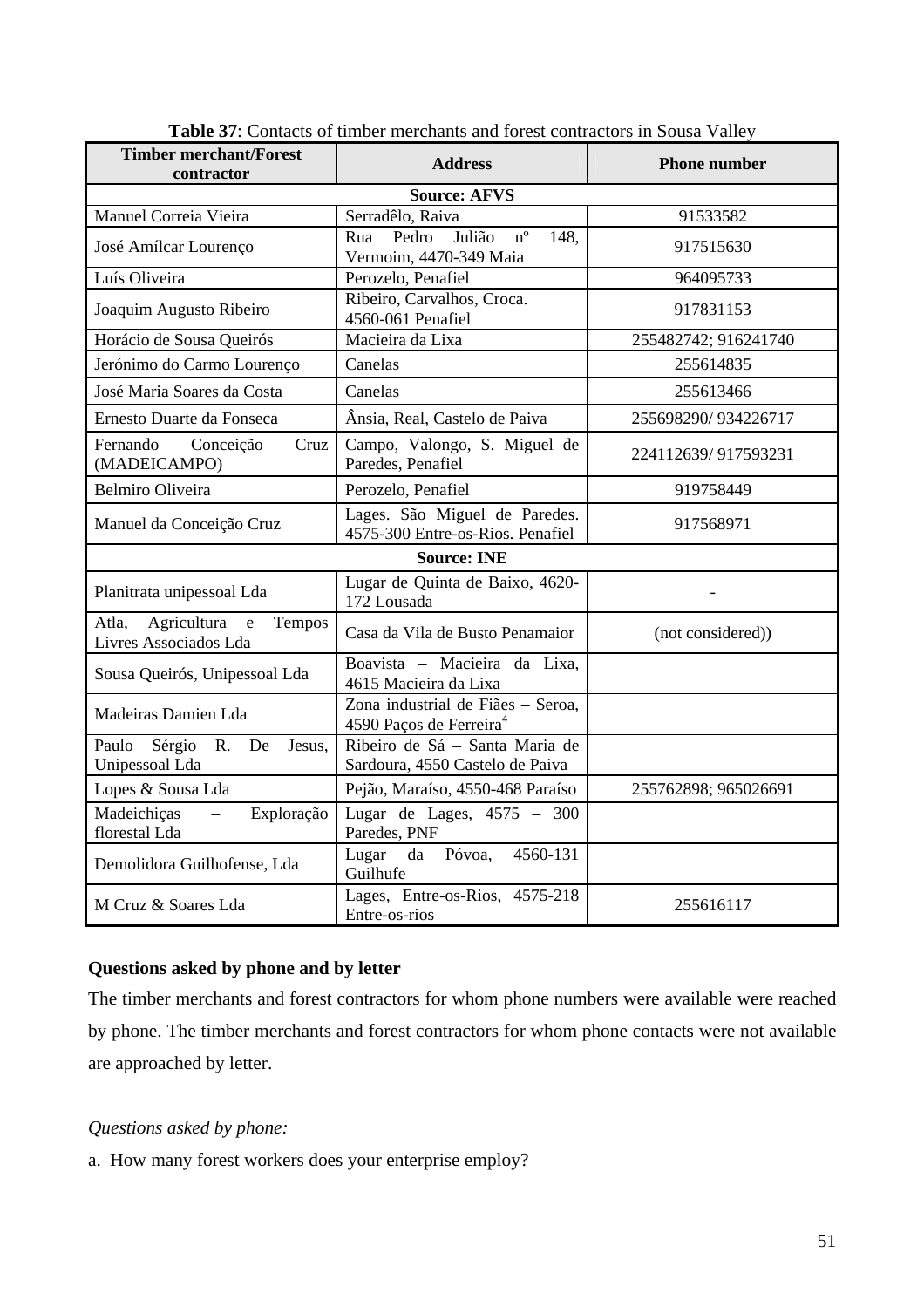- b. How many occupational accidents happened with your workers between 2003 and 2006?
- c. How many other timber merchants and forest contractors do you think there are in Sousa Valley?

# *Questions asked by letter:*

- 1- How many forest workers does your enterprise employ?
- 2- How many occupational accidents happened in 2003?
- 3- How many occupational accidents happened in 2004?
- 4- How many occupational accidents happened in 2005?
- 5- How many occupational accidents happened in 2006?

# **Results of phone interviews**

From the 11 contacts given by AFVS, 9 answered our phone call and these 8 were also able to provide information about other 6 timber merchants.

From the 10 contacts obtained from INE, 2 were in the AFVS list, 2 were contacted by phone and 5 were contacted by letter. 1 was not considered.

# *Data analysis*

Data presented in the table report occupational accidents occurred in Forestry and Forest harvesting in the period 2003-2006 in the 6 municipalities of Sousa Valley, mainly for the forest workers employed by forest contractors and timber merchants.

The number of occupational accidents is given per 100 forest workers and it is divided in two categories: **serious accidents** and **small accidents**.

An accident was considered as a serious one when the injuries had to be treated in the hospital, forcing the worker to be inactive for more than 8 days or even for the rest of his life.

Wounds, muscular distensions or scratches treated on the spot were considered as small accidents. For this type of accidents most of the timber merchants and forest contractors did not give a precise number, even though they admitted their existence. Some of them assured that these small accidents do not put workers out of work for more than 1 week.

 $\frac{1}{4}$ <sup>4</sup> The letter didn't reach the address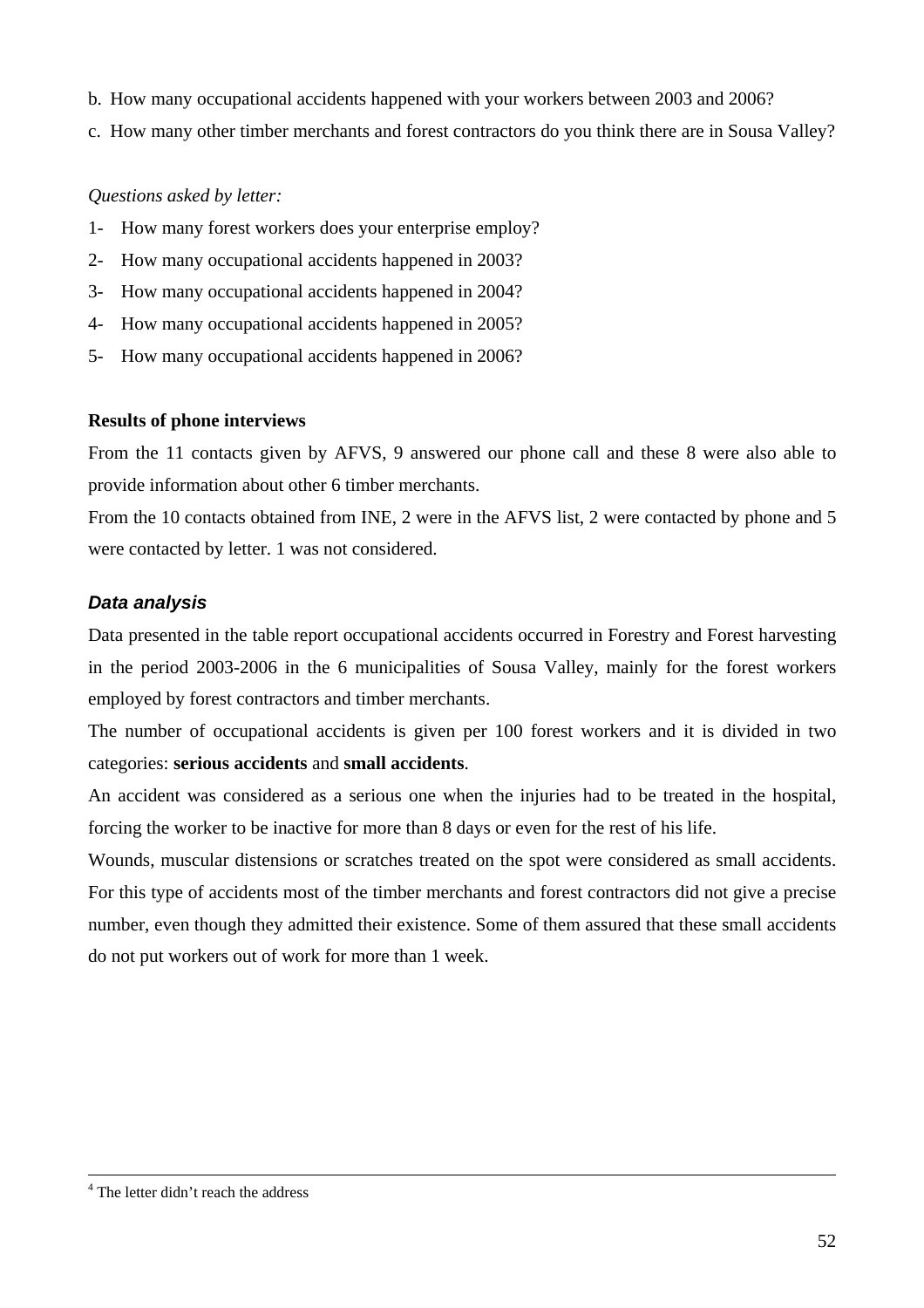#### *Data collection*

#### **a) Concepts used to collect and organize data for this indicator**

**Indicator description -** Area of forest and other wooded land where the public has the right of access for recreational purposes, with an indication of intensity of use.

#### **b) Data sources**

The sources of data were the foresters working in the forest offices of the municipalities of Sousa Valley and the foresters of the Forest Owner's Association of Sousa Valley.

To collect the data we took advantage of the information given during the personal contacts with the foresters for constructing indicator C6.04 – Expenditure for services.

#### *Data analysis*

The forest staff in the city councils identified the sites with recreational potential, with their GPS coordinates and denomination. These foresters and the ones working at the Forest Owners' Association of Sousa Valley (AFVS) were asked for a classification of these sites in terms of frequency of visits by tourists. The classes of frequency used where the following:

- Frequently visited;
- Occasionally visited;
- Hardly ever visited.

The foresters identified the following types of recreational places in the forests and other wooded land:

- Parks suitable for picnics and landscape watching;
- Parks suitable for walking and running;
- Wharfs used as fluvial beach and also for picnics;
- Shooting fields where hunters and shooters practise shooting;
- Camping;
- Pedestrian paths.

Data is presented in a digital map, with the forest recreational sites classified according to the type of frequency. In FORSEE Data report it is presented a table with the GPS coordinates.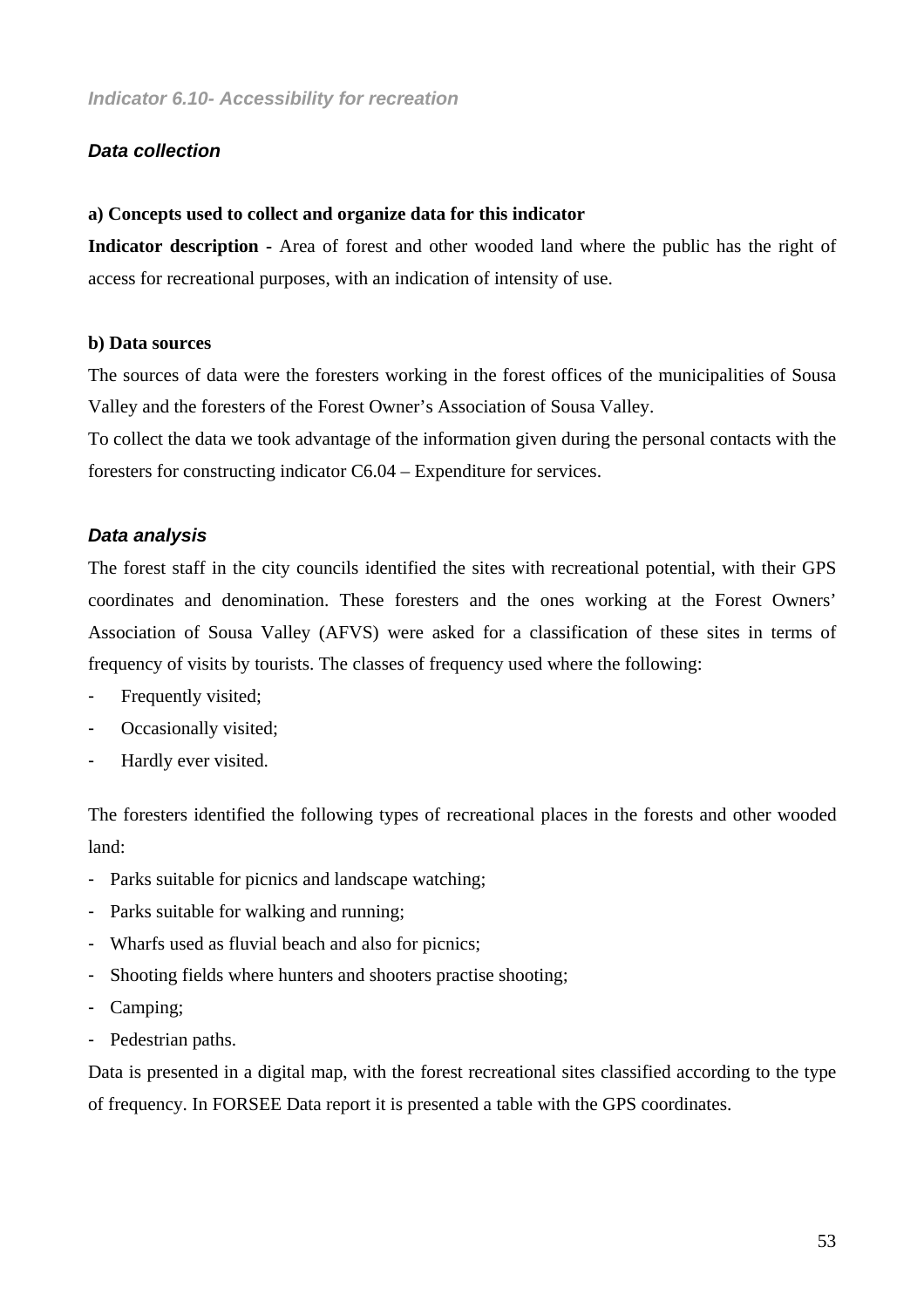# *Data collection and data analysis*

This indicator was evaluated using some data coming from the other indicators completed with additional data and estimates that are reported in detail in Part 1 of this regional report. Here we mention only the contacts that were used to have data on gaming and hunting.

| <b>Associations</b>                                        | <b>Municipality</b>  | <b>Phone</b> | <b>Mobile</b>       | <b>Contact</b><br>person |
|------------------------------------------------------------|----------------------|--------------|---------------------|--------------------------|
| Associação Caça e Pesca Vale do Rio Arda                   | Castelo de<br>Paiva  | 255762830    | 969087461           | Sr.<br>Tavares           |
| Clube de Caça e Pesca de Castelo                           | Castelo de<br>Paiva  | 255690555    | 963931940           | Sr.<br>Fernando          |
| Zona Caça Municipal de Felgueiras                          | Felgueiras           | 255318000    |                     |                          |
| Associação de Caçadores Solidários de<br>Felgueiras        | Felgueiras           |              |                     |                          |
| Associação de Caçadores de Marina                          | Felgueiras           |              |                     |                          |
| Associação de Caçadores da Cidade da Lixa                  | Felgueiras           |              |                     |                          |
| Clube de Caçadores Felgueirense                            | Felgueiras           |              |                     |                          |
| Leite Marinho & Filhos - Construção<br>Imobiliária Lda     | Felgueiras           | 255310300    |                     |                          |
| Associação de Caçadores de Lousada                         | Lousada              |              | 917343338           |                          |
| Associação de Caçadores do Outeiro                         | Lousada              |              |                     |                          |
| Clube de Caçadores da Quinta dos Ingleses                  | Lousada              |              |                     |                          |
| Clube de Caça e Pesca de Freamunde                         | Paços de<br>Ferreira | 255879153    |                     |                          |
| Clube de Caça e Pesca de Paredes                           | Paredes              |              | 936366154           |                          |
| Clube de Caça e pesca do Vale do Sousa                     | Paredes              | 224331579    | 939322447           | Sr. Lobo                 |
| Associação de Caçadores e Pescadores da<br>Serra da Boneca | Penafiel             |              | 966963111           |                          |
| Associação de Caçadores de Vale do Tâmega                  | Penafiel             |              | 255941028 936252103 | Sr.<br>Cesário           |
| Clube de Caçadores de Canelas                              | Penafiel             |              | 255613687 937020936 | Sr. Pinto                |

|  | <b>Table 38 :</b> Associations of hunters in Sousa Valley |  |  |  |
|--|-----------------------------------------------------------|--|--|--|
|--|-----------------------------------------------------------|--|--|--|

**Source :** FENCAÇA

# **Conclusion**

Data needed for these indicators was obtained due, in most cases, to the intensive cooperation with the local Forest Owners' Association (AFVS – Associação Florestal do Vale do Sousa), other local institutions (foresters working for pulp and paper companies, city councils and others) and individuals with local knowledge on the activities at stake.

Official statistical sources were not available in most cases, or have bad coverage of the population they are suppose to represent.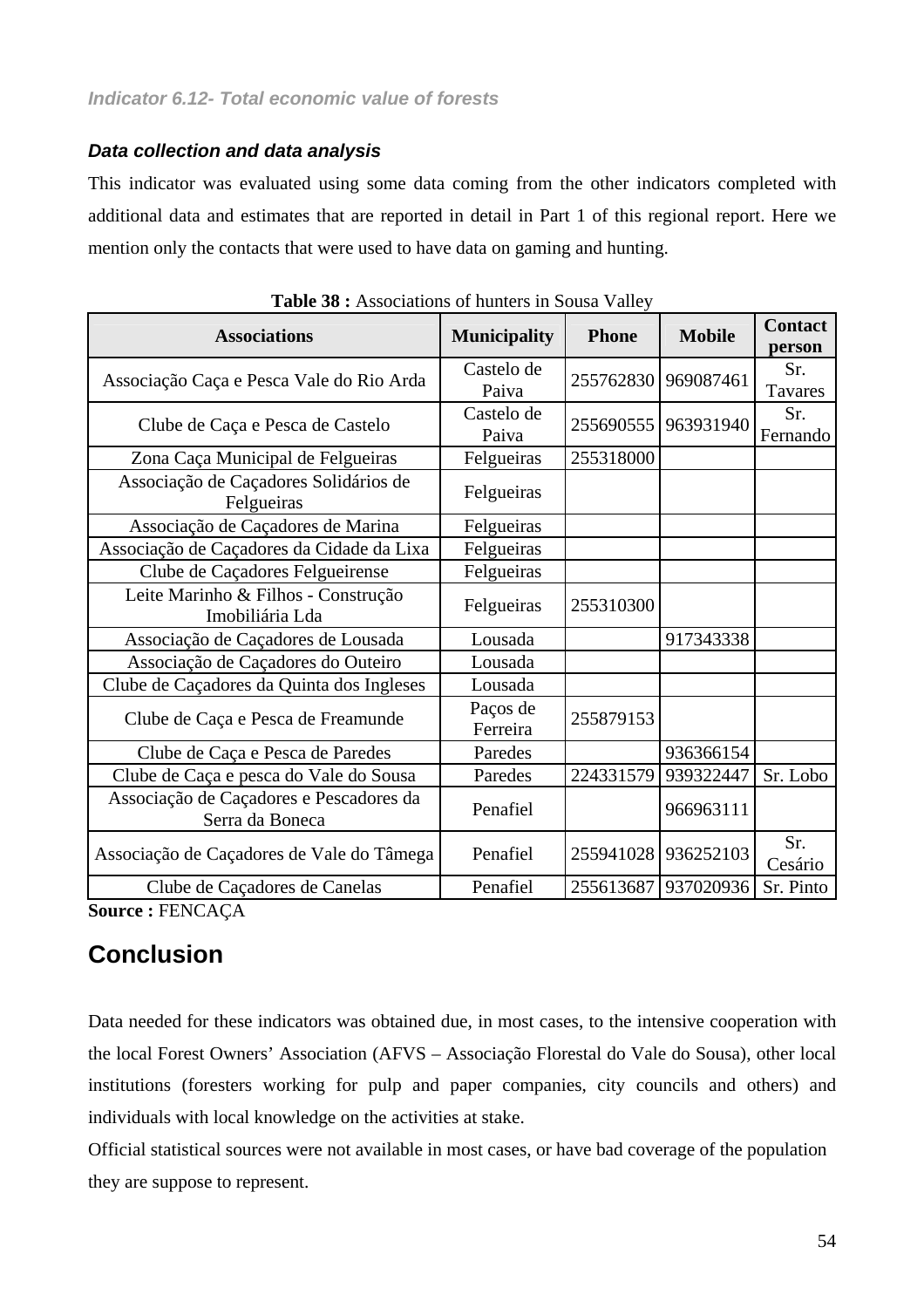The results presented in this report show that it is possible to go a long way through cooperation between research institutions and these local institutions. So investing in improving this interface pays off in terms of getting a better knowledge of the sector forest and, through this better knowledge, contribute to improve forest management.

In regions where small scale private forestry prevails, as is the case in this pilote zone, the effects of that kind of investment in capacity building at the local level may happen faster if they are centred on forest owners' associations with a good record of providing forest management services to their members.

Another interface that has to be improved is between the official statistical institutions, the research institutions and those local organizations. The quality of official data will improve and the local organizations with responsibilities in forest management will have better access to the data they need to fulfil their missions.

# **Bibliographic references and internet sites consulted**

- Associação Florestal do Vale do Sousa (2004). Relatório final do projecto-piloto de gestão florestal sustentável no Vale do Sousa. Programa Operacional da Região do Norte, Eixo prioritário 1, Medida 1.4 – Valorização e Promoção Regional Local, Paredes, Novembro de 2004.
- Cary, Francisco Caldeira (1985). Enquadramento e perfis do Investimento Agrícola no Continente Português. 1.º Volume. Lisboa: Banco de Fomento Nacional.
- Fabres *et al.* (2005). Indicadores de fertilidade do solo e do estado nutricional da planta para o cultivo de *Eucalyptus globulus.* RAIZ – Instituto de Investigação da Floresta e do Papel.

Food and Agricultural Organization (2004). FAO terms and definitions.

Gandullo, JM.; S. Gonzalez Alonso y O. Sanchez Palomares (1994). Estaciones Ecológicas de los pinares españoles. ICONA Madrid. 188 p.

Instituto Nacional de Estatística (2004). O país em números, Versão 2, 2004. http://snig.igeo.pt/cgibin/snig/Igd/importacao.cgi?cod=C471 (accessed on 10 April, 2007) http://www.apcer.pt http://www.dgrf.min-agricultura.pt/v4/dgf/pub.php?ndx=856 (accessed on May 2007)

http://www.dgrf.min-agricultura.pt/v4/dgf/area.php?areaid=DSCPAI-C (accessed on 06/12/06) http://www.fscportugal.org

http://www.iefc.net

http://www.ifadap.min-agricultura.pt/ifadap/incentivos/agris/mainAGRIS.html (accessed on 14/06/06)